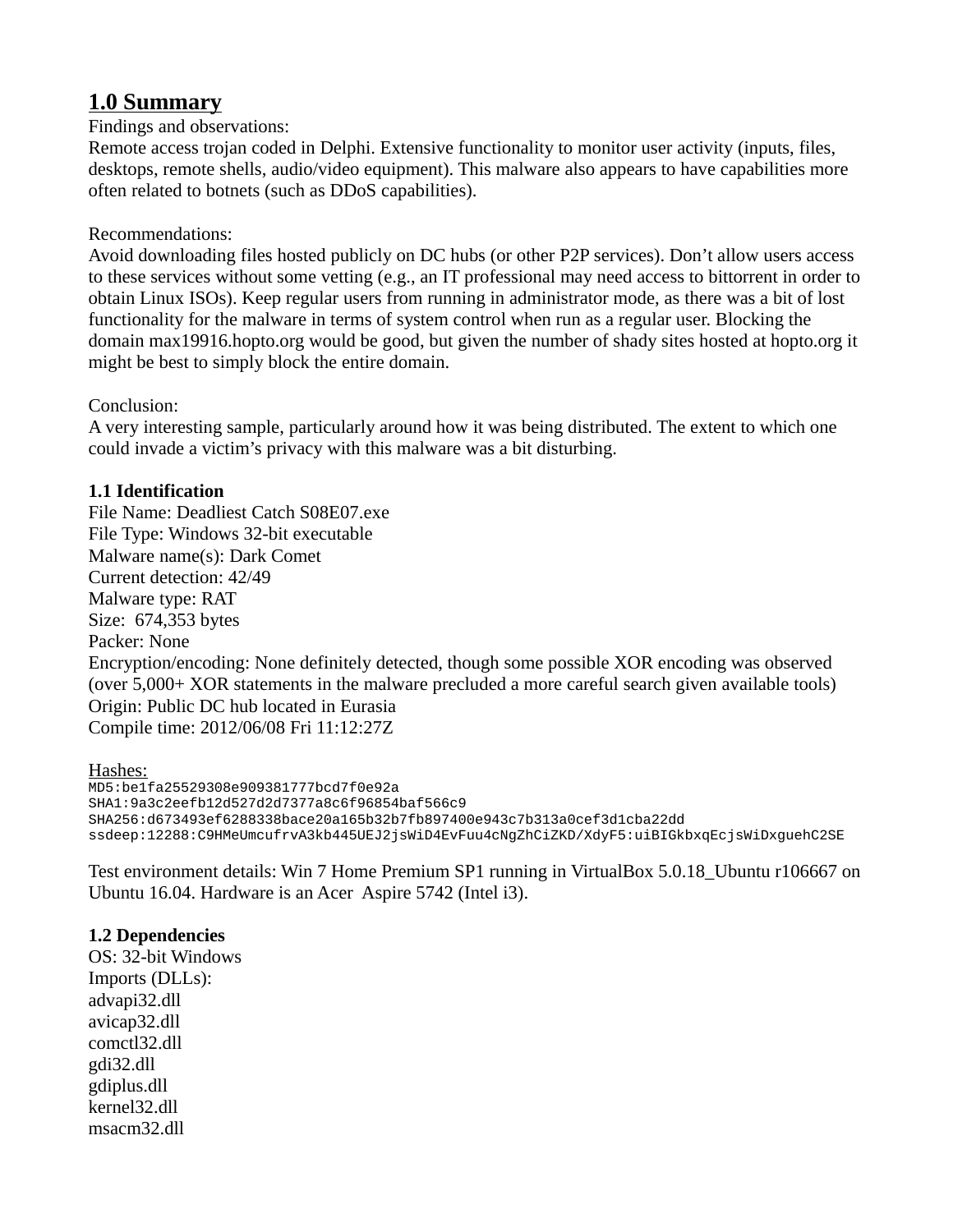netapi32.dll ntdll.dll ole32.dll oleaut32.dll shell32.dll shfolder.dll urlmon.dll user32.dll version.dll wininet.dll winmm.dll ws2\_32.dll wsock32.dll Exports: None Other: N/A

# **2.0 Characteristics**

#### **2.1 Behavior**

The file executes and then spawns a number of other processes (two iexplore.exe processes, msdcsc.exe and notepad.exe). The overall functionality allows quite a bit of control over the host computer. This functionality includes a remote shell, keylogging, ability to torrent files, a file download/update process for the malware, access to audio and video equipment available to the victim computer, system inventory, disabling system security features, and DDoS capabilities. The iexplore.exe and notepad.exe processes both have code injected into them. Anti-analysis features appear to be in place, though unconfirmed.

#### **2.2 Infection**

The malware's vector was a Windows executable disguised as an episode of a television show found on a public DC hub. Given the nature of the file and its relatively small size, it could also have been delivered via email, via a malicious link, or even via physical means such as a USB key found in a public area (though keeping in mind that it does require execution to infect the host – it will not automatically run on its own).

# **2.3 Persistence**

Changes were observed in the registry that would cause the file to be run at startup, specifically:



As text: HKU\S-1-5-21-2333244481-2062130026-617143801- 1001\Software\Microsoft\Windows\CurrentVersion\Run\MicroUpdate: "C:\Users\Linux Derp\Documents\MSDCSC\msdcsc.exe"

Note that this path is also where the malware makes a copy of itself.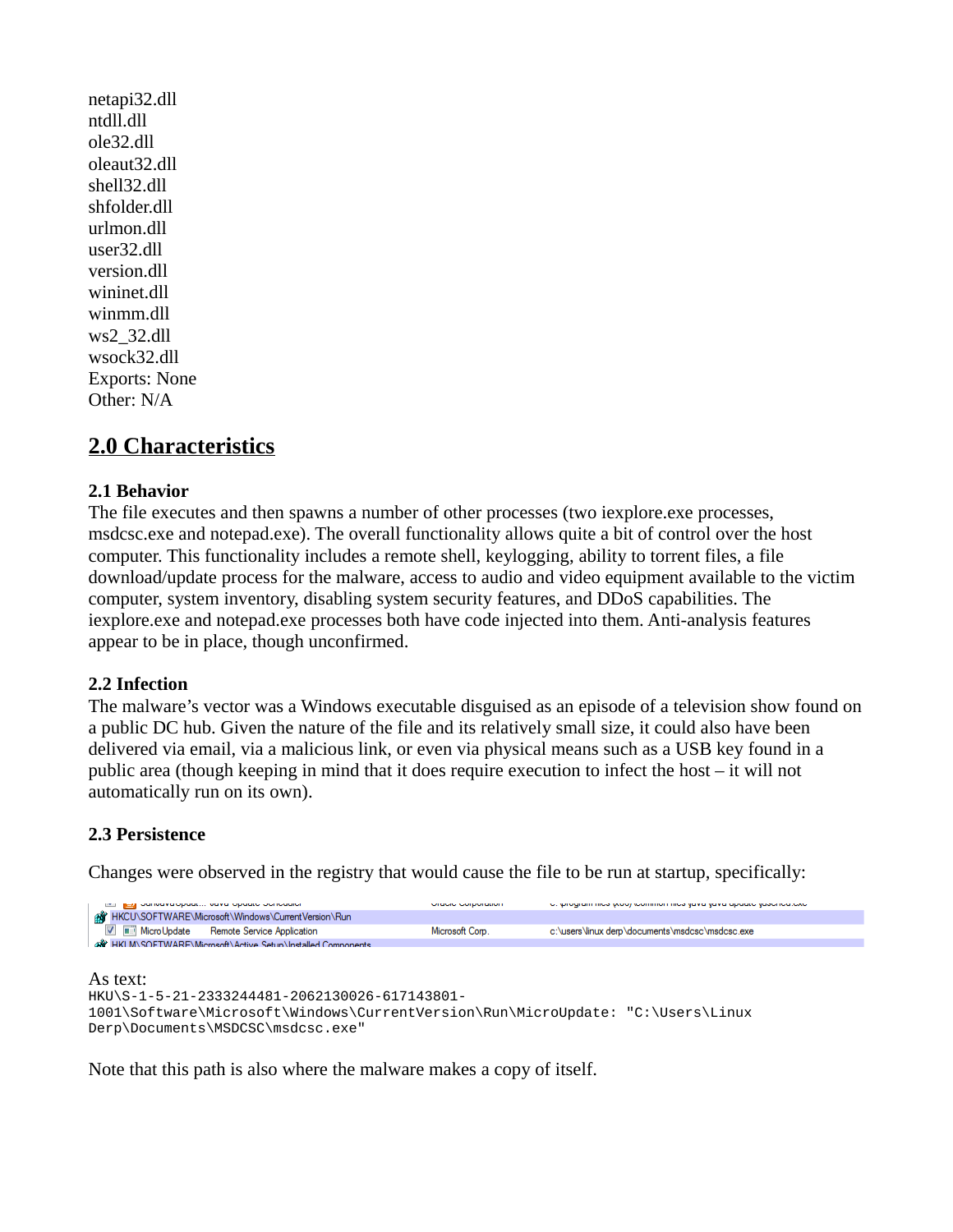#### **2.4 Movement**

None observed.

#### **2.5 Data Exfiltration**

Not explicitly observed, though it was seen in the file that there is functionality for uploading files via FTP, which might be how the keylogging files are retrieved by the controller. There is also functionality to view the victim's desktop, view and retrieve contents of their clipboard, view their task manager, and also obtain live audio and video from the victim's machine.

## $2.6 C<sup>2</sup>$

C2 appears to be controlled from max19916.hopto.org.

#### **2.7 Signatures**

File system / host based: Key added: HKU\S-1-5-21-2333244481-2062130026-617143801- 1001\Software\Microsoft\Windows\CurrentVersion\System

Values added:

HKU\S-1-5-21-2333244481-2062130026-617143801- 1001\Software\Microsoft\Windows\CurrentVersion\Run\MicroUpdate: "C:\Users\Linux Derp\Documents\MSDCSC\msdcsc.exe" HKU\S-1-5-21-2333244481-2062130026-617143801- 1001\Software\Microsoft\Windows\CurrentVersion\System\DisableRegistryTools: 0x00000001 HKU\S-1-5-21-2333244481-2062130026-617143801- 1001\Software\Microsoft\Windows\CurrentVersion\System\EnableLUA: 0x00000000

Successful only when run as admin:

HKLM\SOFTWARE\Microsoft\Windows\CurrentVersion\Policies\CurrentVersion\Explorern\NoControlPa nel: "1" HKLM\SOFTWARE\Wow6432Node\Microsoft\Security Center\AntiVirusDisableNotify: "1" HKLM\SOFTWARE\Wow6432Node\Microsoft\Security Center\UpdatesDisableNotify: "1"

HKLM\SOFTWARE\Wow6432Node\Microsoft\Windows\CurrentVersion\Policies\CurrentVersion\Explorern \NoControlPanel: "1"

Files added: c:\Users\Linux Derp\AppData\Roaming\dclogs\2016-08-31-4.dc c:\Users\Linux Derp\Documents\MSDCSC\msdcsc.exe

Note that the directory and extension for the log file remains constant, while the file names are dynamically generated based on the pattern observed of YYYY-MM-DD-[serial number].dc. The malware always installs itself at the msdcsc.exe file name and path as shown, at least during these runs. There appears to be a capability to install to a randomly generated directory, though this was not observed taking place.

Network based:

- Traffic / domain resolution for max19916.hopto.org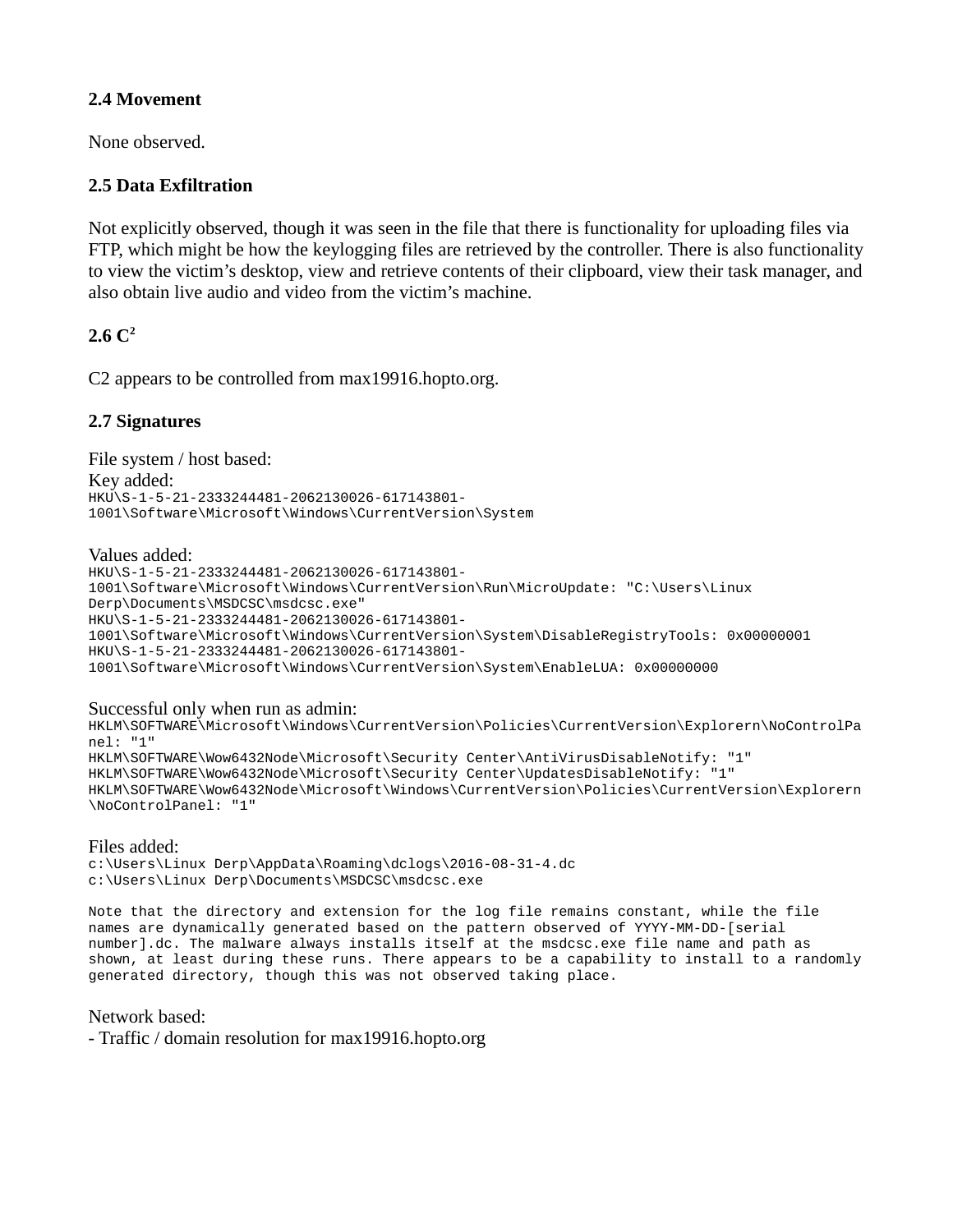# **3.0 Raw Notes**

```
Strings (cleaned up version):
Strings v2.51
Copyright (C) 1999-2013 Mark Russinovich
Sysinternals - www.sysinternals.com
MZP
This program must be run under Win32
.text
`.itext
`.data
.bss
.idata
.tls
.rdata
@.reloc
B.rsrc
Boolean
FALSE
TRUE
Char
Integer
Byte
Word
Cardinal
string
WideString
OleVariant
TObject
TObject
System
IInterface
System
IDispatch4
System
TInterfacedObject
FastMM Borland Edition 
  2004, 2005 Pierre le Riche / Professional Software Development
An unexpected memory leak has occurred. 
The unexpected small block leaks are:
  bytes: 
Unknown
String
The sizes of unexpected leaked medium and large blocks are: 
Unexpected Memory Leak
SOFTWARE\Borland\Delphi\RTL
FPUMaskValue
kernel32.dll
GetLongPathNameA
Software\Borland\Locales
Software\Borland\Delphi\Locales
odSelected
odGrayed
odDisabled
odChecked
odFocused
odDefault
odHotLight
odInactive
odNoAccel
odNoFocusRect
odReserved1
odReserved2
odComboBoxEdit
```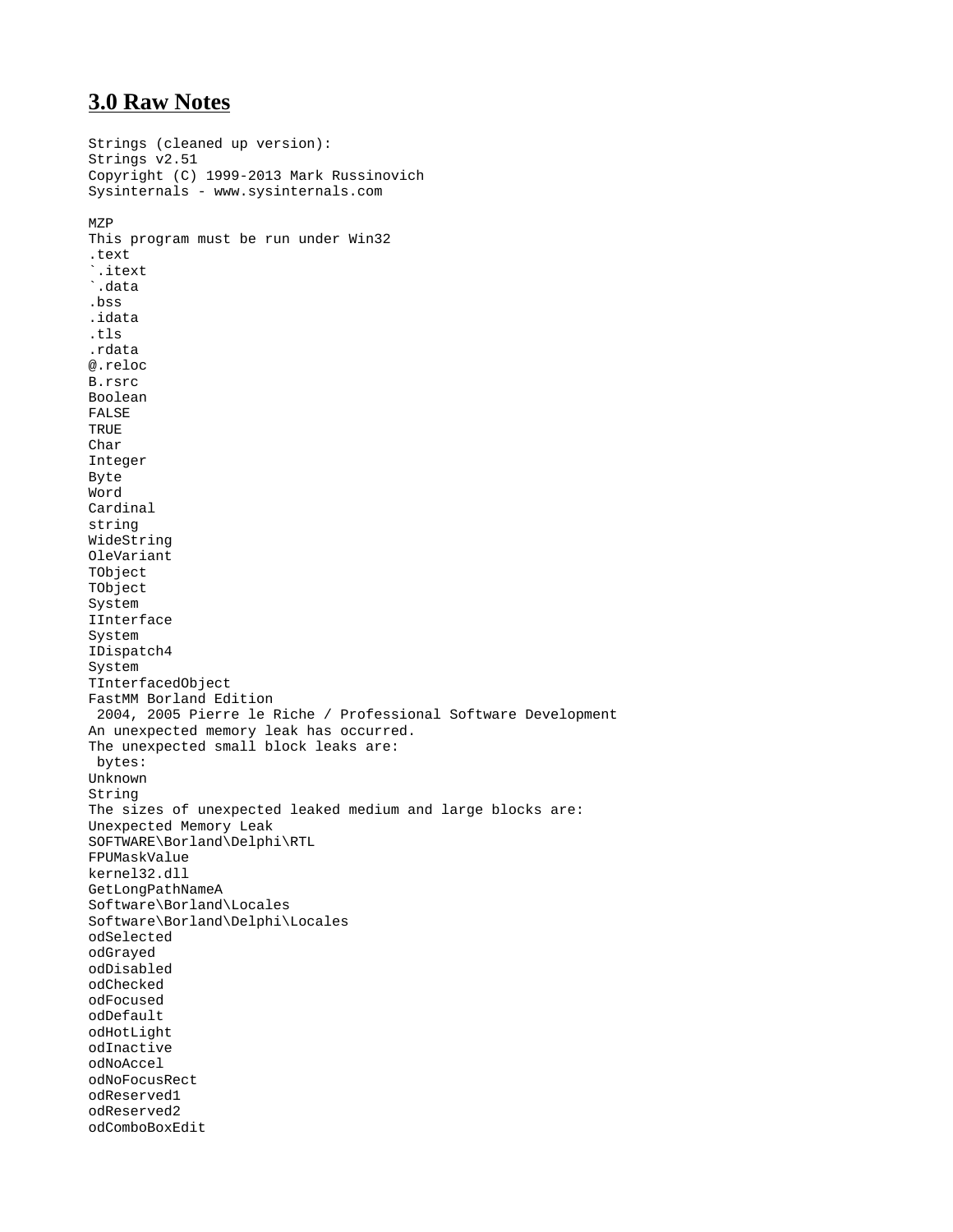```
Windows
TOwnerDrawState
Magellan MSWHEEL
MouseZ
MSWHEEL_ROLLMSG
MSH_WHEELSUPPORT_MSG
MSH_SCROLL_LINES_MSG
tagMULTI_QI
IPersist4
ActiveX
tagEXCEPINFO 
TFileName
TSearchRec`
Exception
EAbort
EHeapException
EOutOfMemory
EInOutErrorH
EExternal
EExternalException
EIntError
EDivByZero
ERangeError
EIntOverflow
EMathError
EInvalidOp
EZeroDividel
EOverflow
EUnderflow
EInvalidPointerx
EInvalidCast
EConvertError
EAccessViolation
EPrivilege
EStackOverflow
EControlC
EVariantError
EAssertionFailed
EAbstractError
EIntfCastError
EOSError
ESafecallException
0.74
SysUtils
0.84
SysUtils
TThreadLocalCounter
$TMultiReadExclusiveWriteSynchronizer
TRUE
FALSE
$*@@@*$@@@$ *@@* $@@($*)@-$*@@$-*@@$*-@@(*$)@-*$@@*-$@@*$-@@-* $@-$ *@* $-@$ *-@$ -*@*- $@($
*)(* TErrorRec
TExceptRec
m/d/yy
mmmm d, yyyy
 AMPM
AMPM 
:mm:ss
TUnitHashArray
SysUtils
TModuleInfo
kernel32.dll
GetDiskFreeSpaceExA
oleaut32.dll
VariantChangeTypeEx
VarNeg
```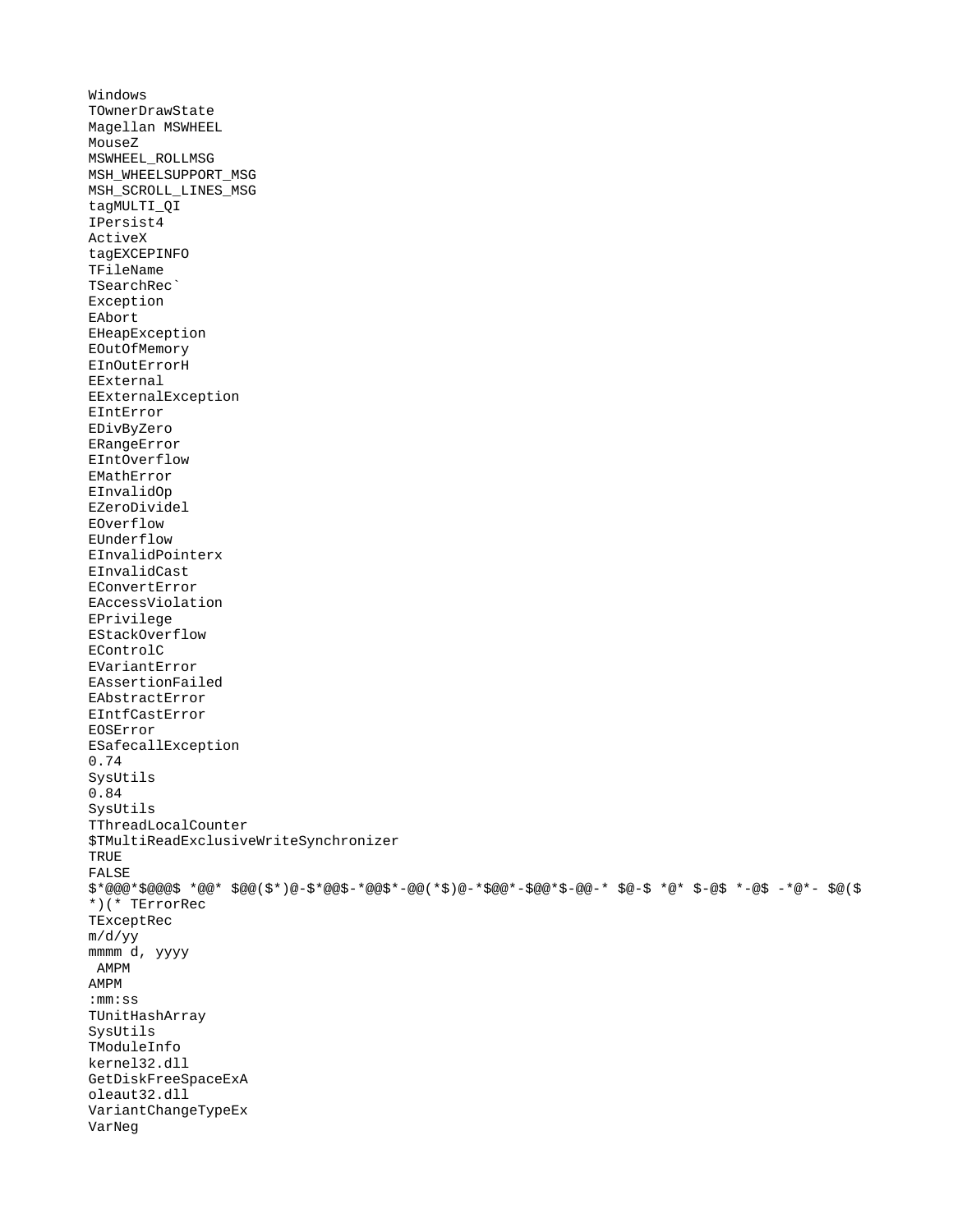VarNot VarAdd VarSub VarMul VarDiv VarIdiv VarMod VarAnd VarOr VarXor VarCmp VarI4FromStr VarR4FromStr VarR8FromStr VarDateFromStr VarCyFromStr VarBoolFromStr VarBstrFromCy VarBstrFromDate VarBstrFromBool TCustomVariantType TCustomVariantType Variants EVariantInvalidOpError EVariantTypeCastError EVariantOverflowError EVariantInvalidArgError EVariantBadVarTypeErrorX EVariantBadIndexError EVariantArrayLockedError EVariantArrayCreateError EVariantNotImplError EVariantOutOfMemoryError EVariantUnexpectedError EVariantDispatchError Empty Null<sup>1</sup> Smallint Integer Single Double Currency Date OleStr Dispatch Error Boolean Variant Unknown Decimal ShortInt Byte Word LongWord Int64 String Any Array ByRef 0.02 Variants TBiDiMode bdLeftToRight bdRightToLeft bdRightToLeftNoAlign bdRightToLeftReadingOnly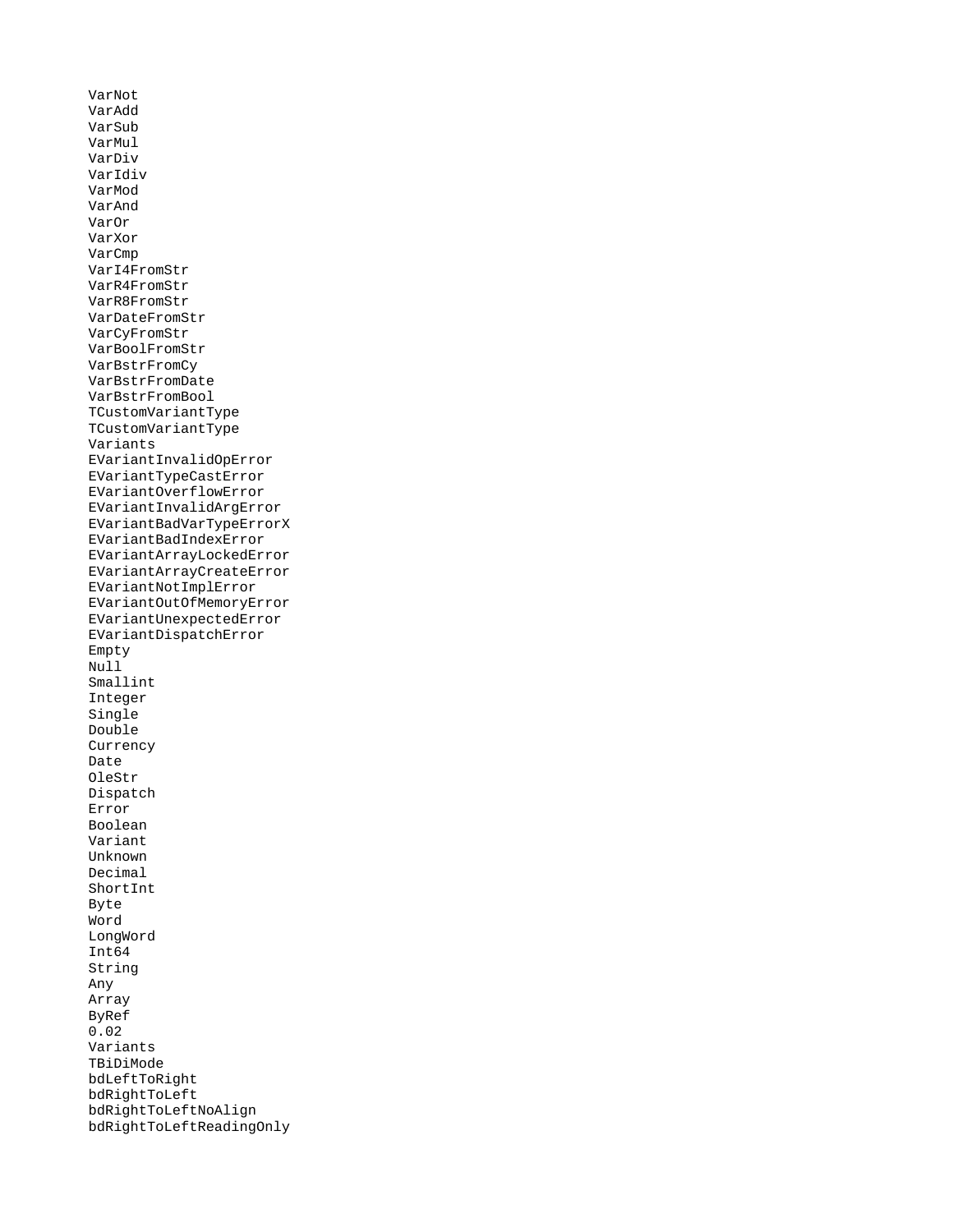Classes ssShift ssAlt ssCtrl ssLeft ssRight ssMiddle ssDouble Classes TShiftState THelpContext THelpType htKeyword htContext ClassesHmA **TShortCut** TNotifyEvent Sender TObject EStreamError EFileStreamError EFCreateError EFOpenErrorDoA EFilerError EReadError EWriteErrorLpA EClassNotFound EResNotFound EListError EBitsError EStringListError EComponentErrorprA EOutOfResources EInvalidOperation TList TThreadList TBits TPersistent TPersistent<tA Classes TInterfacedPersistenthuA TInterfacedPersistent,uA Classes IStringsAdapter4 Classes TStrings TStrings Classes TStringItem TStringList TStringListPwA Classes TStream THandleStream TFileStream TCustomMemoryStreamTzA TMemoryStream TStringStreamX{A TResourceStream TStreamAdapter TClassFinder TFiler TReader EThread TThread( TComponentName<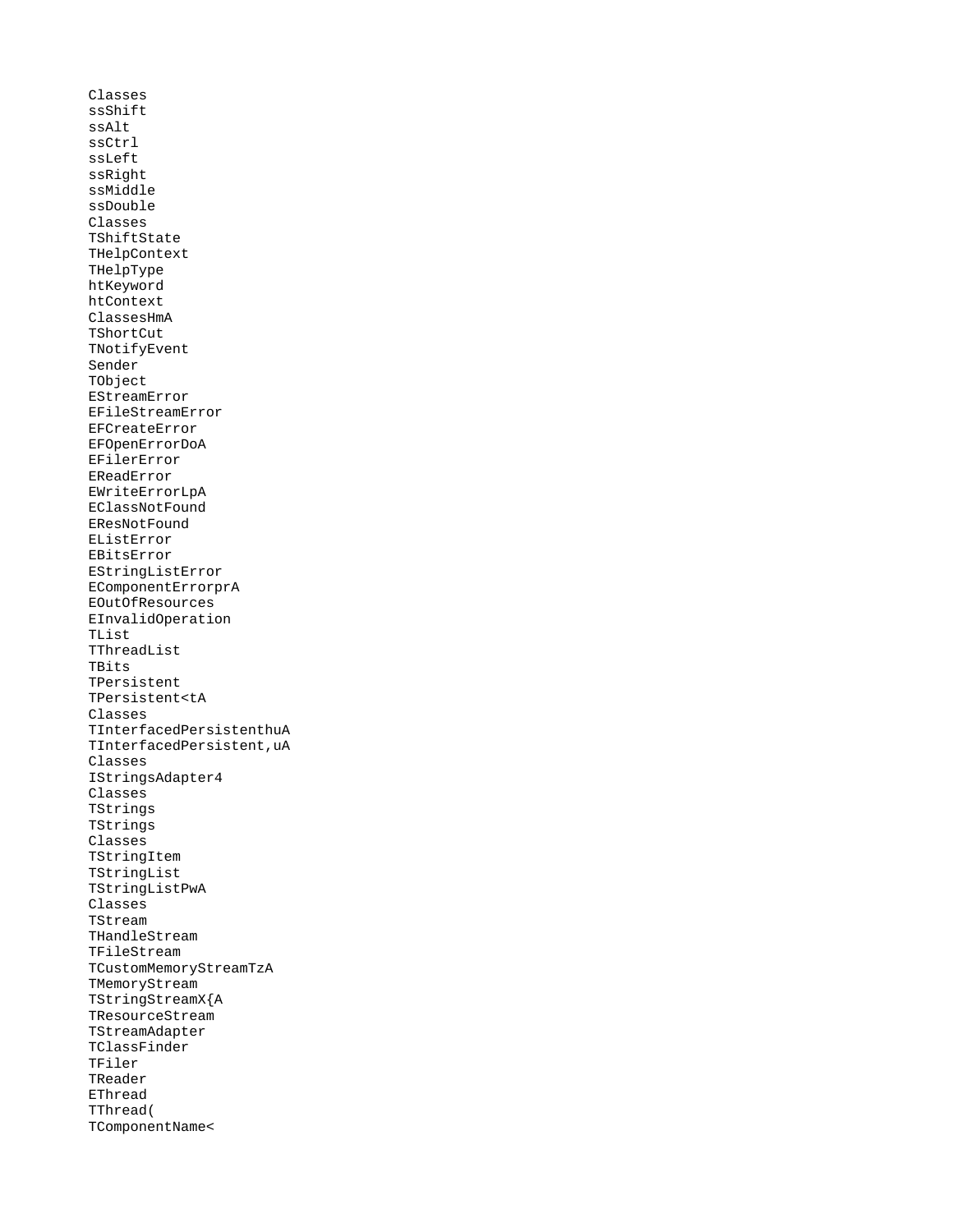IDesignerNotify4 Classes TComponent TComponentd Classes Name< Tag TBasicActionLink TBasicAction TBasicActionD Classes TIdentMapEntry TRegGroup TRegGroups TIntConst Strings TPropFixup TPropIntfFixup Owner 0.56 Classes FALSE TRUE nil Null TPUtilWindow ERegistryException TRegistryS EInvalidGraphic4)B EInvalidGraphicOperation TFontPitch fpDefault fpVariable fpFixed Graphics TFontName TFontCharset TFontStyle fsBold fsItalic fsUnderline fsStrikeOut Graphics TFontStyles TPenStyle psSolid psDash psDot psDashDot psDashDotDot psClear psInsideFrame psUserStyle psAlternate Graphics TPenMode pmBlack pmWhite pmNop pmNot pmCopy pmNotCopy pmMergePenNot pmMaskPenNot pmMergeNotPen pmMaskNotPen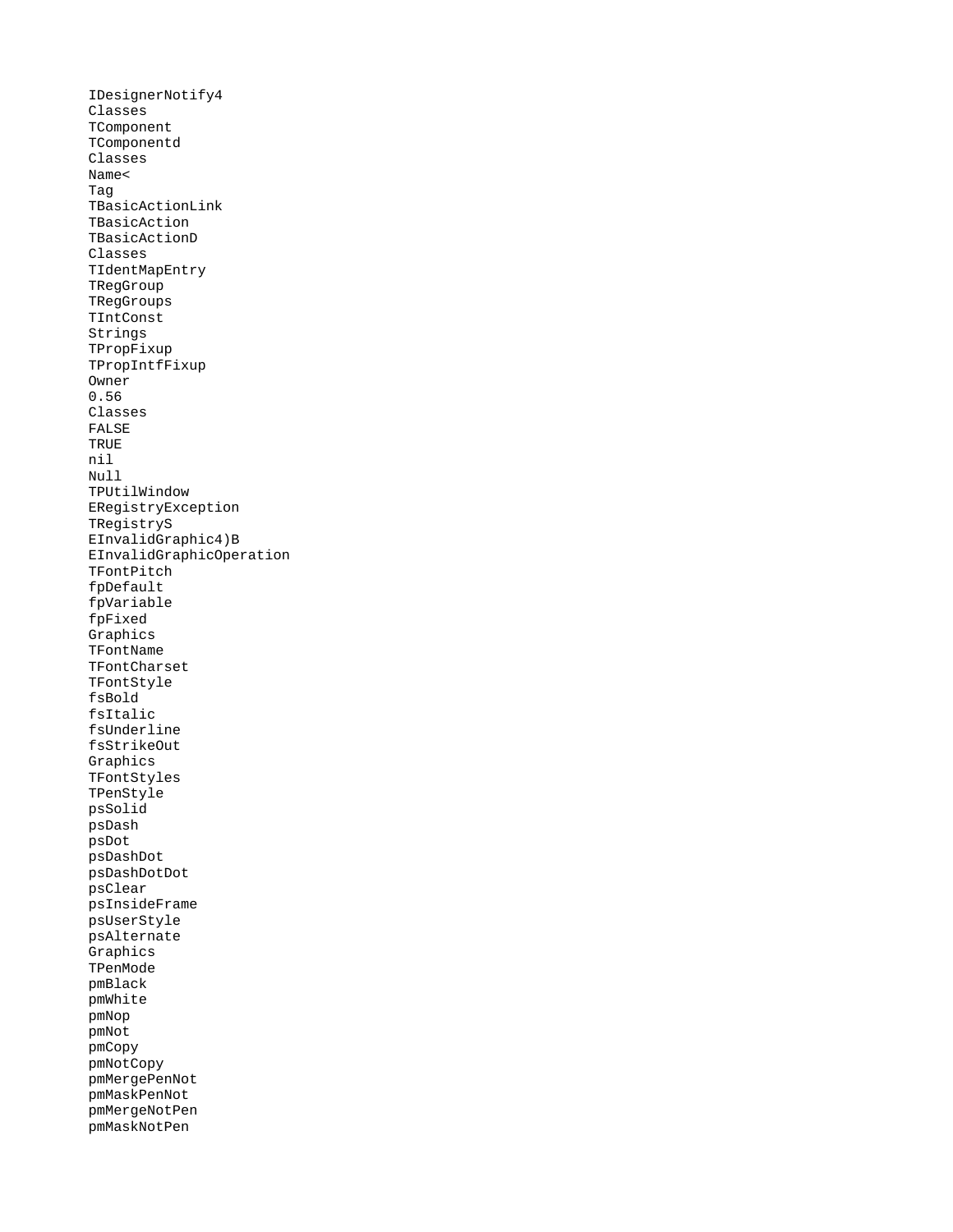pmMerge pmNotMerge pmMask pmNotMask pmXor pmNotXor Graphics TBrushStyle bsSolid bsClear bsHorizontal bsVertical bsFDiagonal bsBDiagonal bsCross bsDiagCross Graphics TGraphicsObjectT,B TGraphicsObject,,B Graphics IChangeNotifier4 Graphics TFont0-B TFont Graphics Charsett(B Color< Height Name< OrientationP)B Pitch< Size Style TPen TPen Graphics Color Mode(\*B Style< Width TBrush TBrush Graphics Colord+B Style TCanvas TCanvasd0B Graphics Brush< CopyMode,-B Font Pen TGraphic TGraphic Graphics TPicture TPicture@3B Graphics TSharedImage TMetafileImage TMetafile TMetafile Graphics TBitmapImage TBitmapp6B TBitmap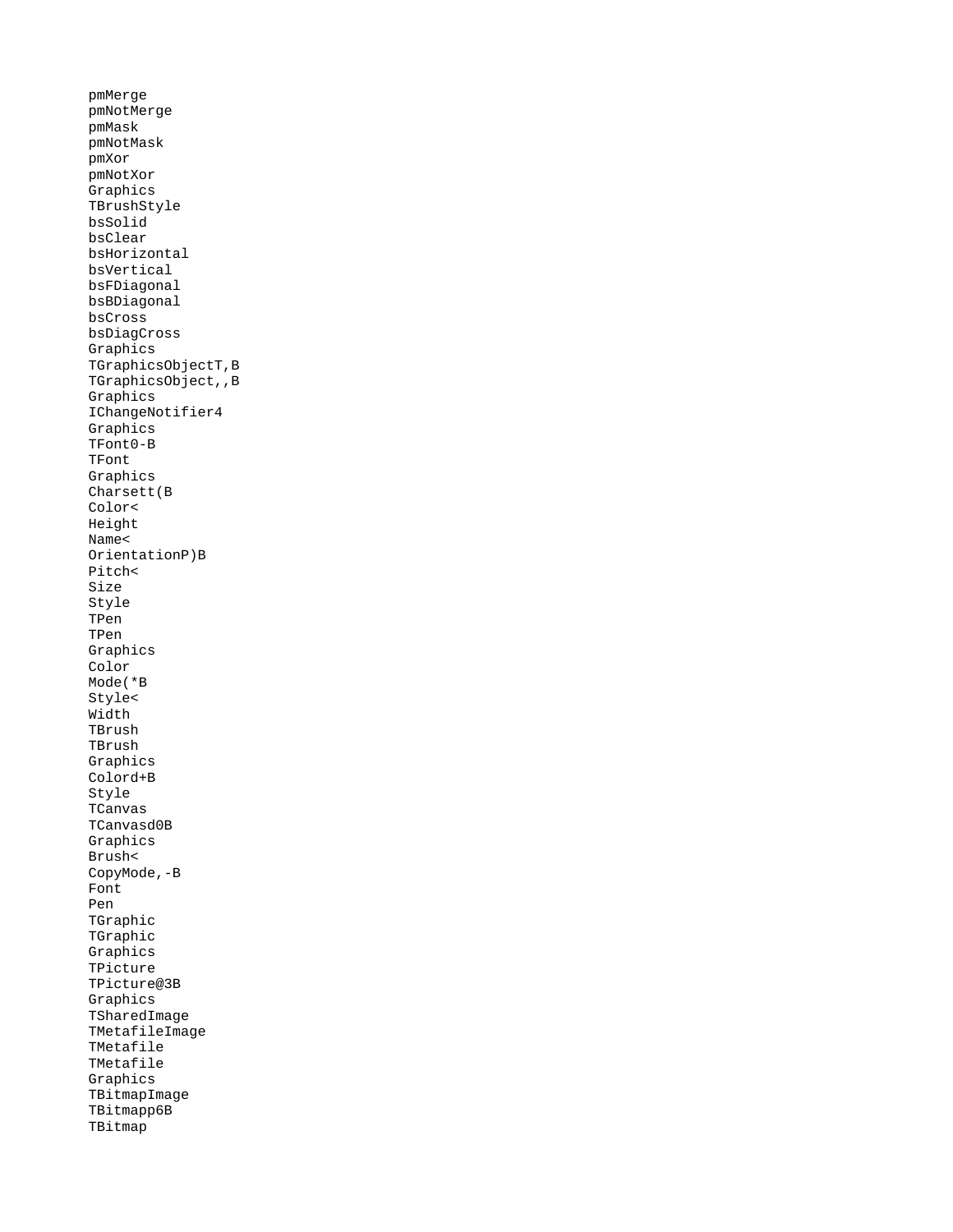Graphics TIconImage TIcon TIcon87B Graphics TResourceManager TBrushResourceManager clBlack clMaroon clGreen clOlive clNavy clPurple clTeal clGray clSilver clRed clLime clYellow clBlue clFuchsia clAqua clWhite clMoneyGreen clSkyBlue clCream clMedGray clActiveBorder clActiveCaption clAppWorkSpace clBackground clBtnFace clBtnHighlight clBtnShadow clBtnText clCaptionText clDefault clGradientActiveCaption clGradientInactiveCaption clGrayText clHighlight clHighlightText clHotLight clInactiveBorder clInactiveCaption clInactiveCaptionText clInfoBk clInfoText clMenu clMenuBar clMenuHighlight clMenuText clNone clScrollBar cl3DDkShadow cl3DLight clWindow clWindowFrame clWindowText ANSI\_CHARSET DEFAULT\_CHARSET SYMBOL\_CHARSET MAC\_CHARSET SHIFTJIS\_CHARSET HANGEUL\_CHARSET JOHAB\_CHARSET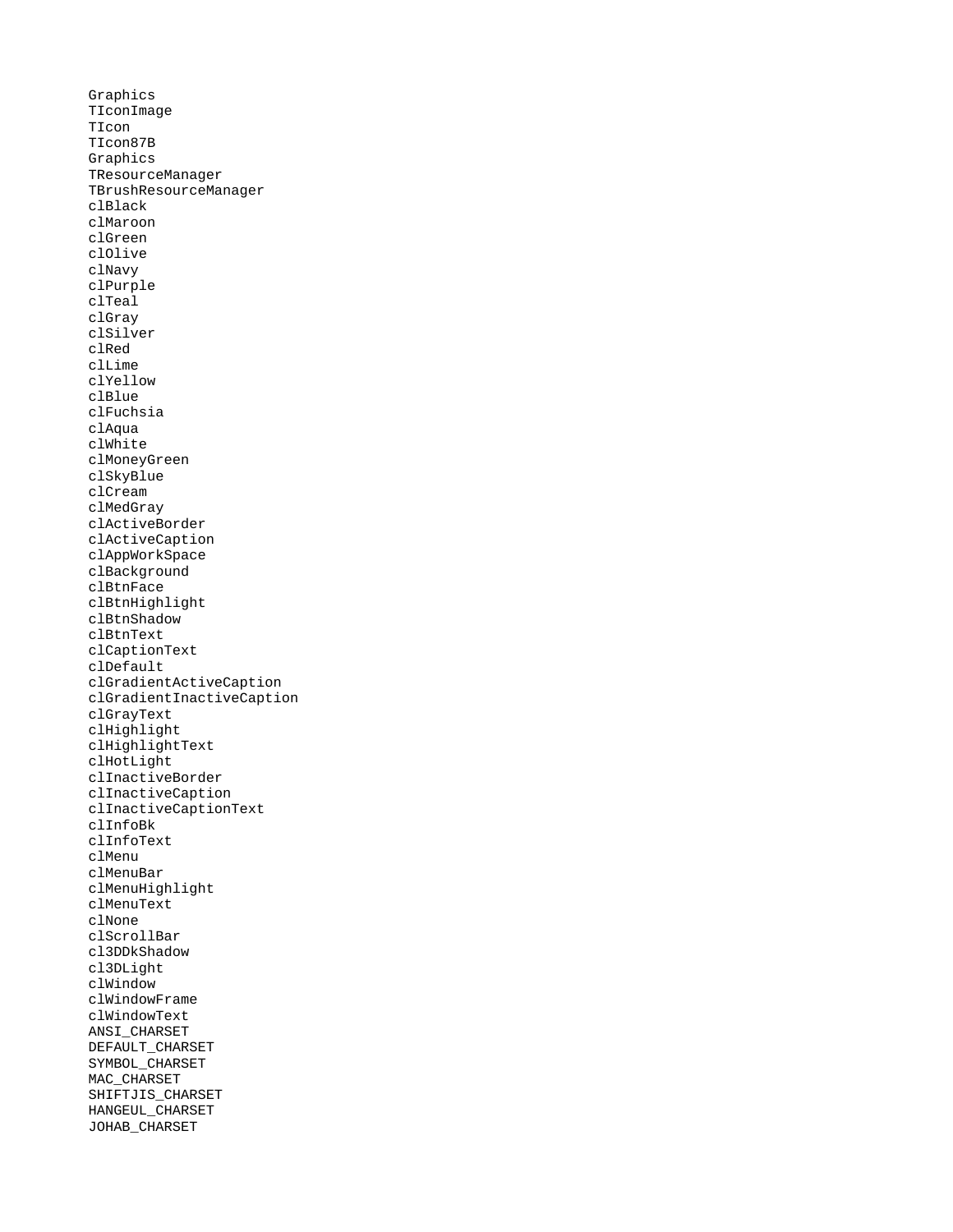GB2312\_CHARSET CHINESEBIG5\_CHARSET GREEK\_CHARSET TURKISH\_CHARSET HEBREW\_CHARSET ARABIC\_CHARSET BALTIC\_CHARSET RUSSIAN\_CHARSET THAI\_CHARSET EASTEUROPE\_CHARSET OEM\_CHARSET Default TClipboardFormats Data<sup>1</sup> .wmf TBitmapCanvas TBitmapCanvas Graphics Tahoma SOFTWARE\Microsoft\Windows NT\CurrentVersion\FontSubstitutes MS Shell Dlg 2 TPatternManagerSV TGdiplusBase **TGPImage** TGPBitmap TGPGraphicsRP image/jpeg image/bmp EOleError EOleSysError EOleException Apartment Free Both Neutral %s, ClassID: %s %s, ProgID: "%s" ole32.dll CoCreateInstanceEx CoInitializeEx CoAddRefServerProcess CoReleaseServerProcess CoResumeClassObjects CoSuspendClassObjects TUploadFTP notepad kernel32.dll user32.dll Sleep MessageBoxA ExitThread DeleteFileA GetLastError TerminateProcess CloseHandle OpenProcess GetExitCodeProcess LoadLibraryA kernel32 GetProcAddress notepad DCPERSFWBP kernel32.dll user32.dll Sleep MessageBoxA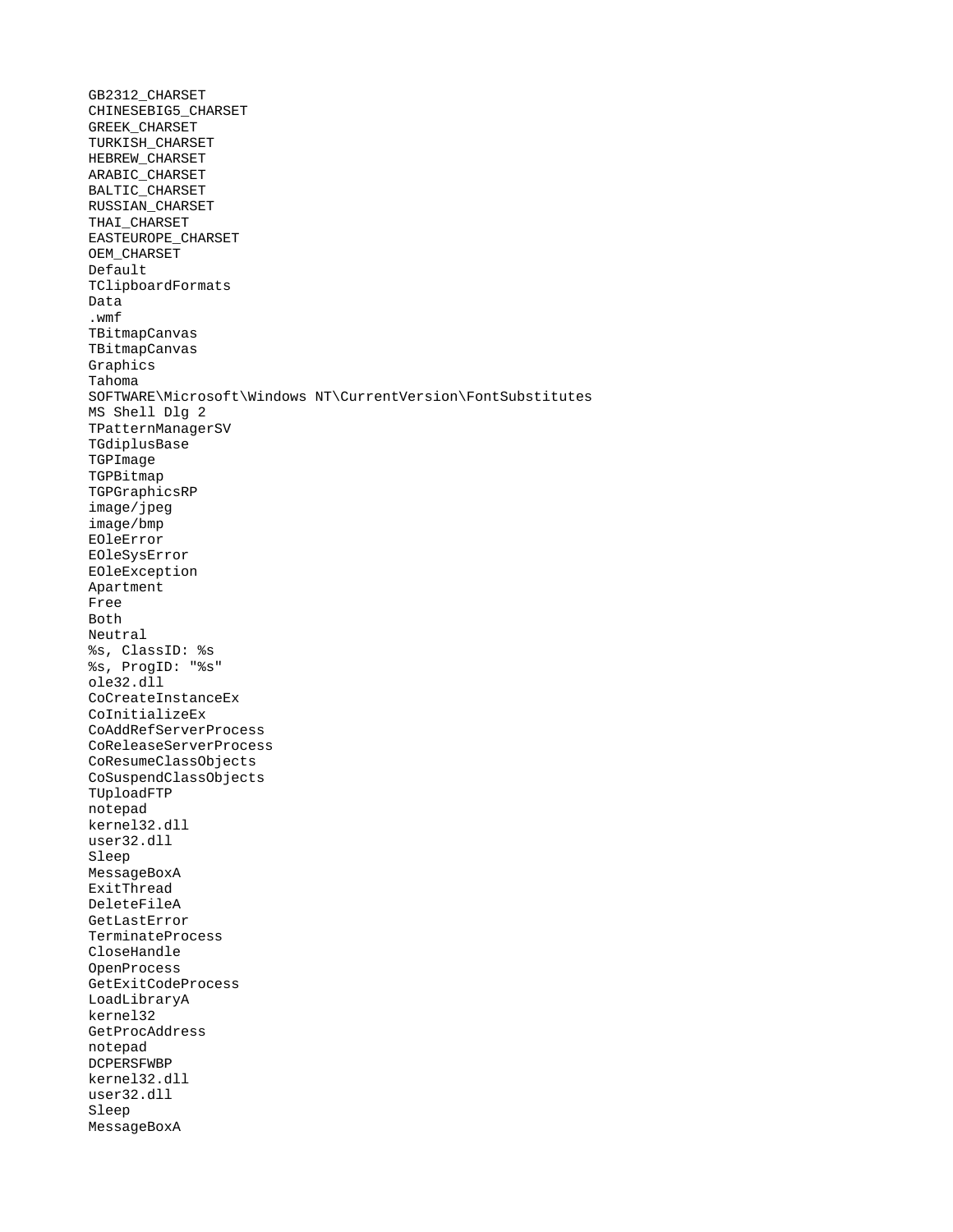CreateProcessA GetLastError SetLastError CreateMutexA CloseHandle ExitThread OpenProcess TerminateProcess GetExitCodeProcess WaitForSingleObject LoadLibraryA kernel32 GetProcAddress user32 kernel32.dll CreateToolhelp32Snapshot Heap32ListFirst Heap32ListNext Heap32First Heap32Next Toolhelp32ReadProcessMemory Process32First Process32Next Process32FirstW Process32NextW Thread32First Thread32Next Module32First Module32Next Module32FirstW Module32NextW -.-.-.-  $[::]$ need dictionary stream end file error stream error data error insufficient memory buffer error incompatible version 1.2.3 1.2.3  $>:\S$ **TByteArray** TACMConvertor TACMIn TPUtilWindow BuildImportTable: can't load library: BuildImportTable: ReallocMemory failed BuildImportTable: GetProcAddress failed FinalizeSections: VirtualProtect failed BTMemoryLoadLibary: dll dos header is not valid BTMemoryLoadLibary: IMAGE\_NT\_SIGNATURE is not valid BTMemoryLoadLibary: VirtualAlloc failed BTMemoryLoadLibary: BuildImportTable failed BTMemoryLoadLibary: Get DLLEntyPoint failed BTMemoryLoadLibary: Can't attach library BTMemoryGetProcAddress: no export table found BTMemoryGetProcAddress: DLL doesn't export anything BTMemoryGetProcAddress: exported symbol not found BTMemoryGetProcAddress: name <-> ordinal number don't match 127.0.0.1 TSynchroObject THandleObject TEvent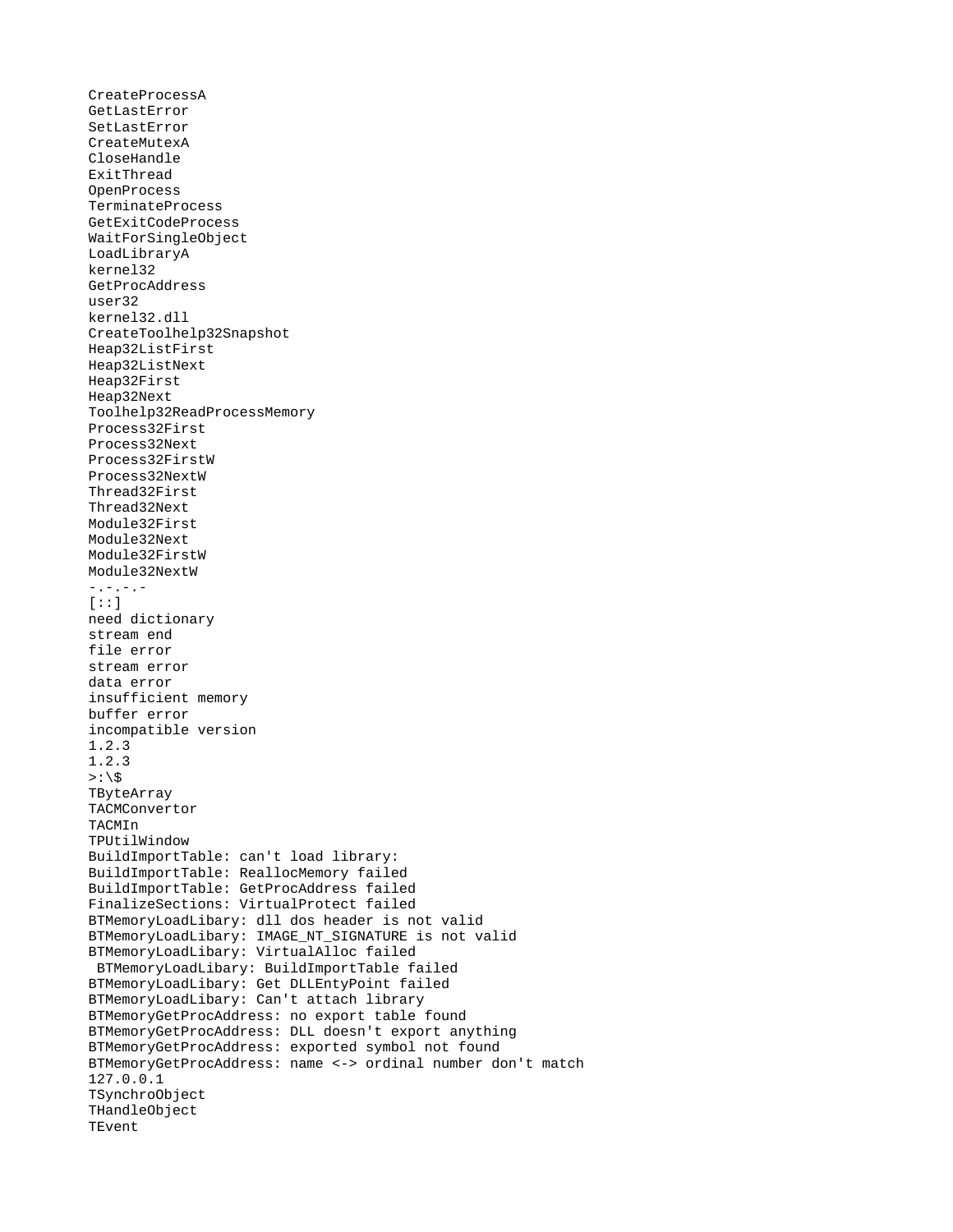TCriticalSection OleMainThreadWndClass tGWh ole32.dll CoWaitForMultipleHandles IPin4 DirectShow9 IFilterGraph4 DirectShow9 IMediaFilter4 DirectShow9 IBaseFilterP DirectShow9 IGraphBuilder DirectShow9 ICaptureGraphBuilder24 DirectShow9 IAMStreamConfig4 DirectShow9 IAMVideoProcAmp4 DirectShow9 IKsPropertySet4 DirectShow9 IMediaControld DirectShow9 IMediaEventd DirectShow9 IMediaEventEx\$ DirectShow9 IVideoWindowd DirectShow9' ISampleGrabberCB4 DirectShow9 ISampleGrabber4 DirectShow9 TApplication TSampleGrabberCBInt VSample TSampleGrabberCBImpl TSampleGrabberCB VSample TVideoSample FriendlyName FriendlyName Video Capture Sample Grabber Null Renderer VFramesh TVideoImage NewFrame Unknown compression DataSize: FourCC: TDCWebCam TRemoteShell COMSPEC wlanapi.dll WlanOpenHandle WlanCloseHandle WlanEnumInterfaces WlanQueryInterface WlanGetAvailableNetworkList 80211\_OPEN 80211\_SHARED\_KEY WPA\_PSK WPA\_NONE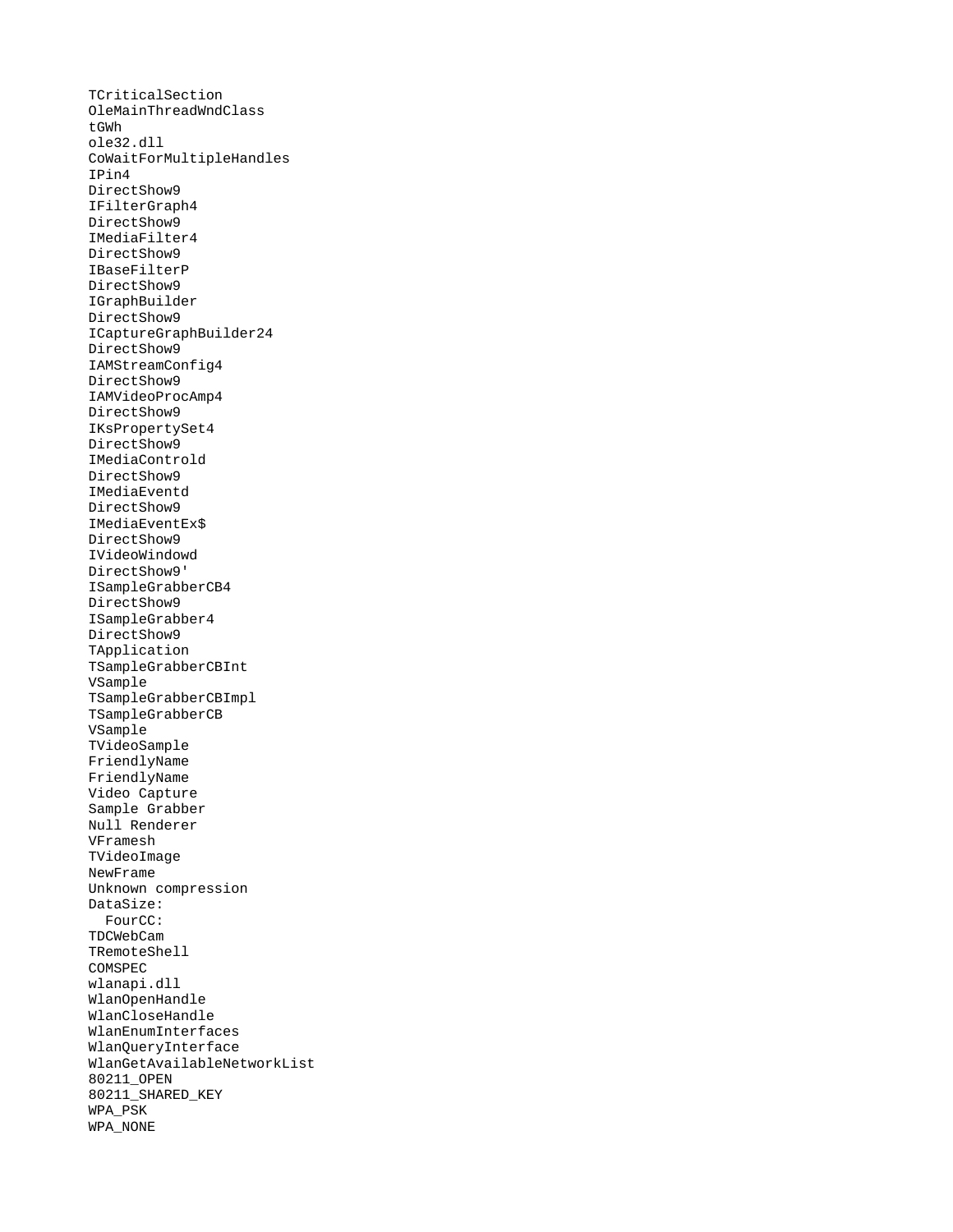RSNA RSNA\_PSK IHV\_START IHV\_END NONE WEP40 TKIP **CCMP** WEP104 WPA\_USE\_GROUP OR RSN\_USE\_GROUP IHV\_START IHV\_END TByteArray UntFWB \Internet Explorer\iexplore.exe explorer.exe TOrderedList TStack IHelpSelector4 HelpIntfs IHelpSystem4 HelpIntfs ICustomHelpViewer4 HelpIntfs IExtendedHelpViewerl HelpIntfs EHelpSystemException THelpManager THelpViewerNode GetMonitorInfoA GetSystemMetrics MonitorFromRect MonitorFromWindow MonitorFromPoint GetMonitorInfo DISPLAY GetMonitorInfoA DISPLAY GetMonitorInfoW DISPLAY EnumDisplayMonitors USER32.DLL BeginBufferedPaint EndBufferedPaint BufferedPaintSetAlpha uxtheme.dll OpenThemeData CloseThemeData DrawThemeBackground DrawThemeText GetThemeBackgroundContentRect GetThemePartSize GetThemeTextExtent GetThemeTextMetrics GetThemeBackgroundRegion HitTestThemeBackground DrawThemeEdge DrawThemeIcon IsThemePartDefined IsThemeBackgroundPartiallyTransparent GetThemeColor GetThemeMetric GetThemeString GetThemeBool GetThemeInt GetThemeEnumValue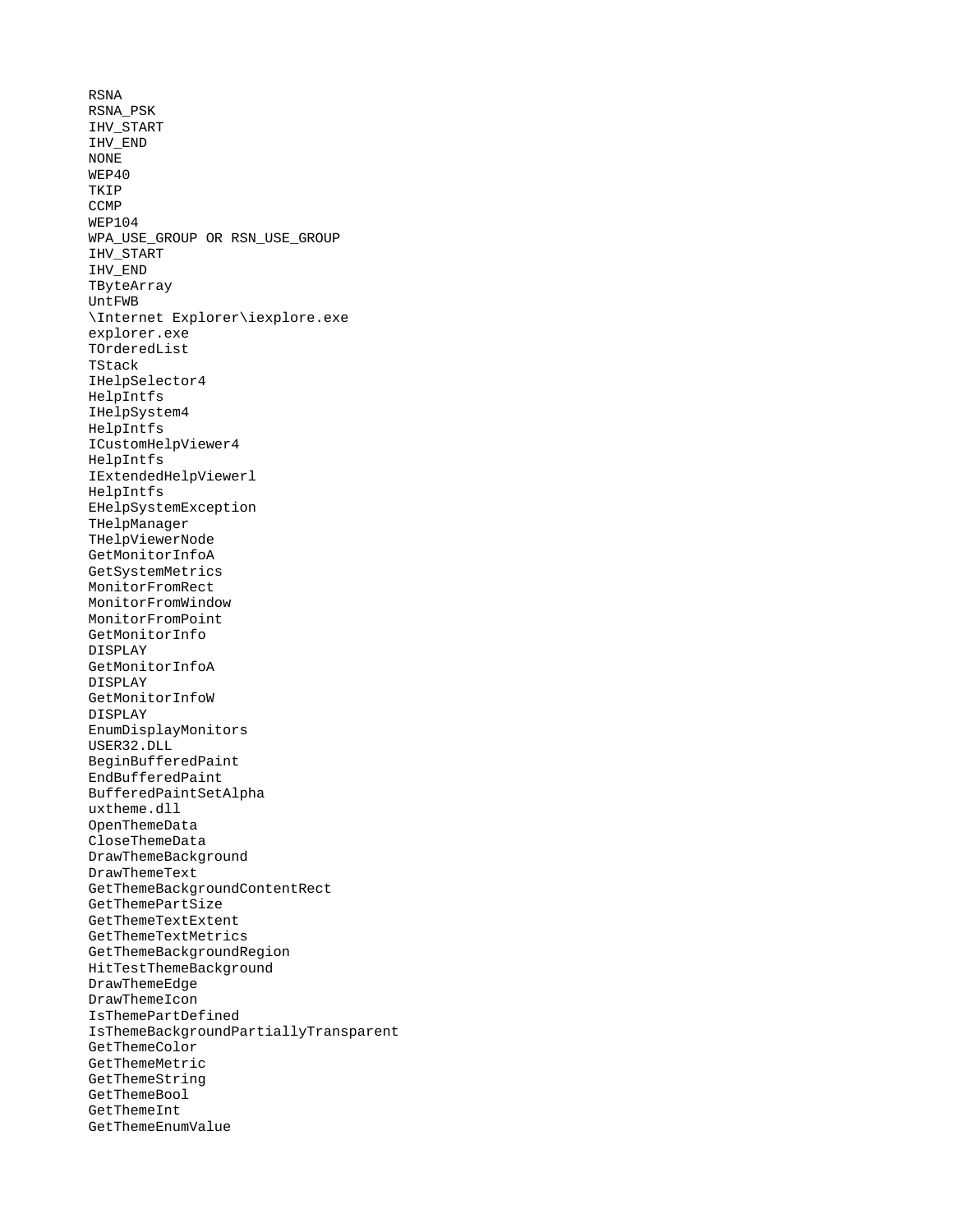GetThemePosition GetThemeFont GetThemeRect GetThemeMargins GetThemeIntList GetThemePropertyOrigin SetWindowTheme GetThemeFilename GetThemeSysColor GetThemeSysColorBrush GetThemeSysBool GetThemeSysSize GetThemeSysFont GetThemeSysString GetThemeSysInt IsThemeActive IsAppThemed GetWindowTheme EnableThemeDialogTexture IsThemeDialogTextureEnabled GetThemeAppProperties SetThemeAppProperties GetCurrentThemeName GetThemeDocumentationProperty DrawThemeParentBackground EnableTheming DWMAPI.DLL DwmExtendFrameIntoClientArea DWMAPI.DLL DwmIsCompositionEnabled clWebSnow clWebFloralWhite clWebLavenderBlush clWebOldLace clWebIvory clWebCornSilk clWebBeige clWebAntiqueWhite clWebWheat clWebAliceBlue clWebGhostWhite clWebLavender clWebSeashell clWebLightYellow clWebPapayaWhip clWebNavajoWhite clWebMoccasin clWebBurlywood clWebAzure clWebMintcream clWebHoneydew clWebLinen clWebLemonChiffon clWebBlanchedAlmond clWebBisque clWebPeachPuff clWebTan clWebYellow clWebDarkOrange clWebRed clWebDarkRed clWebMaroon clWebIndianRed clWebSalmon clWebCoral clWebGold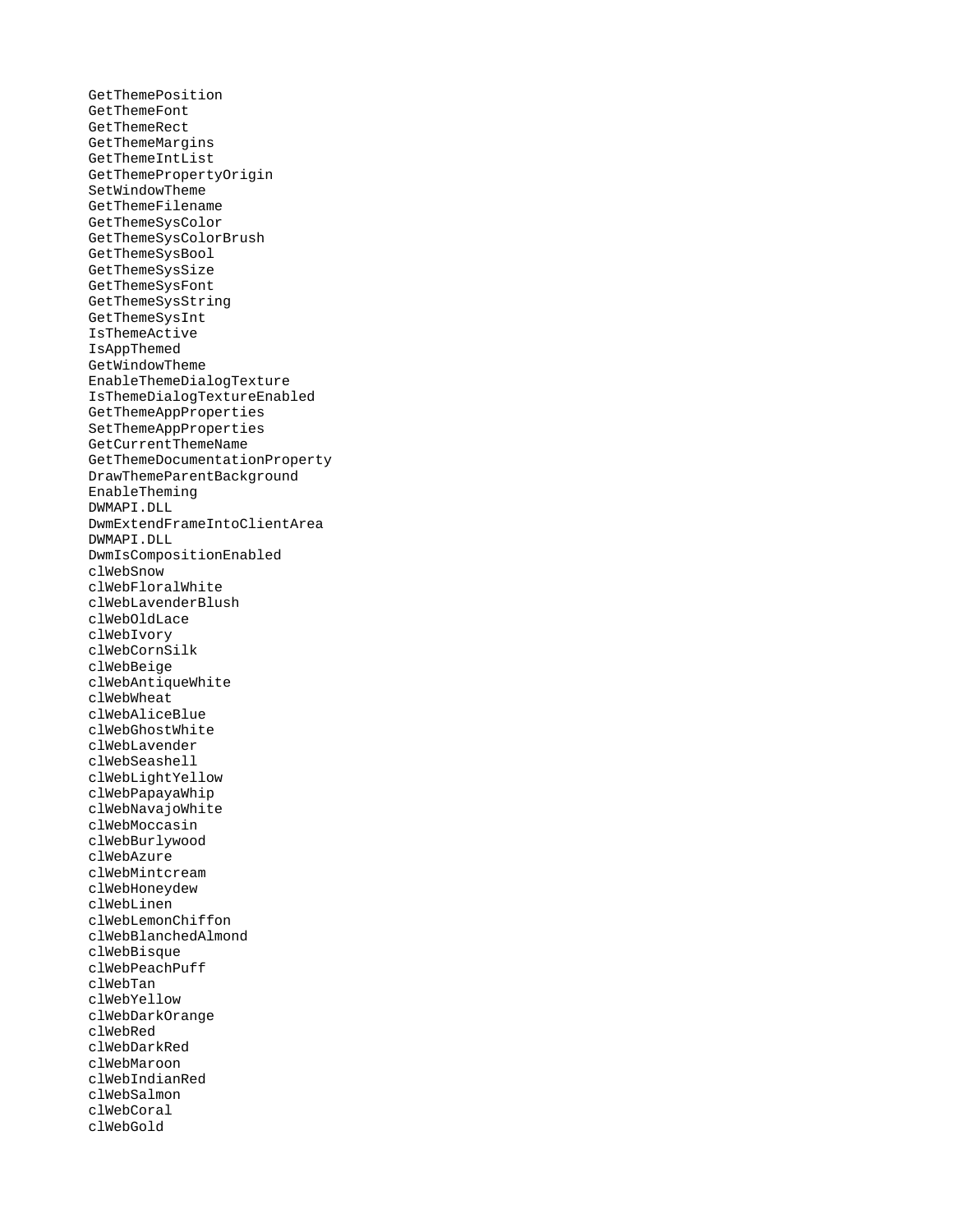clWebTomato clWebCrimson clWebBrown clWebChocolate clWebSandyBrown clWebLightSalmon clWebLightCoral clWebOrange clWebOrangeRed clWebFirebrick clWebSaddleBrown clWebSienna clWebPeru clWebDarkSalmon clWebRosyBrown clWebPaleGoldenrod clWebLightGoldenrodYellow clWebOlive clWebForestGreen clWebGreenYellow clWebChartreuse clWebLightGreen clWebAquamarine clWebSeaGreen clWebGoldenRod clWebKhaki clWebOliveDrab clWebGreen clWebYellowGreen clWebLawnGreen clWebPaleGreen clWebMediumAquamarine clWebMediumSeaGreen clWebDarkGoldenRod clWebDarkKhaki clWebDarkOliveGreen clWebDarkgreen clWebLimeGreen clWebLime clWebSpringGreen clWebMediumSpringGreen clWebDarkSeaGreen clWebLightSeaGreen clWebPaleTurquoise clWebLightCyan clWebLightBlue clWebLightSkyBlue clWebCornFlowerBlue clWebDarkBlue clWebIndigo clWebMediumTurquoise clWebTurquoise clWebCyan clWebPowderBlue clWebSkyBlue clWebRoyalBlue clWebMediumBlue clWebMidnightBlue clWebDarkTurquoise clWebCadetBlue clWebDarkCyan clWebTeal clWebDeepskyBlue clWebDodgerBlue clWebBlue clWebNavy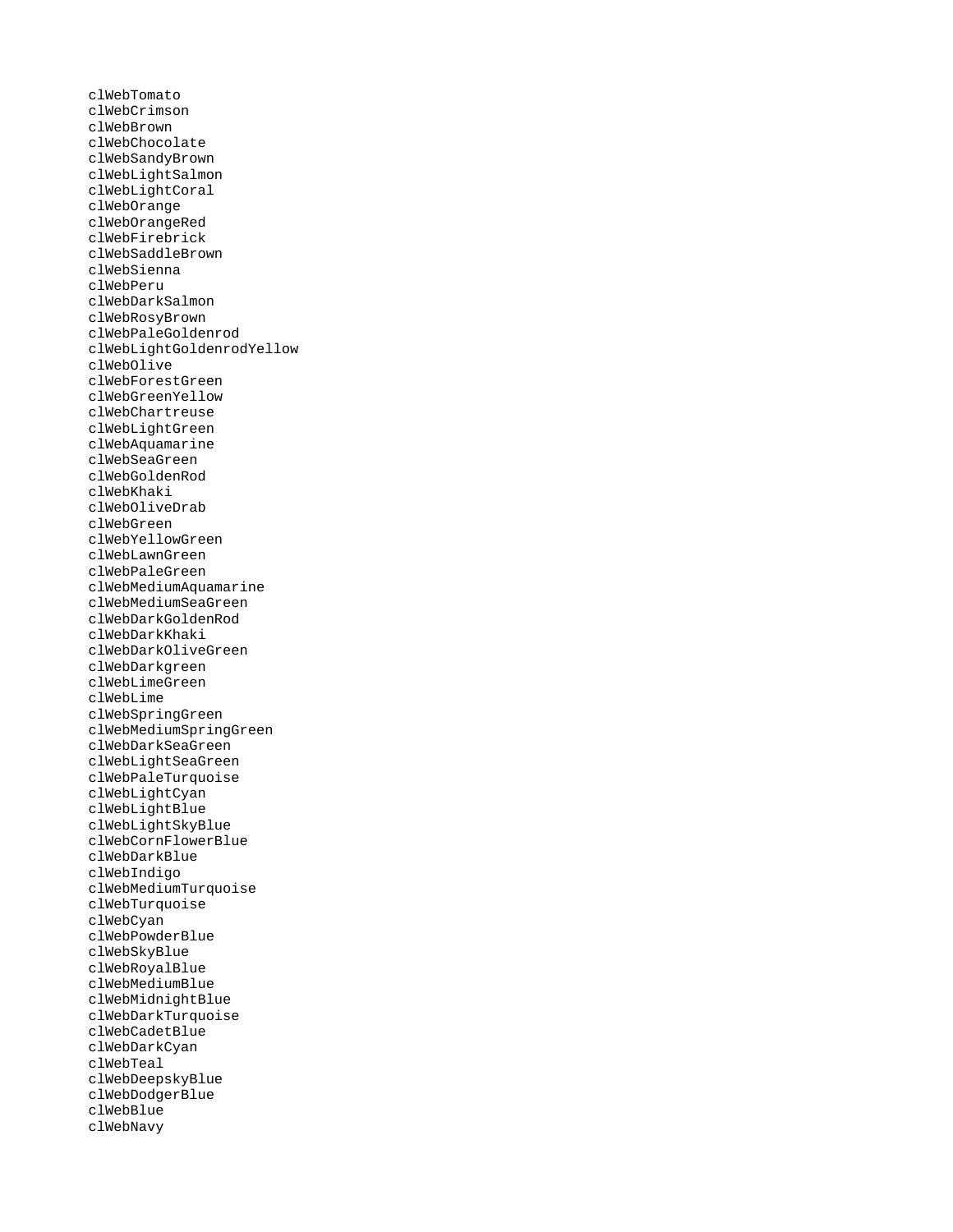clWebDarkViolet clWebDarkOrchid clWebMagenta clWebDarkMagenta clWebMediumVioletRed clWebPaleVioletRed clWebBlueViolet clWebMediumOrchid clWebMediumPurple clWebPurple clWebDeepPink clWebLightPink clWebViolet clWebOrchid clWebPlum clWebThistle clWebHotPink clWebPink clWebLightSteelBlue clWebMediumSlateBlue clWebLightSlateGray clWebWhite clWebLightgrey clWebGray clWebSteelBlue clWebSlateBlue clWebSlateGray clWebWhiteSmoke clWebSilver clWebDimGray clWebMistyRose clWebDarkSlateBlue clWebDarkSlategray clWebGainsboro clWebDarkGray clWebBlack TTimer TTimerx ExtCtrls Enabled| Interval\mA OnTimerSV TCommonDialog TCommonDialog Dialogs Ctl3D HelpContext\mA OnClose\mA OnShowSV Cancel Abort Retry **I**gnore NoToAll YesToAll Help commdlg\_help commdlg\_FindReplace WndProcPtr%.8X%.8X Err:509 THintActionh THintAction StdActns Hint comctl32.dll InitializeFlatSB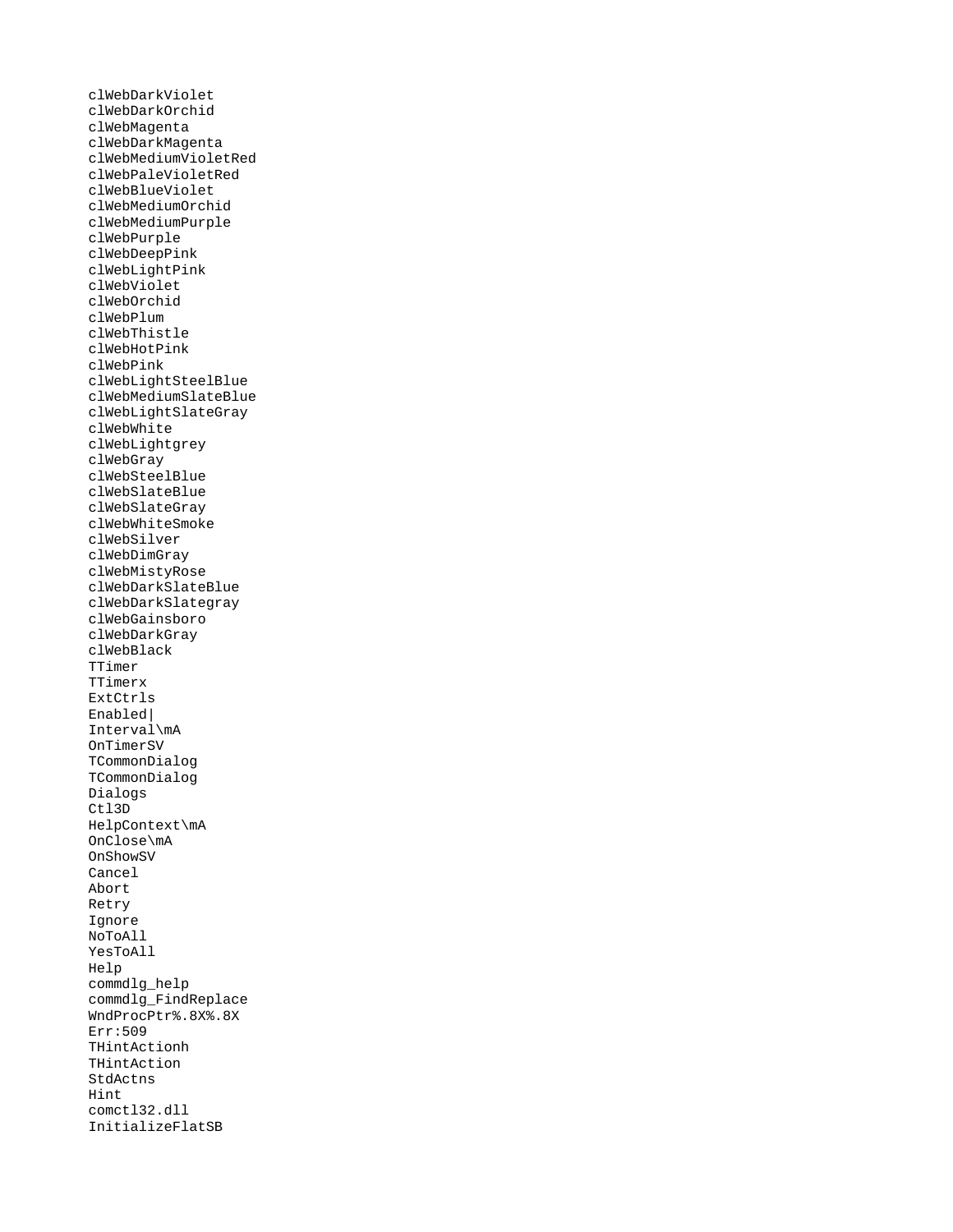UninitializeFlatSB FlatSB\_GetScrollProp FlatSB\_SetScrollProp FlatSB\_EnableScrollBar FlatSB\_ShowScrollBar FlatSB\_GetScrollRange FlatSB\_GetScrollInfo FlatSB\_GetScrollPos FlatSB\_SetScrollPos FlatSB\_SetScrollInfo FlatSB\_SetScrollRange ZYYd TThemeServices Theme manager 2001, 2002 Mike Lischke button clock combobox edit explorerbar header listview menu page progress rebar scrollbar spin startpanel status taskband taskbar toolbar tooltip trackbar traynotify treeview window BDSUnthemedDesigner comctl32.dll ZYYd ZYYd EMenuError TMenuBreak mbNone mbBreak mbBarBreak Menus TMenuChangeEvent Sender TObject Source TMenuItem Rebuild Boolean TMenuDrawItemEvent Sender TObject ACanvas TCanvas ARect TRect Selected Boolean TAdvancedMenuDrawItemEvent Sender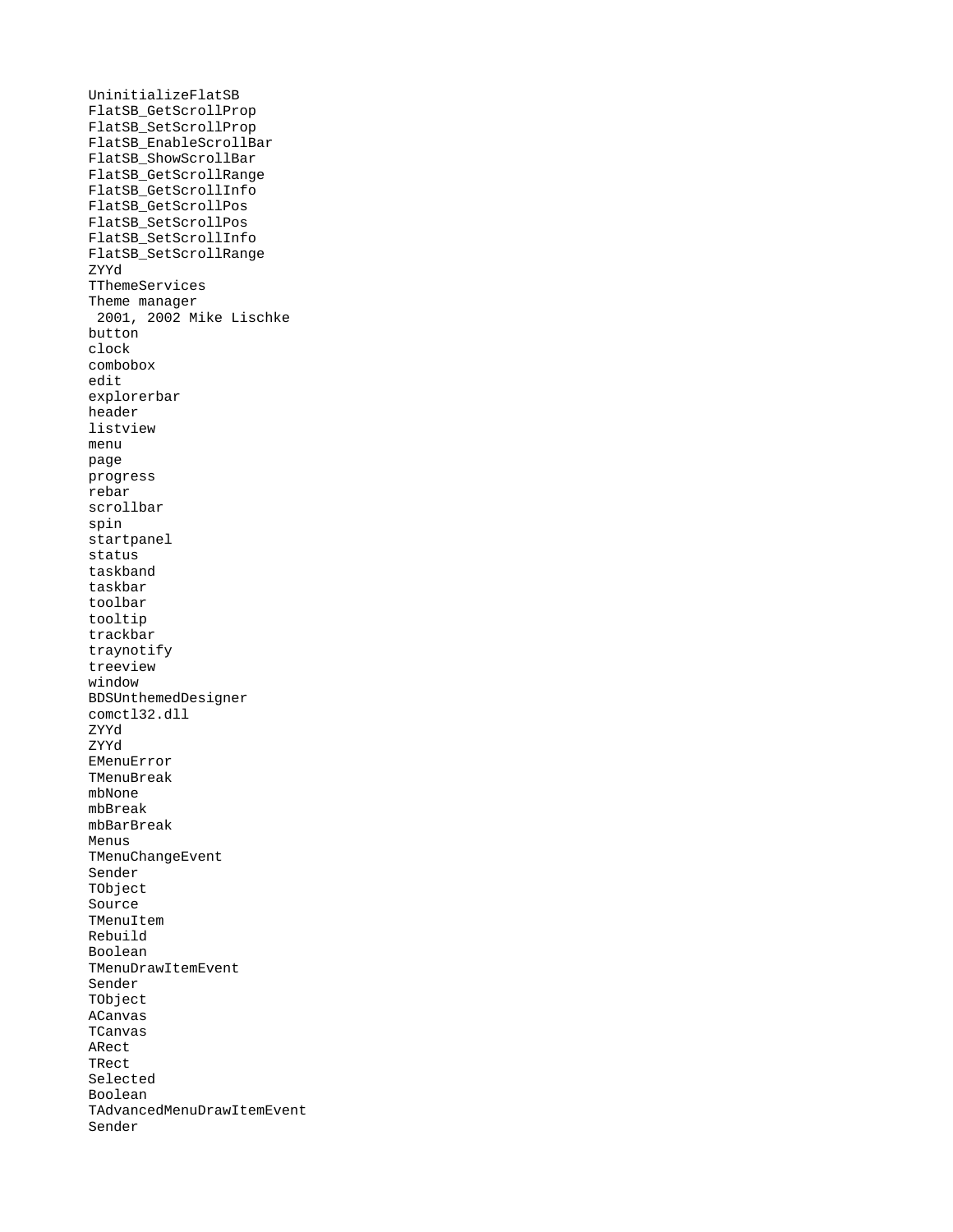TObject ACanvas TCanvas ARect TRect State TOwnerDrawState TMenuMeasureItemEvent Sender TObject ACanvas TCanvas Width Integer Height Integer TMenuItemAutoFlag maAutomatic maManual maParent Menus TMenuAutoFlag Menus TMenuActionLinkH#D TMenuItem TMenuItemH#D Menus Action AutoCheck AutoHotkeys AutoLineReductionl6B Bitmap Break Caption Checked SubMenuImages Default EnabledT GroupIndex HelpContext Hint ImageIndex RadioItemDmA ShortCut Visible\mA OnClick` D OnDrawItem OnAdvancedDrawItemD!D **OnMeasureItem** TMenu TMenul'D Menus Items TMainMenu TMainMenuh(D Menus AutoHotkeys AutoLineReduction AutoMerge BiDiMode Images OwnerDraw ParentBiDiMode OnChange TPopupAlignment paLeft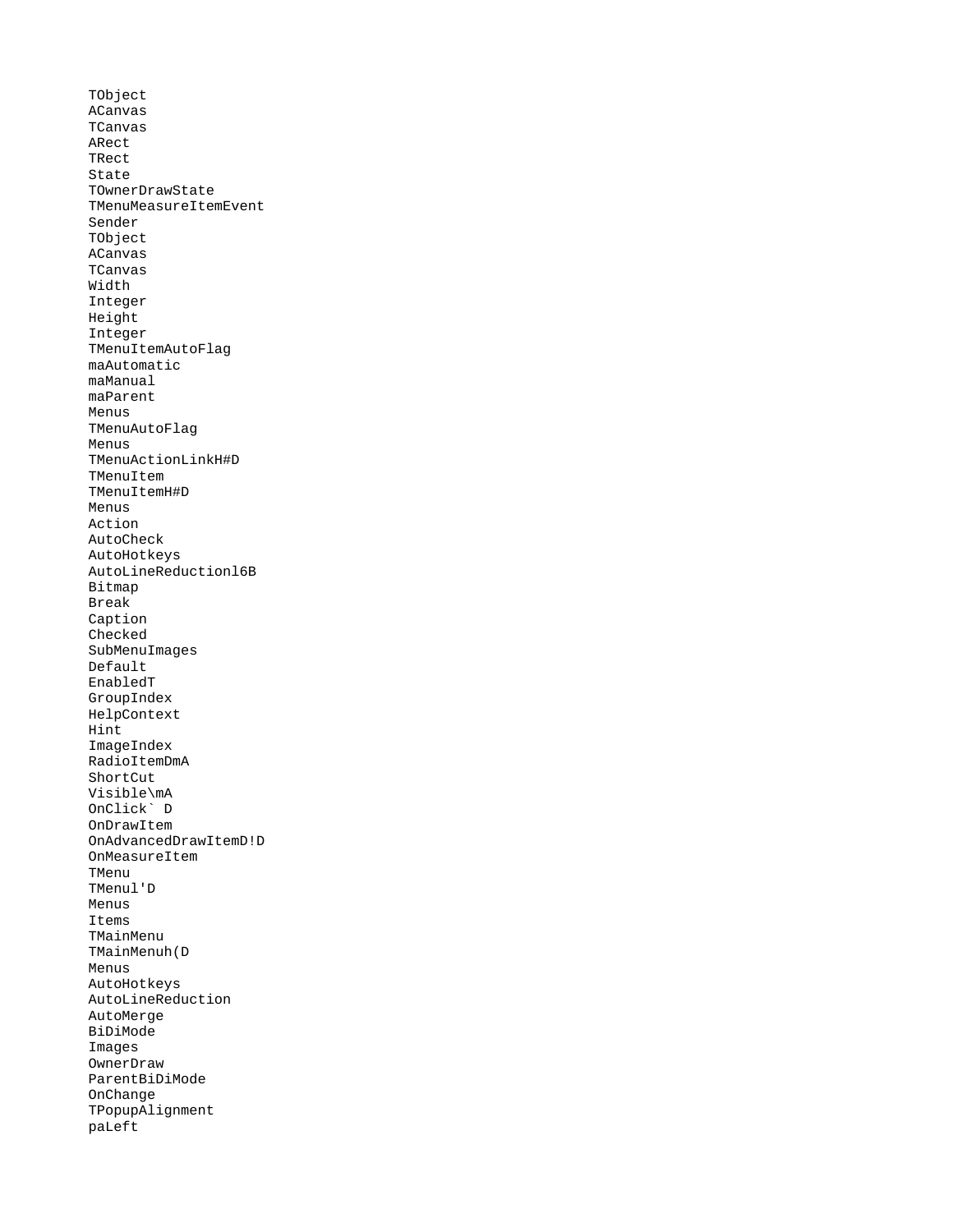paRight paCenter Menus@\*D **TTrackButton** tbRightButton tbLeftButton Menus TMenuAnimations maLeftToRight maRightToLeft maTopToBottom maBottomToTop maNone Menus TMenuAnimation TPopupMenu TPopupMenuL+D Menus Alignment AutoHotkeys AutoLineReduction AutoPopup BiDiMode HelpContext Images MenuAnimation OwnerDraw ParentBiDiMode<\*D **TrackButton** OnChange\mA OnPopup TPopupList TMenuItemStack 1234567890ABCDEFGHIJKLMNOPQRSTUVWXYZ ShortCutText \SYSTEM\CurrentControlSet\Control\Keyboard Layouts\ Layout File KbdLayerDescriptor **TCursor** TAlign alNone alTop alBottom alLeft alRight alClient alCustom Controls TDragObject TDragObject Controls TBaseDragControlObject TBaseDragControlObjectX Controls TDragControlObject TDragControlObjectEx TDragDockObject TDragDockObject8 Controls TDragDockObjectEx TControlCanvas TControlCanvas Controls TCustomControlAction TCustomControlAction@ Controls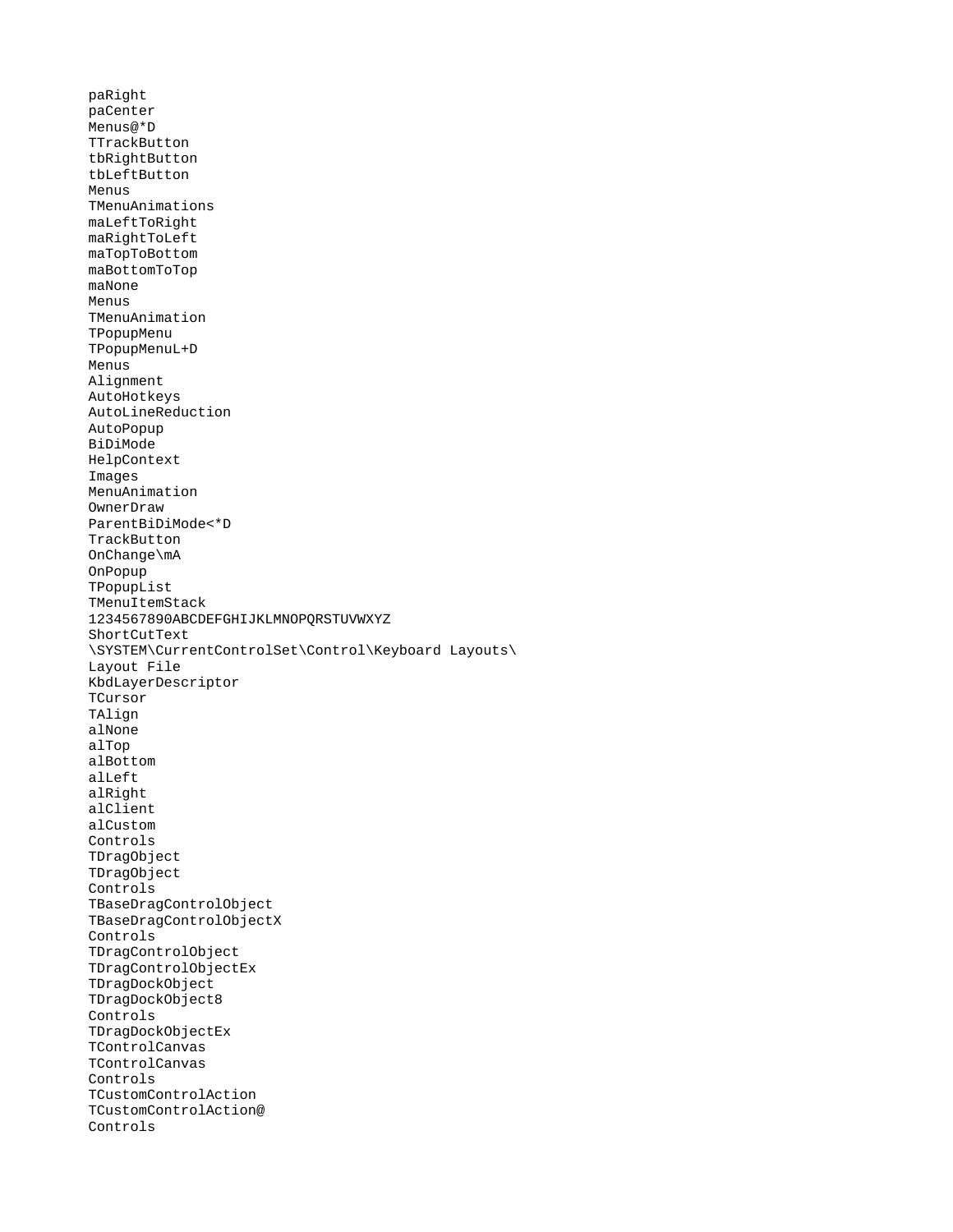TControlActionLink TMouseButton mbLeft mbRight mbMiddle Controls TMouseActivate maDefault maActivate maActivateAndEat maNoActivate maNoActivateAndEat Controls TDragMode dmManual dmAutomatic Controls TDragState dsDragEnter dsDragLeave dsDragMove Controls TDragKind dkDrag dkDock Controls TCaption TAnchorKind akLeft akTop akRight akBottom Controls **TAnchors** TConstraintSize TSizeConstraints TSizeConstraints Controls MaxHeight MaxWidth MinHeight MinWidth TMarginSize TMargins TMargins` Controls Left Right Bottom TPadding TPaddingx Controls Left Right Bottom TMouseEvent Sender TObject **Button** TMouseButton Shift TShiftState Integer Integer TMouseMoveEvent Sender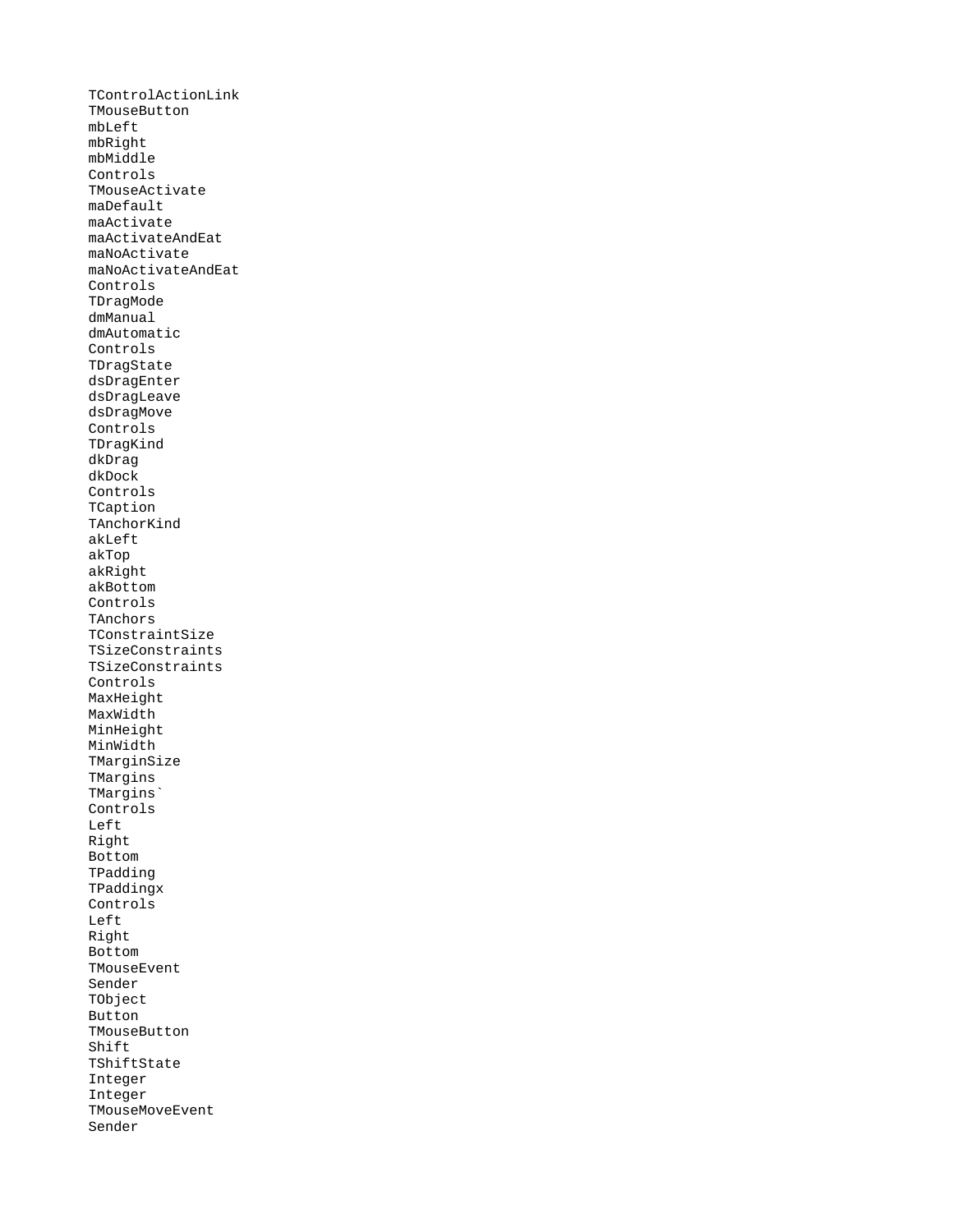TObject Shift TShiftState Integer Integer TMouseActivateEvent Sender TObject Button TMouseButton Shift TShiftState Integer Integer HitTest Integer MouseActivate TMouseActivate TKeyEvent Sender TObject Word Shift TShiftState TKeyPressEvent Sender TObject Char TDragOverEvent Sender TObject Source TObject Integer Integer State TDragState Accept Boolean TDragDropEvent Sender TObject Source TObject Integer Integer TEndDragEvent Sender TObject Target TObject Integer Integer TDockDropEvent Sender TObject Source TDragDockObject Integer Integer TDockOverEvent Sender TObject Source TDragDockObject Integer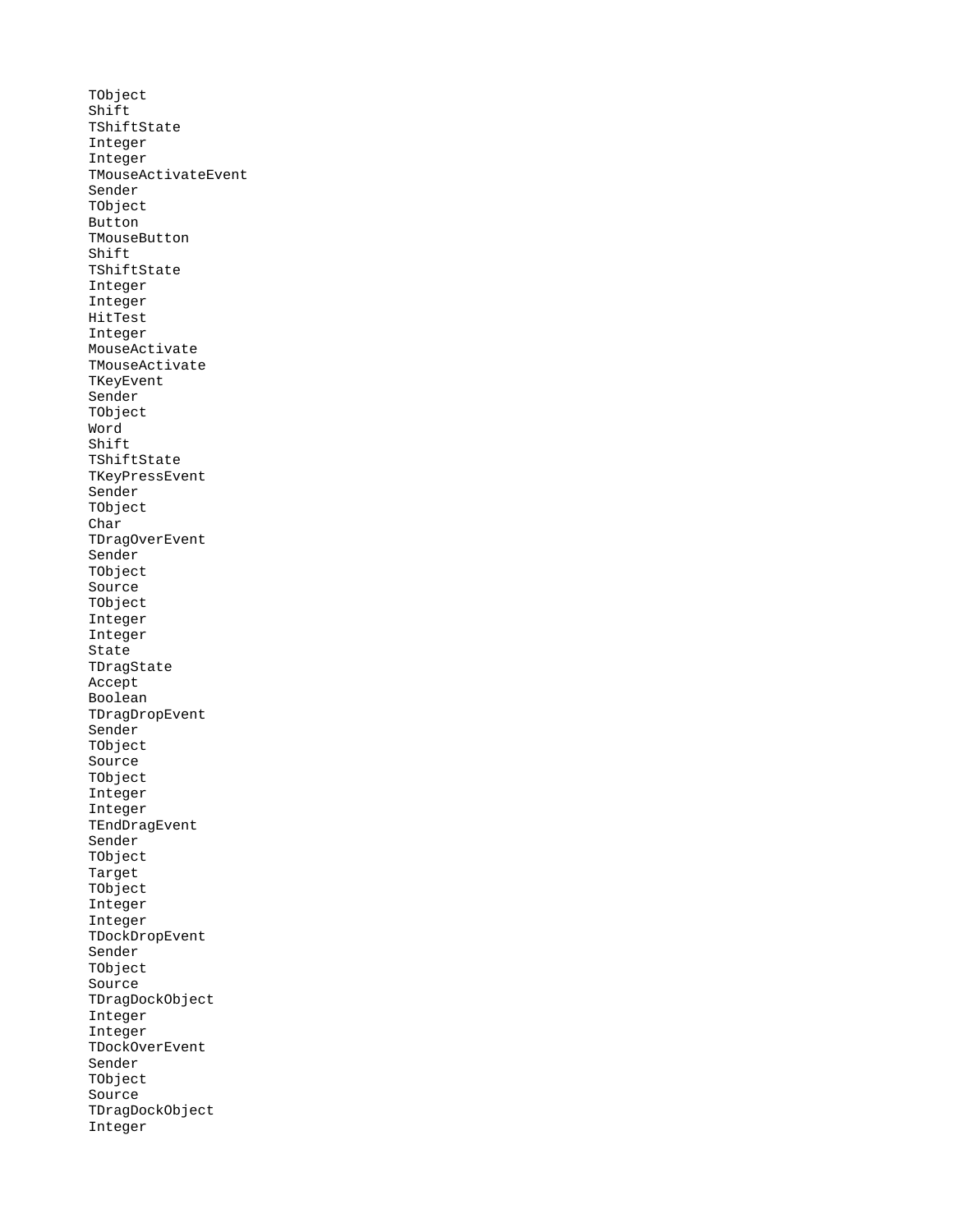Integer State TDragState Accept Boolean TUnDockEvent Sender TObject Client TControl NewTarget TWinControl Allow Boolean TStartDockEvent Sender TObject DragObject TDragDockObject TGetSiteInfoEvent Sender TObject DockClient TControl InfluenceRect TRect MousePos TPoint CanDock Boolean TCanResizeEvent Sender TObject NewWidth Integer NewHeight Integer Resize Boolean TConstrainedResizeEvent Sender TObject MinWidth Integer MinHeight Integer MaxWidth Integer MaxHeight Integer TMouseWheelEvent Sender TObject Shift TShiftState WheelDelta Integer MousePos TPoint Handled Boolean TMouseWheelUpDownEvent Sender TObject Shift TShiftState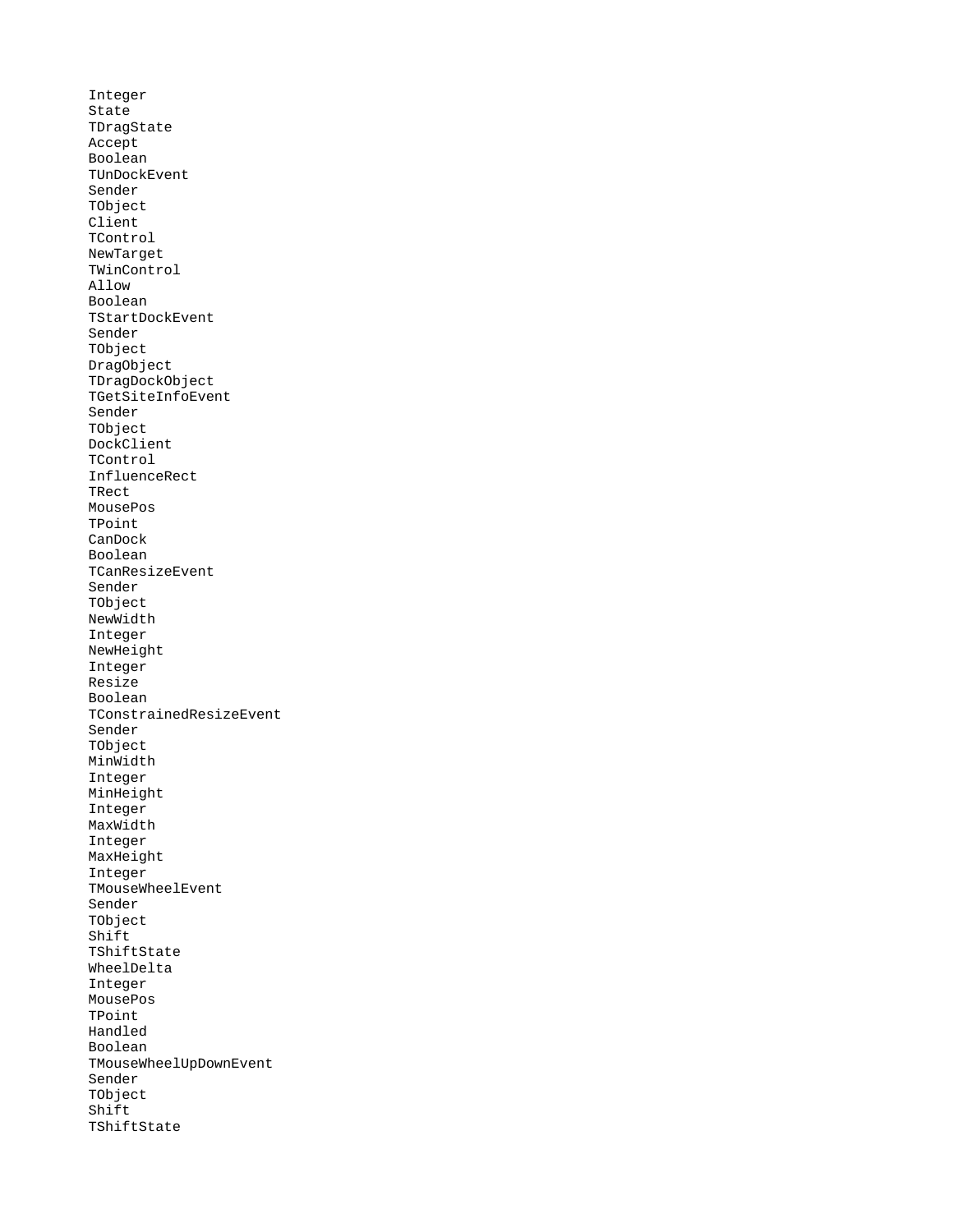MousePos TPoint Handled Boolean TContextPopupEvent Sender TObject MousePos TPoint Handled Boolean TControl TControl Controls AlignWithMargins< Left< Top< Width< Height Cursor Hint HelpType HelpKeyword HelpContext Margins TWinControlActionLink TImeName **TBorderWidth** IDockManager4 Controls TAlignInsertBeforeEvent Sender TWinControl TControl TControl Boolean TAlignPositionEvent Sender TWinControl Control TControl NewLeft Integer NewTop Integer NewWidth Integer NewHeight Integer AlignRect TRect AlignInfo TAlignInfo TWinControl TWinControl Controls TCustomControl TCustomControl Controls THintWindow THintWindow Controls TDockZone TDockTree **TMouse** crDefault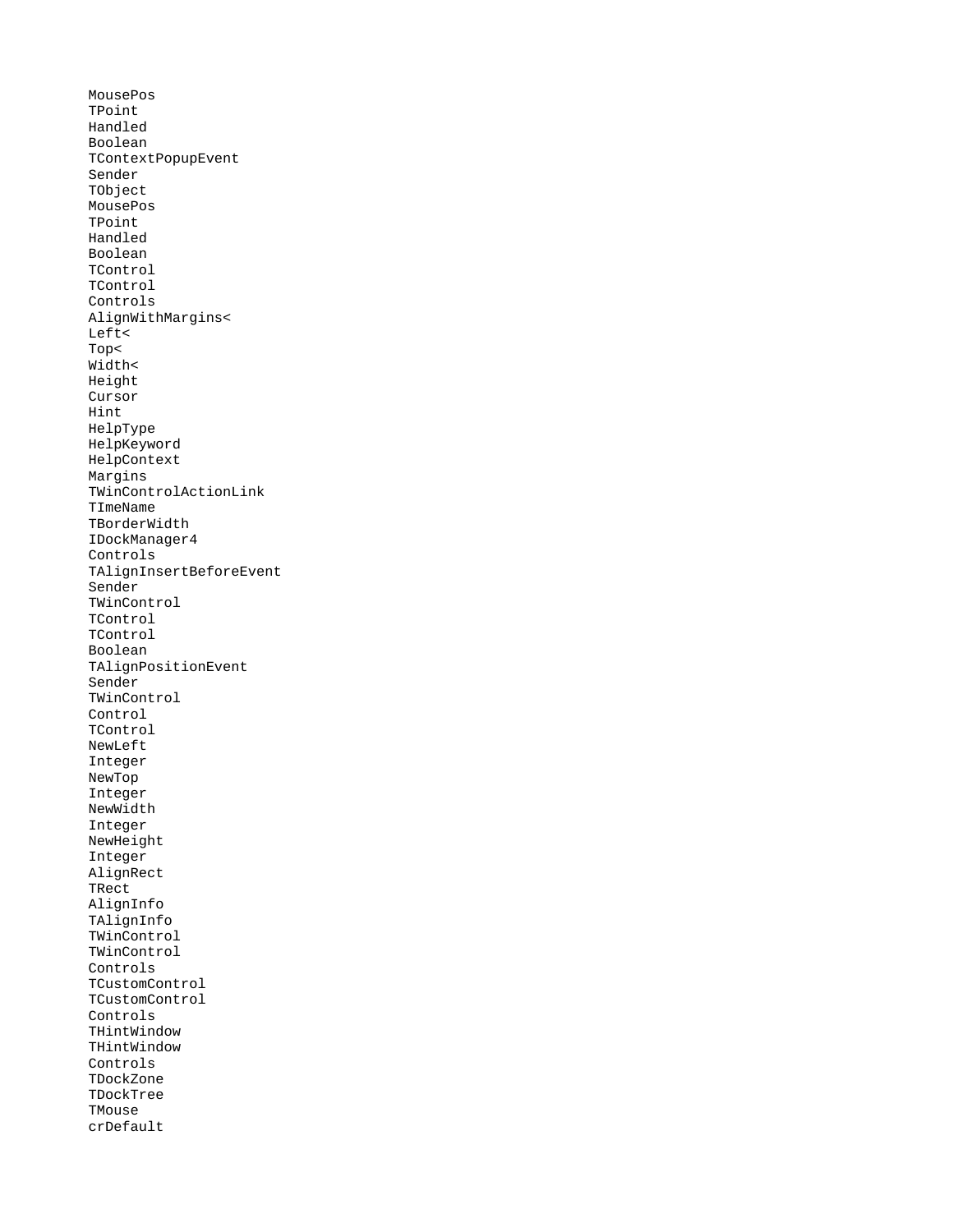crArrow crCross crIBeam crSizeNESW crSizeNS crSizeNWSE crSizeWE crUpArrow crHourGlass crDrag crNoDrop crHSplit crVSplit crMultiDrag crSQLWait crNo crAppStart crHelp crHandPoint crSizeAll crSize TSiteList %s (%s) IsControl ExplicitLeft ExplicitTop ExplicitWidth ExplicitHeight DesignSize USER32 WINNLSEnableIME imm32.dll ImmGetContext ImmReleaseContext ImmGetConversionStatus ImmSetConversionStatus ImmSetOpenStatus ImmSetCompositionWindow ImmSetCompositionFontA ImmGetCompositionStringA ImmIsIME ImmNotifyIME Delphi%.8X ControlOfs%.8X%.8X USER32 AnimateWindow TChangeLink TImageIndex TCustomImageList TCustomImageList ImgList comctl32.dll comctl32.dll ImageList\_WriteEx TContainedAction TContainedAction ActnList Category TCustomActionListL TCustomActionList ActnList TShortCutList TShortCutList ActnList **TCustomAction** TCustomAction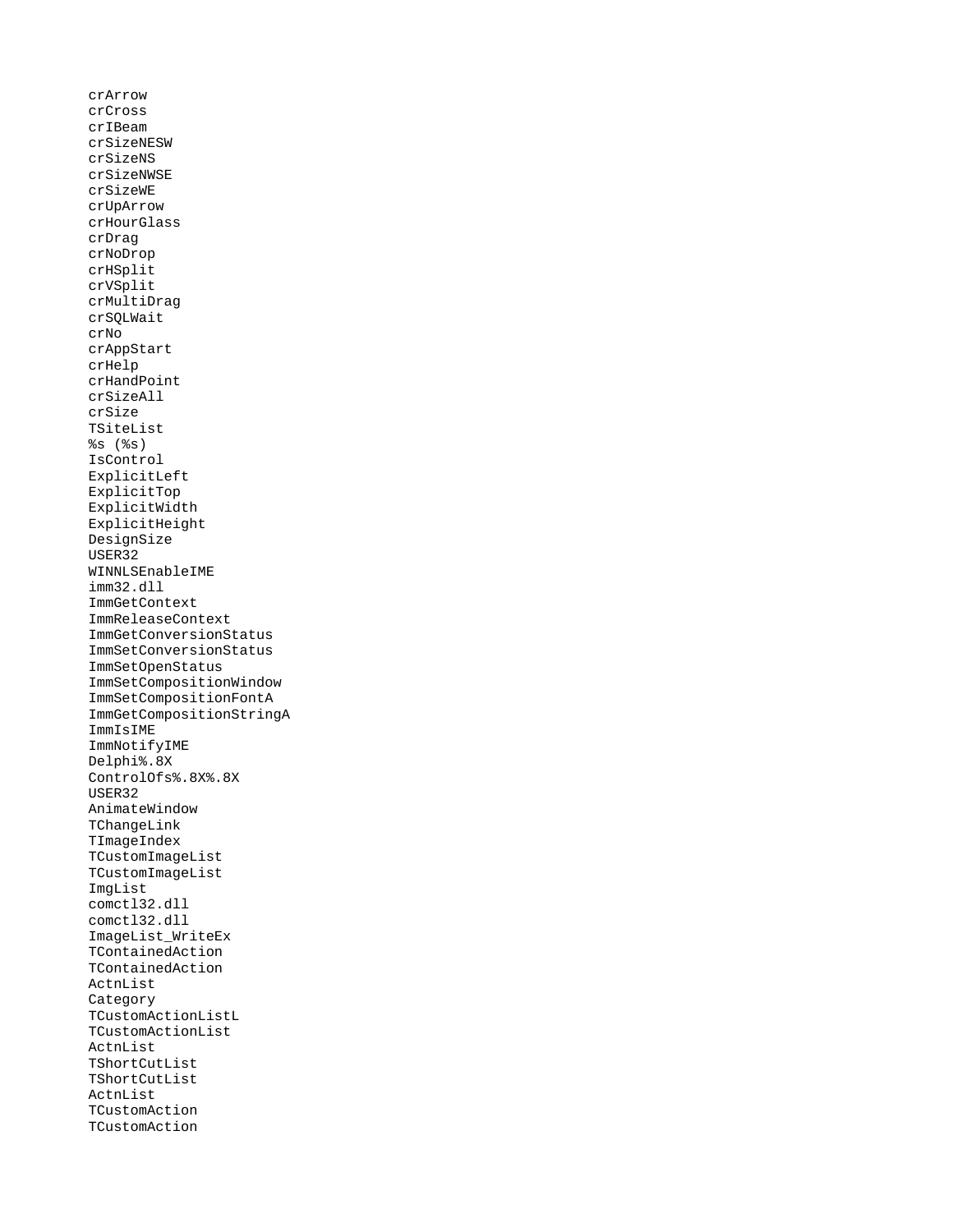ActnList TActionLinkSV TScrollBarInc TScrollBarStyle ssRegular ssFlat ssHotTrack FormsP TControlScrollBar TControlScrollBarP Forms ButtonSizet(B Color Incrementh Margin ParentColor< Position< Range Smooth< Size Style< ThumbSize Tracking Visible TWindowState wsNormal wsMinimized wsMaximized Forms TScrollingWinControl TScrollingWinControl Forms OnAlignInsertBeforeh OnAlignPositionp HorzScrollBarp VertScrollBar TFormBorderStyle bsNone bsSingle bsSizeable bsDialog bsToolWindow bsSizeToolWin FormsL IDesignerHook8 Forms IOleForm4 Forms TPopupWndArray Forms TFormStyle fsNormal fsMDIChild fsMDIForm fsStayOnTop Forms **TBorderIcon** biSystemMenu biMinimize biMaximize biHelp Forms **TBorderIcons** TPosition poDesigned poDefault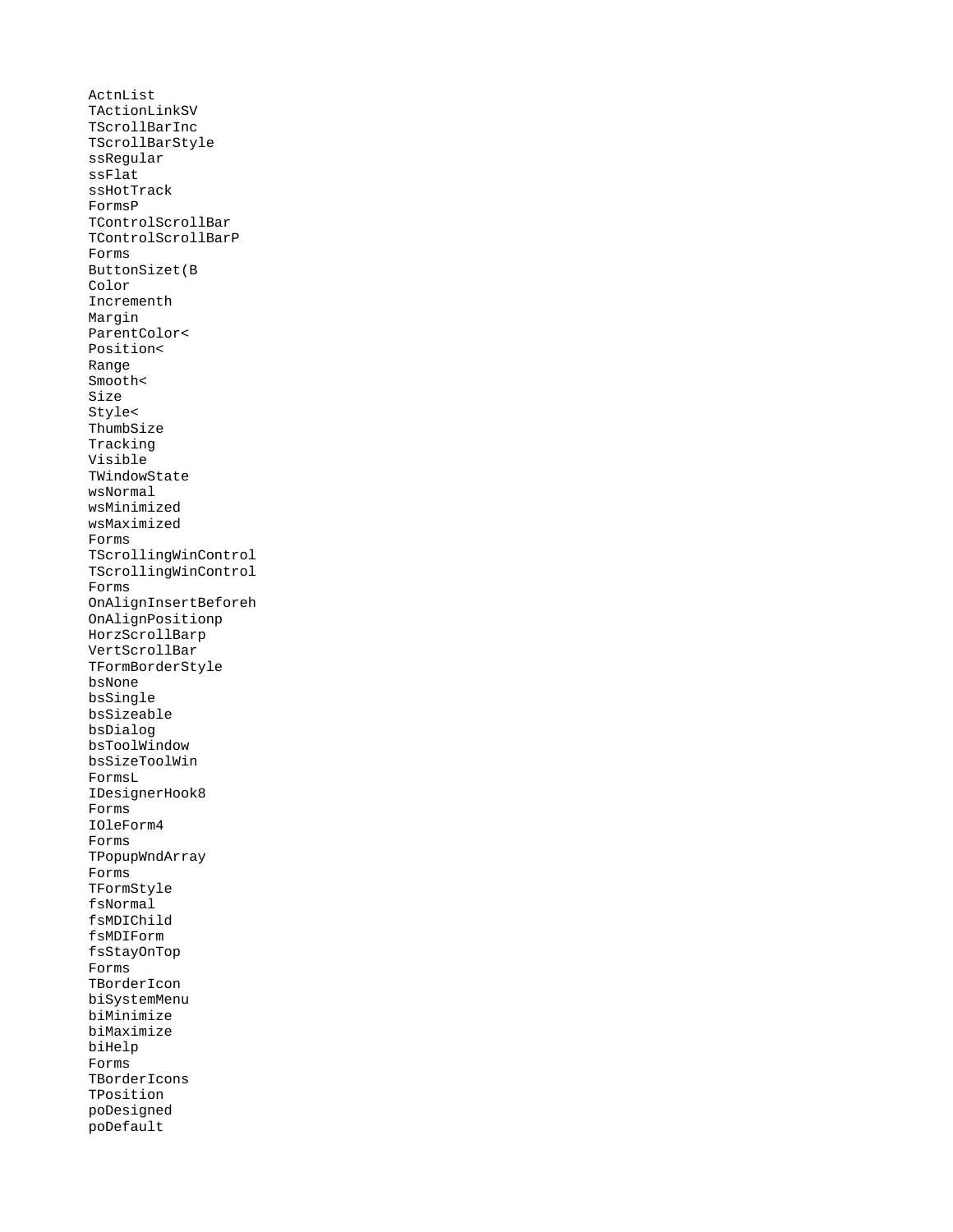poDefaultPosOnly poDefaultSizeOnly poScreenCenter poDesktopCenter poMainFormCenter poOwnerFormCenter Forms0 TDefaultMonitor dmDesktop dmPrimary dmMainForm dmActiveForm Forms TPrintScale poNone poProportional poPrintToFit Forms TCloseAction caNone caHide caFree caMinimize Forms TCloseEvent Sender TObject Action TCloseAction TCloseQueryEvent Sender TObject CanClose Boolean TShortCutEvent **TWMKey** Handled Boolean THelpEvent Command Word Data Integer CallHelp Boolean Boolean TPopupMode pmNone pmAuto pmExplicit Forms TCustomForm TCustomForm Forms Left< Top4 TForm TForm4 Forms] Action ActiveControl Align AlphaBlendT AlphaBlendValue Anchors AutoScroll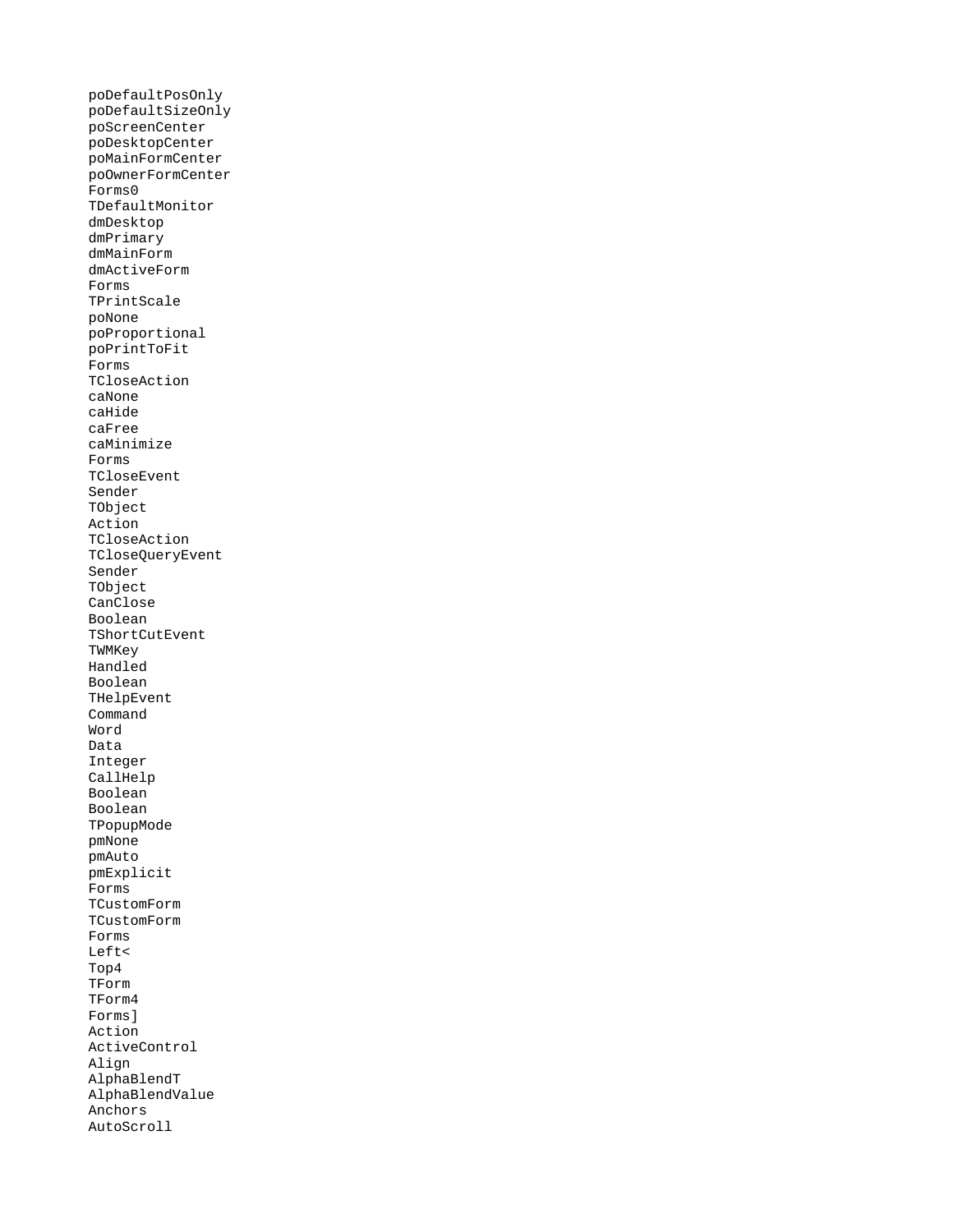AutoSize BiDiModex BorderIcons BorderStyle BorderWidth< Caption< ClientHeight< ClientWidtht(B Color TransparentColort(B TransparentColorValue< Constraints Ctl3D UseDockManager, DefaultMonitor DockSite DragKind DragMode Enabled ParentFont,-B Font FormStyle< Height HelpFilep HorzScrollBar Icon KeyPreview Padding Menu OldCreateOrder ObjectMenuItem ParentBiDiMode< PixelsPerInch PopupMenu0 PopupMode PopupParent Position PrintScale Scaled ScreenSnap ShowHint< SnapBufferp VertScrollBar Visible< WidthX WindowState WindowMenu\mA OnActivate OnAlignInsertBeforeh OnAlignPosition OnCanResize\mA OnClick OnCloseT OnCloseQueryP OnConstrainedResize OnContextPopup\mA OnCreate\mA OnDblClick\mA OnDestroy\mA OnDeactivate OnDockDrop OnDockOver OnDragDrop` OnDragOverH OnEndDockT OnGetSiteInfo\mA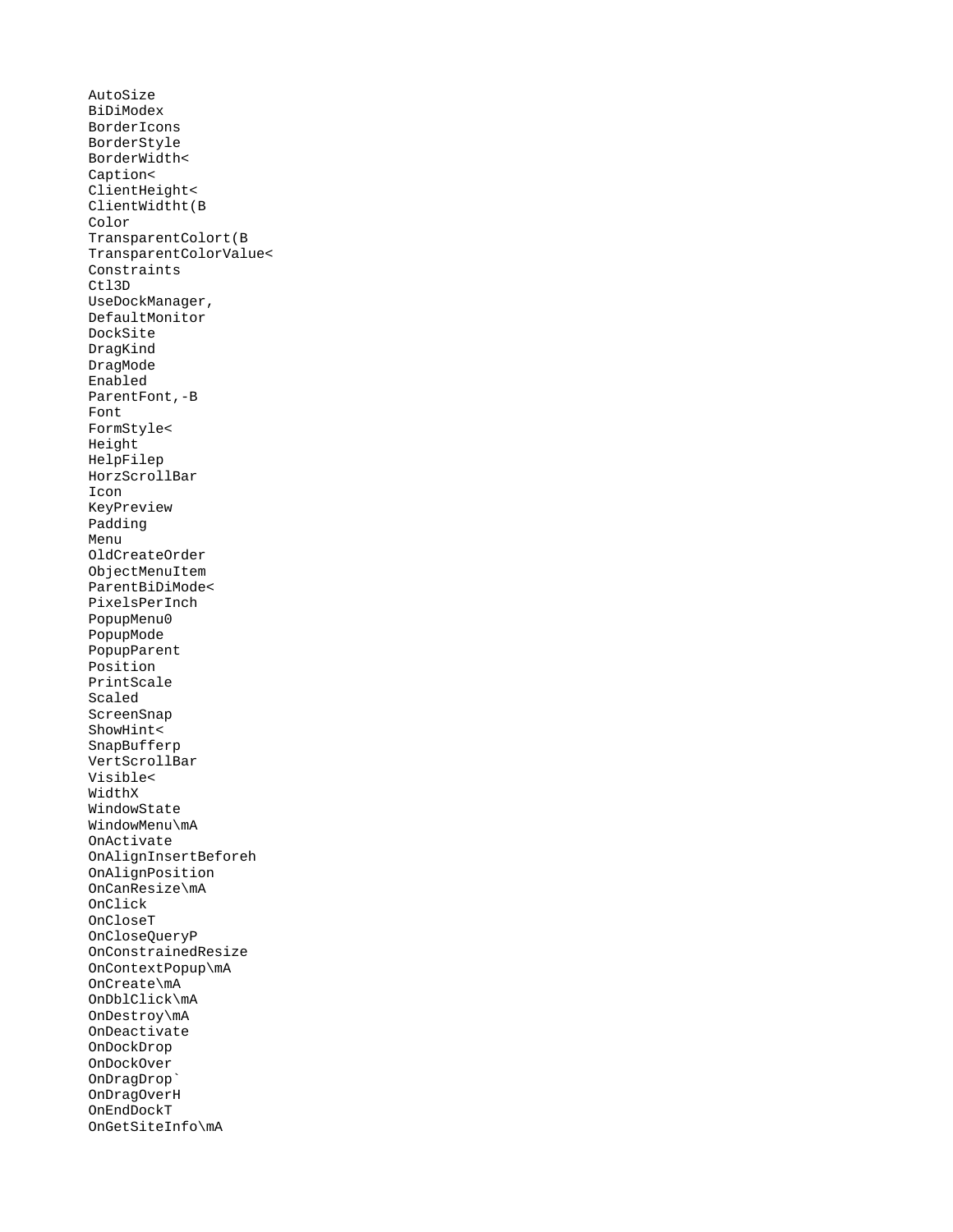OnHide OnHelp OnKeyDown\$ OnKeyPress OnKeyUp OnMouseActivateD OnMouseDown\mA OnMouseEnter\mA OnMouseLeave OnMouseMoveD OnMouseUp OnMouseWheelh OnMouseWheelDownh OnMouseWheelUp\mA OnPaint\mA OnResize OnShortCut\mA OnShow OnStartDock OnUnDock TCustomDockFormp TCustomDockForm Forms PixelsPerInch TMonitor TScreen TScreen` Forms THintInfo@ TPopupFormArray Forms TApplication TApplicationd Forms TGlassFramet TGlassFrameT Forms Enabled< Left< Top< Right< Bottom SheetOfGlass PixelsPerInch TextHeight IgnoreFontProperty GlassFrame.Bottom GlassFrame.Enabled GlassFrame.Left GlassFrame.Right GlassFrame.SheetOfGlass GlassFrame.Top MDICLIENT System\CurrentControlSet\Control\Keyboard Layouts\%.8x layout text TApplication MAINICON User32.dll SetLayeredWindowAttributes IP : IP Mask : Broadcast adress : Status : UP Status : DOWN Broadcasts : YES Broadcasts : NO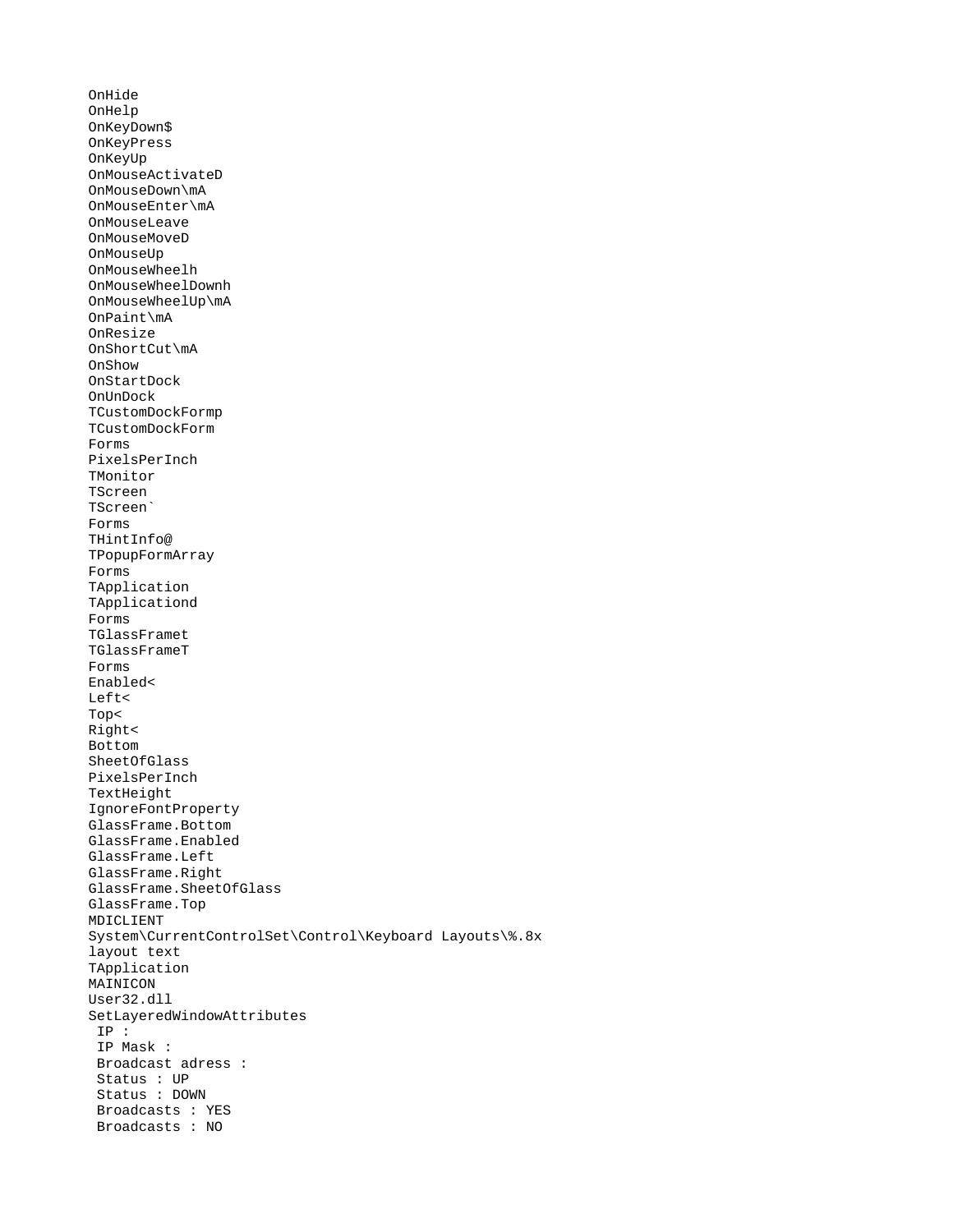Loopback interface Network interface Software Microsoft Windows CurrentVersion Policies System DisableTaskMgr Software Microsoft Windows CurrentVersion Policies System DisableRegistryTools Software Microsoft Windows CurrentVersion Policies System EnableLUA Software Microsoft Security Center AntiVirusDisableNotify SYSTEM CurrentControlSet Services SharedAccess Parameters FirewallPolicy StandardProfile EnableFirewall **SYSTEM** CurrentControlSet Services SharedAccess Parameters FirewallPolicy StandardProfile DisableNotifications **SYSTEM** CurrentControlSet Services wscsvc Start Software Microsoft Security Center UpdatesDisableNotify Software Microsoft Windows CurrentVersion Policies Explorern NoControlPanel Software Microsoft Security Center AntiVirusDisableNotify SYSTEM CurrentControlSet Services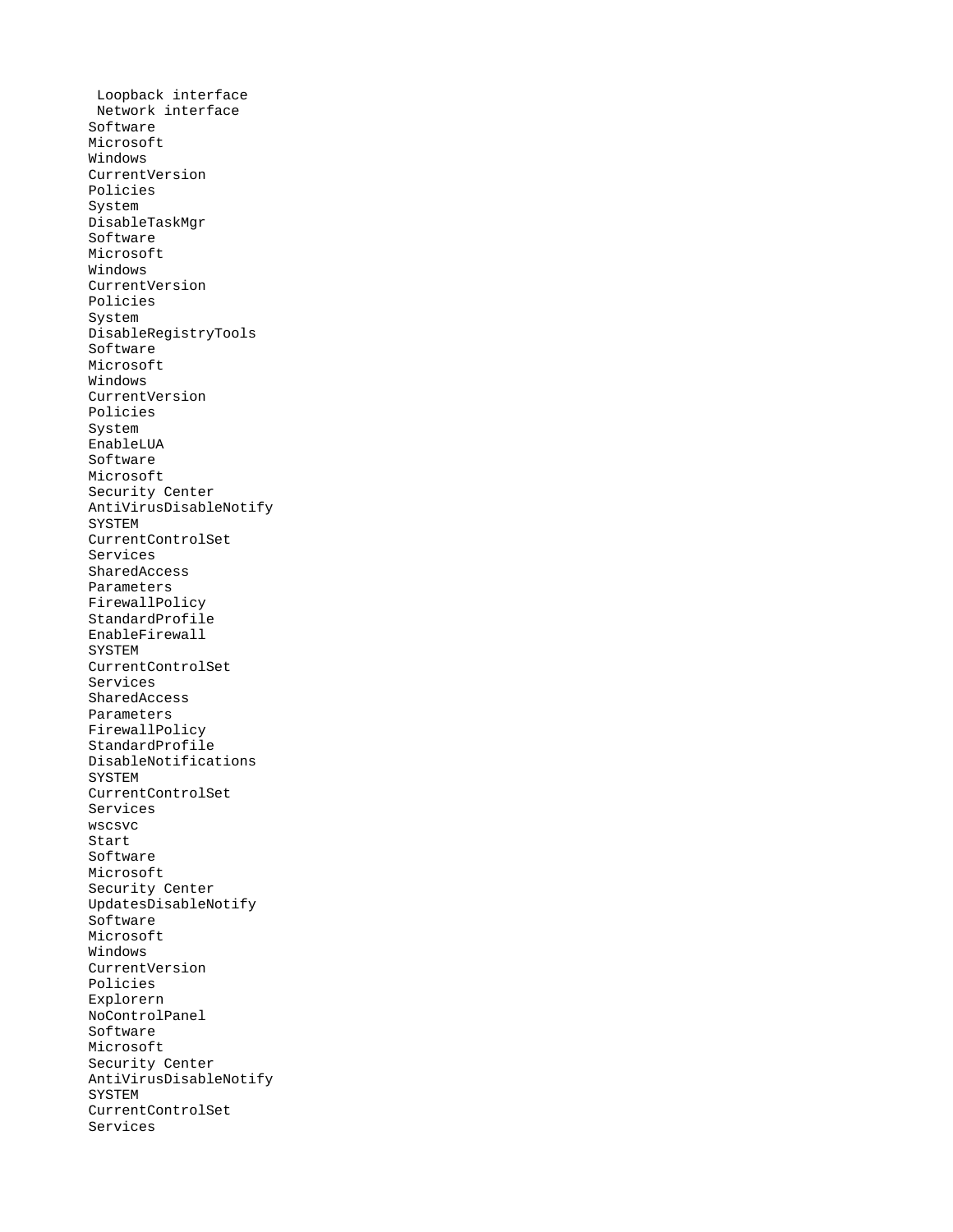wscsvc Start Software Microsoft Security Center UpdatesDisableNotify Software Microsoft Windows CurrentVersion Policies Explorern NoControlPanel drivers\etc\hosts drivers\etc\hosts I wasn't able to open the hosts file, maybe because UAC is enabled in remote computer! PSAPI.dll EnumProcesses EnumProcessModules GetModuleBaseNameA GetModuleFileNameExA GetModuleBaseNameW GetModuleFileNameExW GetModuleInformation EmptyWorkingSet QueryWorkingSet InitializeProcessForWsWatch GetMappedFileNameA GetDeviceDriverBaseNameA GetDeviceDriverFileNameA GetMappedFileNameW GetDeviceDriverBaseNameW GetDeviceDriverFileNameW EnumDeviceDrivers GetProcessMemoryInfo System\CurrentControlSet\Services\ Description UNKNOW **STOPED** RUNNING PAUSED STARTED STOPED\_P CONTINUE\_P PAUSED\_P System\CurrentControlSet\Services\ Description Software Microsoft Windows CurrentVersion Policies System DisableTaskMgr Button Shell\_TrayWnd Shell\_TrayWnd Shell\_TrayWnd set cdAudio door open Shell\_TrayWnd BUTTON \Software\Microsoft\Windows\CurrentVersion\Explorer\Shell Folders AppData \uTorrent\ \*.torrent TVariantArray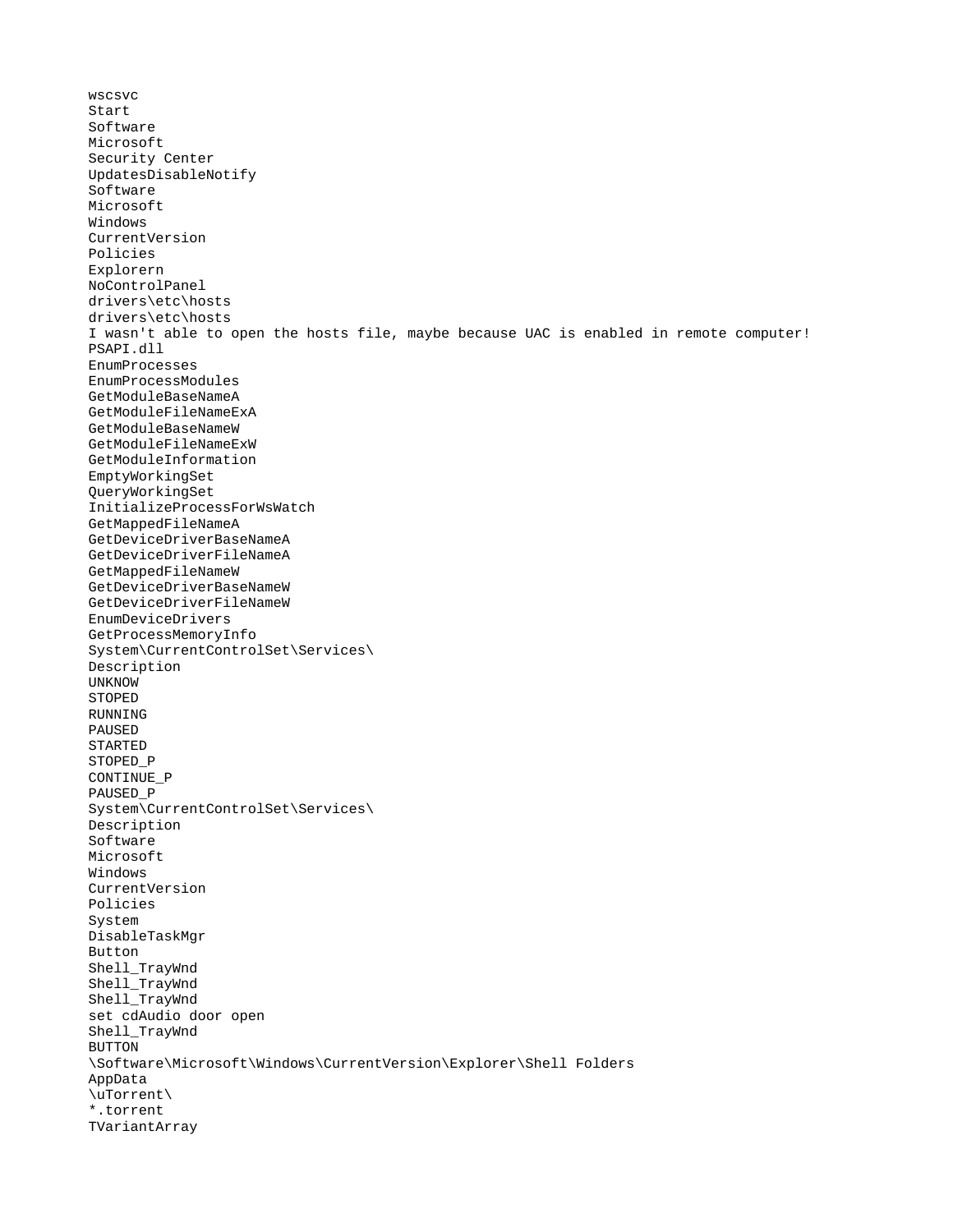OleServer TConnectKind ckRunningOrNew ckNewInstance ckRunningInstance ckRemote ckAttachToInterface OleServer TServerEventDispatch TOleServer TOleServer OleServer AutoConnect ConnectKind RemoteMachineName IMessengerd MessengerAPI\_TLB" IMessenger2h MessengerAPI\_TLB IMessenger3 MessengerAPI\_TLB CoMessengerU Unknow Offline Online Invisible Busy Be Right Back Idle Away On The Phone Out to lunch Offline Online Invisible Busy Be Right Back Idle Away On The Phone Out to lunch SOFTWARE\Microsoft\Windows\CurrentVersion\Run HKLM\ HKCU\ SOFTWARE\Microsoft\Shared Tools\MSConfig\startupreg SOFTWARE\Microsoft\Shared Tools\MSConfig\startupreg\ command item hkey SOFTWARE\Microsoft\Shared Tools\MSConfig\startupfolder SOFTWARE\Microsoft\Shared Tools\MSConfig\startupfolder\ location **HKLM HKCU** SOFTWARE\Microsoft\Shared Tools\MSConfig\startupreg SOFTWARE\Microsoft\Shared Tools\MSConfig\startupfolder Maximized Normal Minimized Show/Unactive Normal/Unactive Maximized Normal Minimized Show/Unactive Normal/Unactive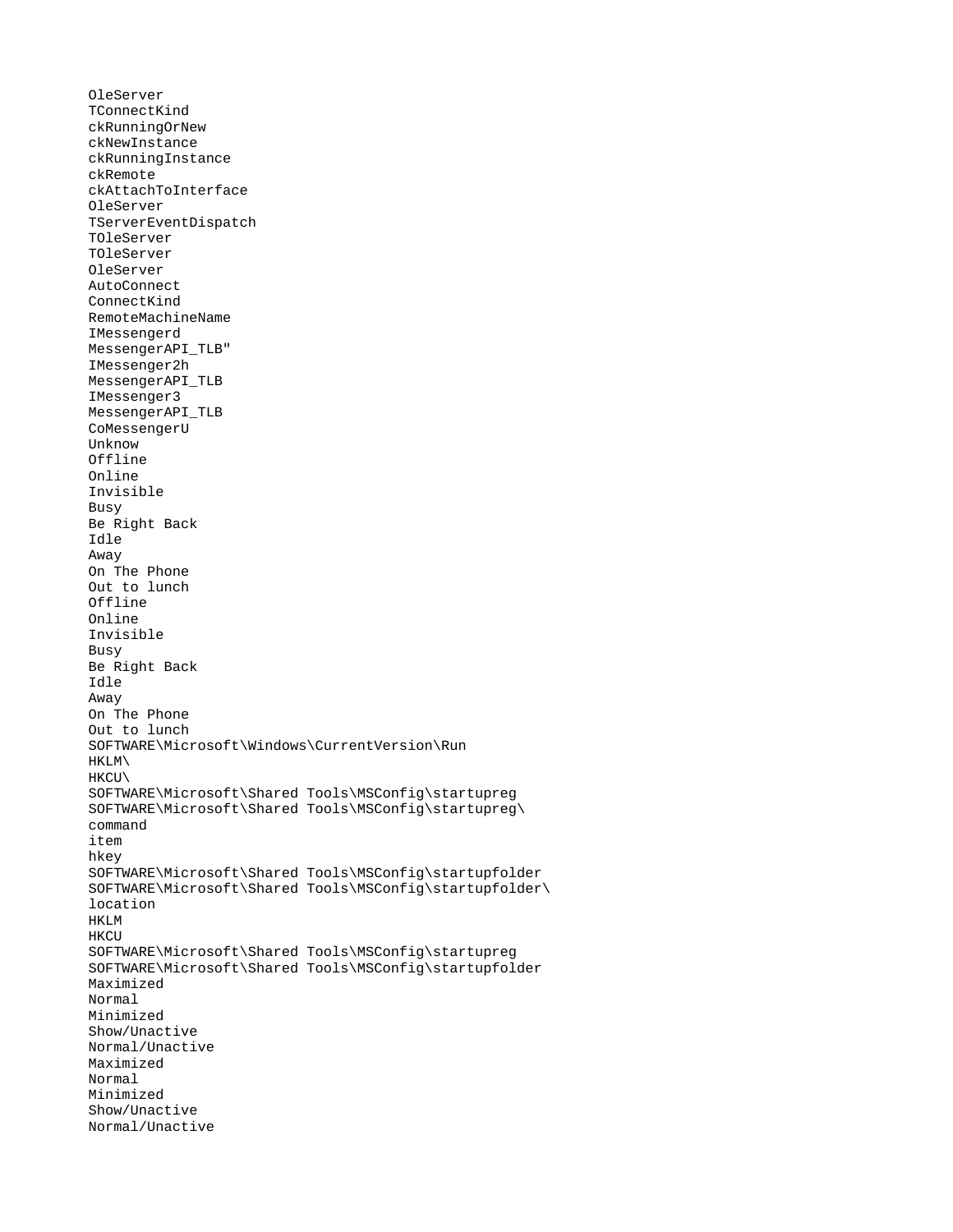```
REG_SZ
REG_DWORD
REG_EXPAND_SZ
REG_BINARY
/k 
cmd.exe
open
*.*
Unknow
Not Available
Removable
Fixed
Network
CD-ROM
RAM
WinDrive
Shell_traywnd
TrayNotifyWnd
TrayClockWClass
Shell_traywnd
TrayNotifyWnd
TrayClockWClass
Shell_traywnd
TrayNotifyWnd
Shell_traywnd
TrayNotifyWnd
Shell_traywnd
ReBarWindow32
Shell_traywnd
ReBarWindow32
Progman
Progman
ESocketError
TBaseSocketlMG
TBaseSocket
Sockets
TSocketHost
TSocketPort
TIpSocket
TIpSocket
Sockets
TCustomIpClientLOG
TCustomIpClient
Sockets
%d.%d.%d.%d
0.0.0.0
WSAStartup
WSACleanup
POST /index.php/1.0
Host: 
BTRESULTHTTP Flood|Http Flood task finished!|
myappname
BTRESULTVisit URL|finished to visit 
  Times.
BTERRORVisit URL|An exception occured in the thread|
DATAFLUX
UntProcess
SYSERRNot a valid range set!
SYSERRCannot open remote process for reading..
SYSERRCannot create the output file!
SYSINFORemote process (
) successfully dump in 
Normal
Hight
Real Time
> of the Normal
```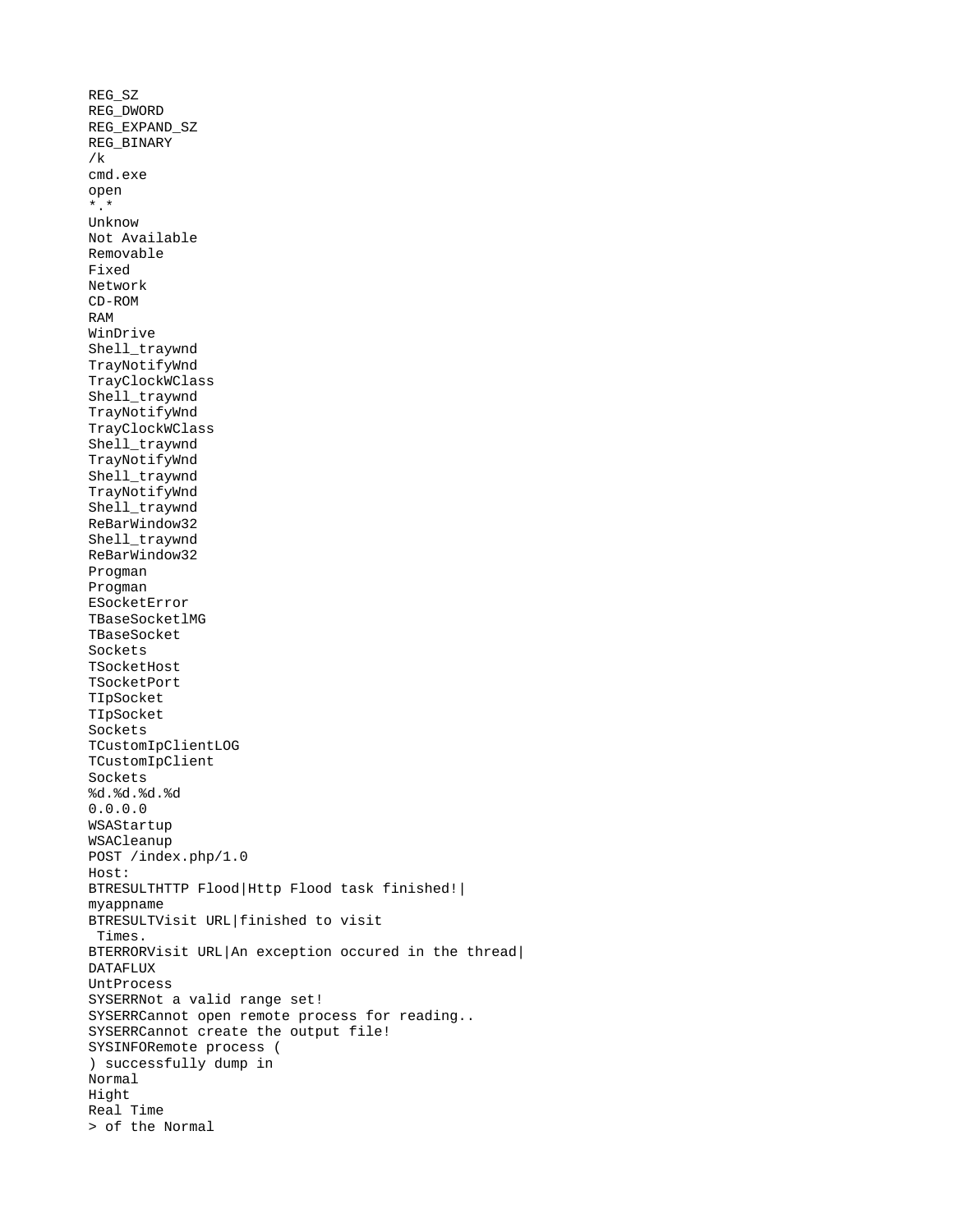```
< of the Normal
Low
ACCESS DENIED (x64)
LanErr
SVW3
127.0.0.1
.255
LanList
LanErr
TScan
TScanRange
PortScanAdd
0123456789abcdefghijklmnopqrstuvwxyzABCDEFGHJKLMNPQRSTUVWXYZ/*-+.=
BTRESULTSyn Flood|Syn task finished!|
0123456789abcdefghijklmnopqrstuvwxyzABCDEFGHJKLMNPQRSTUVWXYZ/*-+.=
BTRESULTUDP Flood|UDP Flood task finished!|
FTPPORT
FTPPASS
FTPUSER
FTPHOST
FTPROOT
.log
dclogs\
:: 
:: Clipboard Change : size = 
 Bytes (
FTPUPLOADK
FTPSIZE
\newl\
\space\
ONLINESTROKES\newl\:: 
ONLINESTROKES
[ESC]
\bar{[} < - \bar{]}[NUM_LOCK]
[F1]
\bar{[}F2\bar{]}[F3]\overline{[}F4\overline{]}[F5]
[F6]
\bar{\small\texttt{[F7]}}\overline{[}F8\overline{]}[DEL][INS]
[SNAPSHOT]
[LEFT]
[RIGHT]
[DOWN]
[UP]dclogs\
TReceiveFileThread
UPLOADFILE
FILEBOF
FILEEOF
FILEEND
FILEERR
TSendFileThreadU
FILETRANSFER
FILEBOF
FILEERR
FILEEOF
FILEEND
TReceiveDataFlux
UPFLUX
TScreenThumb
```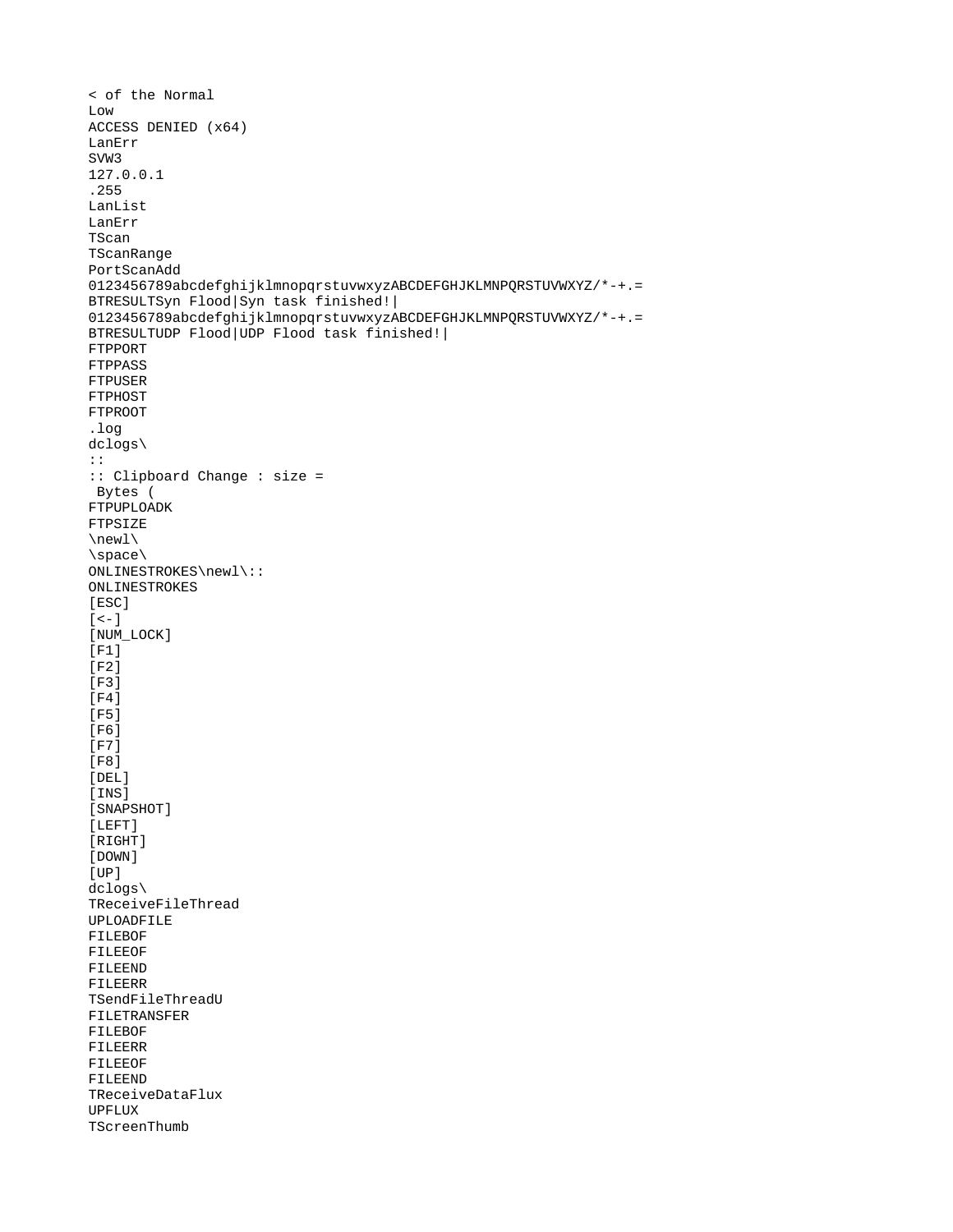THUMB TSendDataFluxThread DATAFLUX TSearchThreadU TCaptureWebcam CAMERA #CAMEND ENDSNAP MONSIZE DISPLAY MONSIZE0x0x0x0 DEFAULT MONITOR (DISPLAY) cmd.exe open taskmgr.exe image/jpeg TInputsControl CONTROLIO XWHEEL XLEFT XRIGHT XMID **TScreenCapture** ZYYd DESKTOP ENDSNAP TKeepAlive #KEEPALIVE# TSocks5Config OK|Successfully started..| ERR|Socket error..| ERR|Cannot listen to port, try another one..| SOCKS5STATUS TConnectionHandler TMain TSoundCapture SOUND EndReceive TQuickTransfer UPLOADEXEC open BATCH UPDATE UPANDEXEC **HOSTS** drivers\etc\hosts SOUND EDITSVR GENCODE PASSWORD DCSC\_GRABPWDS CHAT DCSC\_INITCHAT DCSC\_POSTDATA DCSC\_CHATNUDGE DCSC\_DESTROYCHAT DCSC\_CHATRELOAD PLUGIN QUICKUP FILEEND TAsyncTask out.txt tmp.txt Error systeminfo SYSINFO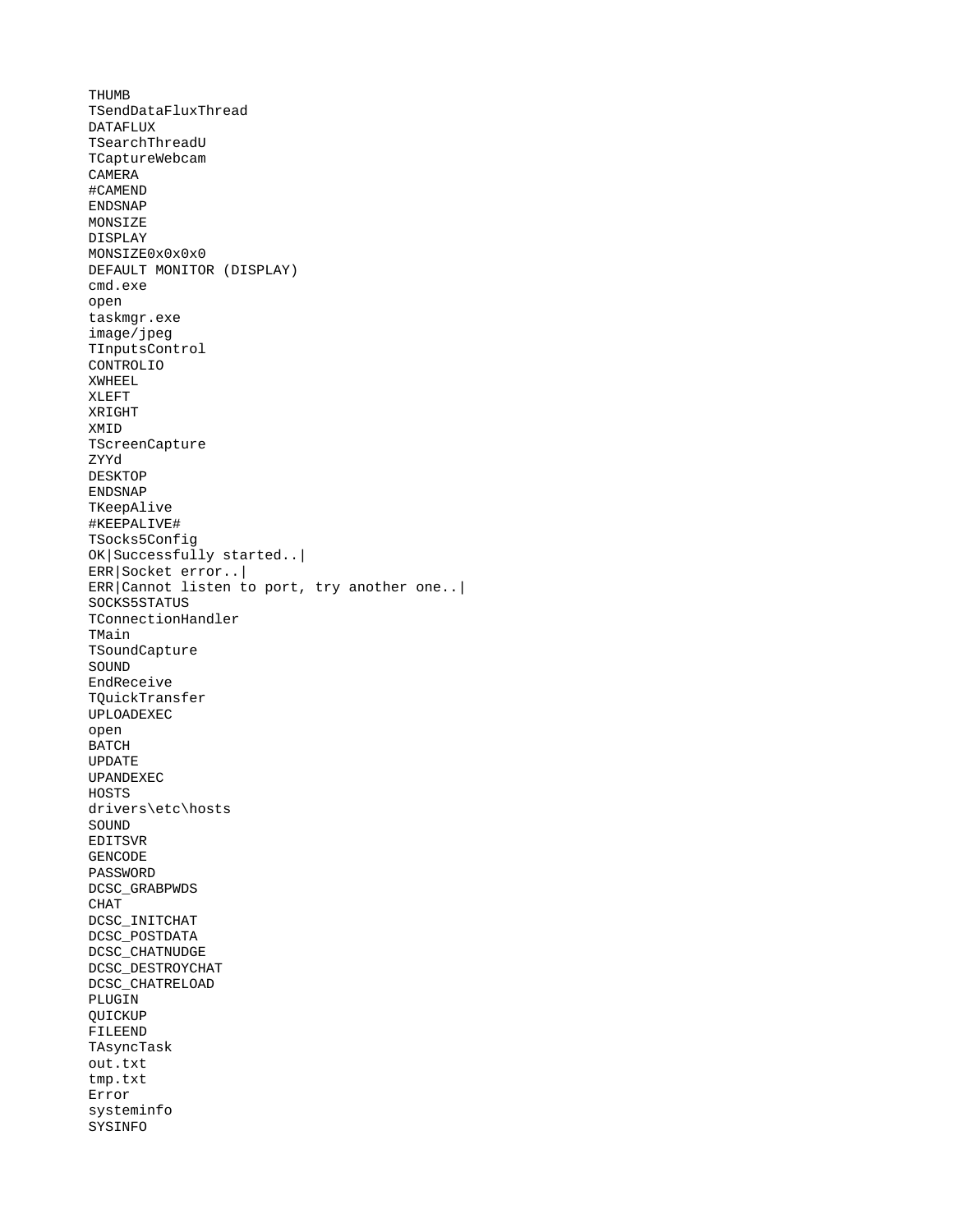```
Software\Microsoft\Windows\CurrentVersion\Run
Software\Microsoft\Windows\CurrentVersion\Run
Software\Microsoft\Windows NT\CurrentVersion\Winlogon
Userinit
UserInit
Software\Microsoft\Windows NT\CurrentVersion\Winlogon
UserInit
ZYYd
TDataThread
TDumpThread
127.0.0.1:1604
#KCMDDC51#-
Unknow
5.3.0
TPlugThread
0123456789ABCDEFGHJKLMNPQRSTUVWXYZ
cmd.exe
open
Control Panel\Desktop
Wallpaper
net start uxsms
net stop uxsms
SeShutdownPrivilege
runas
\SOFTWARE\Microsoft\Windows\CurrentVersion\Uninstall
\SOFTWARE\Microsoft\Windows\CurrentVersion\Uninstall\
DisplayName
DisplayVersion
InstallLocation
Publisher
UninstallString
\SOFTWARE\Microsoft\Windows\CurrentVersion\Uninstall
\SOFTWARE\Microsoft\Windows\CurrentVersion\Uninstall
OpenProcessToken error
GetTokenInformation error
BlockInput
USER32.DLL
Software
DC2_USERS
Software
DC2_USERS
CTRLA
CTRLV
CTRLC
CTRLX
CTRLP
CTRLZ
CTRLY
CTRLF
Default
Full
Limited
unknow
 Days and 
open
DBIND
Software
DC3_FEXEC
Unknow
Software
DC3_FEXEC
  Bytes
  KiB
  MiB
  GiB
_DCEntryPoint
```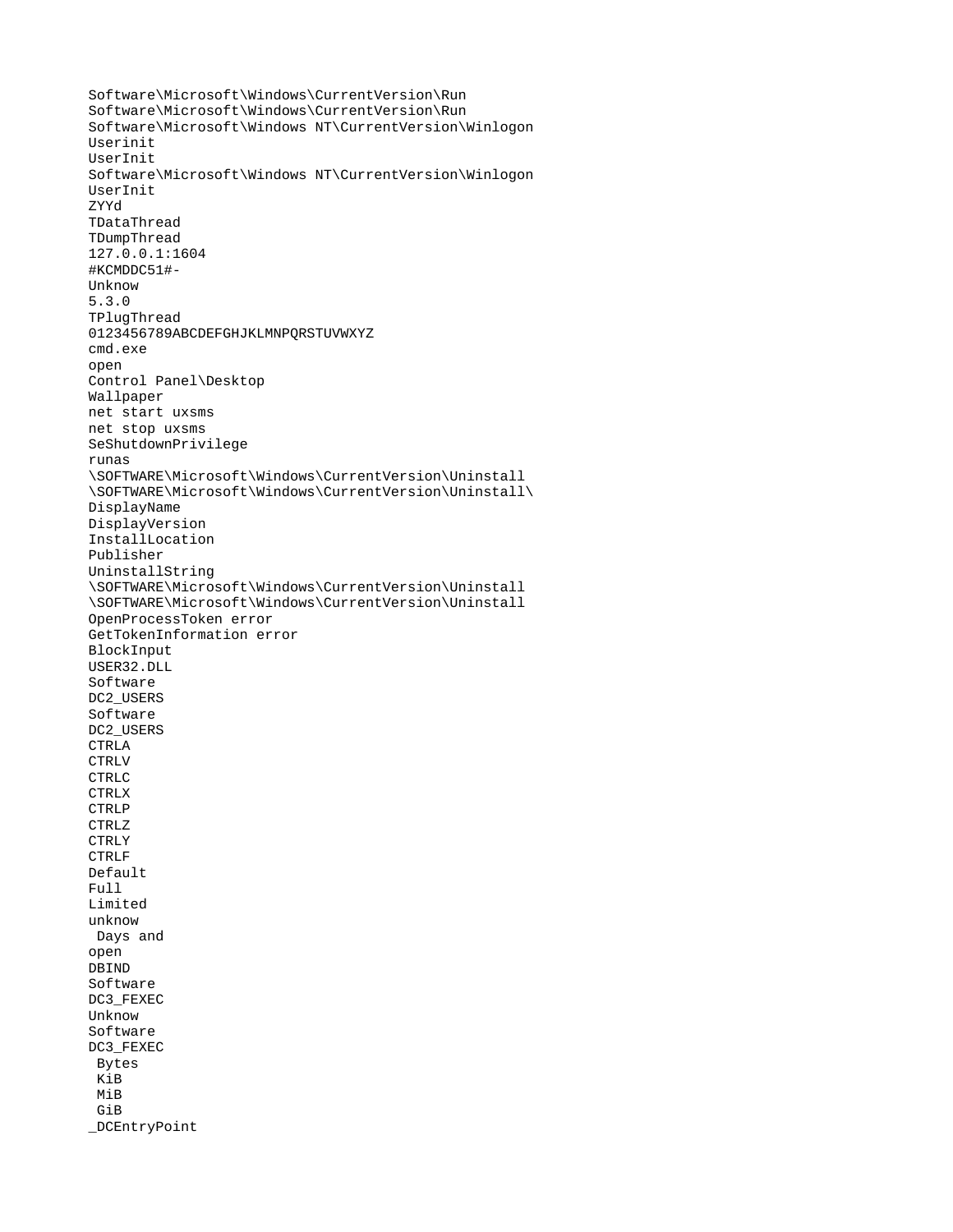.dll Local drive (default) %.4x:%.4x IsWow64Process kernel32 HARDWARE\DESCRIPTION\System SystemBiosDate HARDWARE\DESCRIPTION\System Identifier HARDWARE\DESCRIPTION\System\CentralProcessor\0 Identifier HARDWARE\DESCRIPTION\System\CentralProcessor\0 VendorIdentifier Unknow Windows NT 4.0 Windows 2000 Windows XP Windows Server 2003 Windows Vista Windows 7 Windows 95 Windows 98 Windows Me 0x%.2x%.2x%.2x%.2x%.2x%.2x memory allocation failed! %.2x-%.2x-%.2x-%.2x-%.2x-%.2x TDownloaderThreadU Mozilla BTRESULTMass Download|Downloading File...| DownloadSuccess DownloadFail BTRESULTDownload File|Mass Download : File Downloaded , Executing new one in temp dir...| BTERRORDownload File| Error on downloading file check if you type the correct url...| cmd.exe notepad.exe INSTALL KEYNAME SOFTWARE\Microsoft\Windows\CurrentVersion\Run **HKCU** notepad IDTYPE SERVER %ShortCut# RELATEDCMD GetSIN 64 bit 32 bit infoes RefreshSIN backinfoes RunPrompt open GetDrives Drives GetSrchDrives SrchDrives GETMONITORS RESMON BROWS 1SCDesktop FMGRSC 1SCMydocs CloseServer notepad.exe RestartSocket RestartServer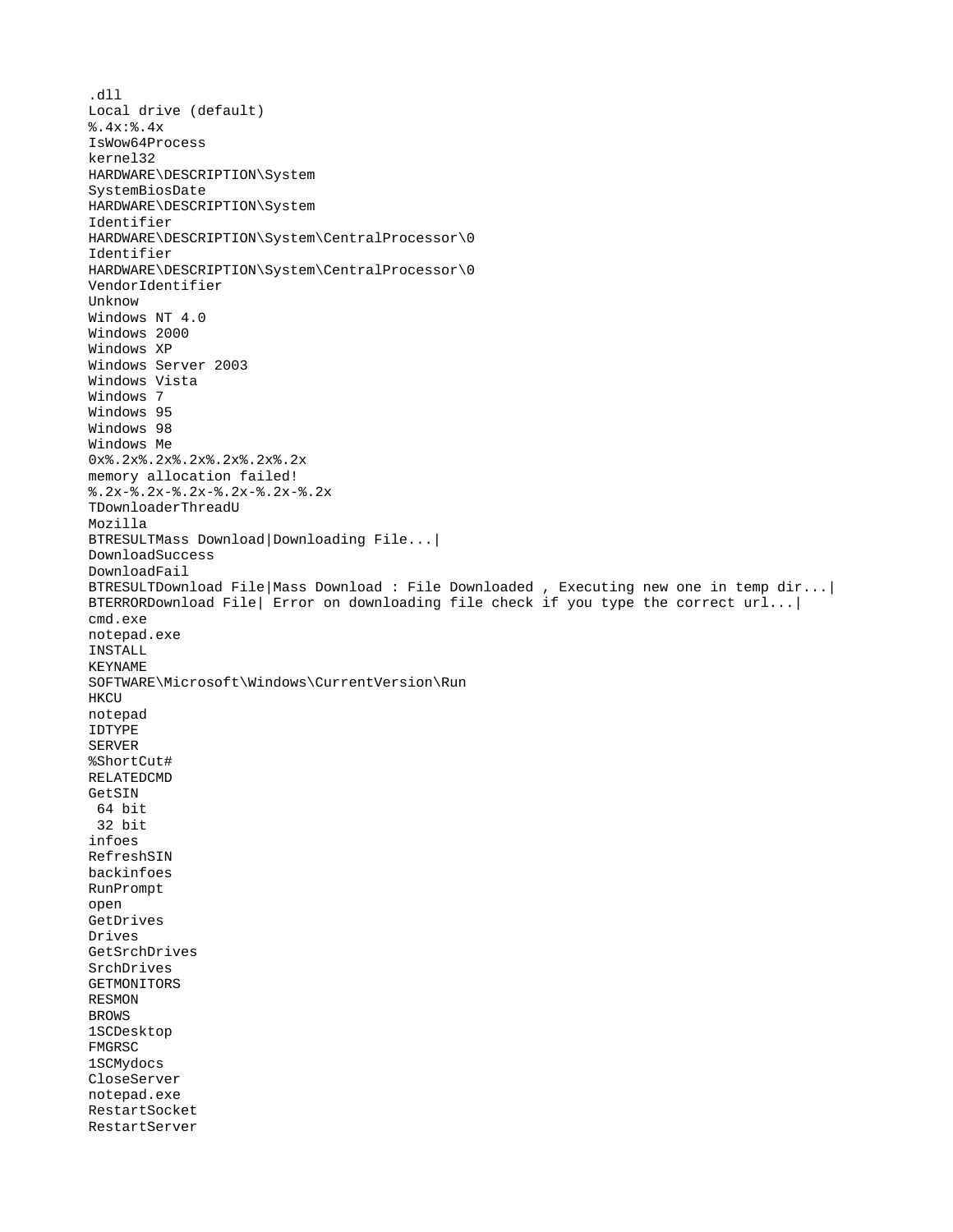ping 127.0.0.1 -n 4 > NUL && " RunSelectedAsAdmin FILM003 RunSelectedShow FILEM004 RunSelectedHidden AddSize DeleteFiles SendFilesToTrash EmptyBin AttribNormal AttribHidden AttribRO AttribSystem AttribArchive AttribTemp GetFileAttrib Hiden Read-Only Archive System ResultAttrib File Attrib : [ PastMultiVM RefreshList CutMultiFiles ShortCut RenameFile FILEM007 MoveFold FILEM006 MkeDir FILEM002 DelDir rmdir " " /s /q HideFolder ShowFolder GetMo %d% NETDRV REFRESHPROC PROCESS REFRESHMODS MODULES KillProcess SuccesProc KILLPID KillSProcess RgBro DRVal DRKey **CRKey** CRVal HKNewInt HKNewExpandString **GetWindow** CloseW Maximize Minimize HideW ShowW ChangeWindowName GetAppList DeleteReg RenAppReg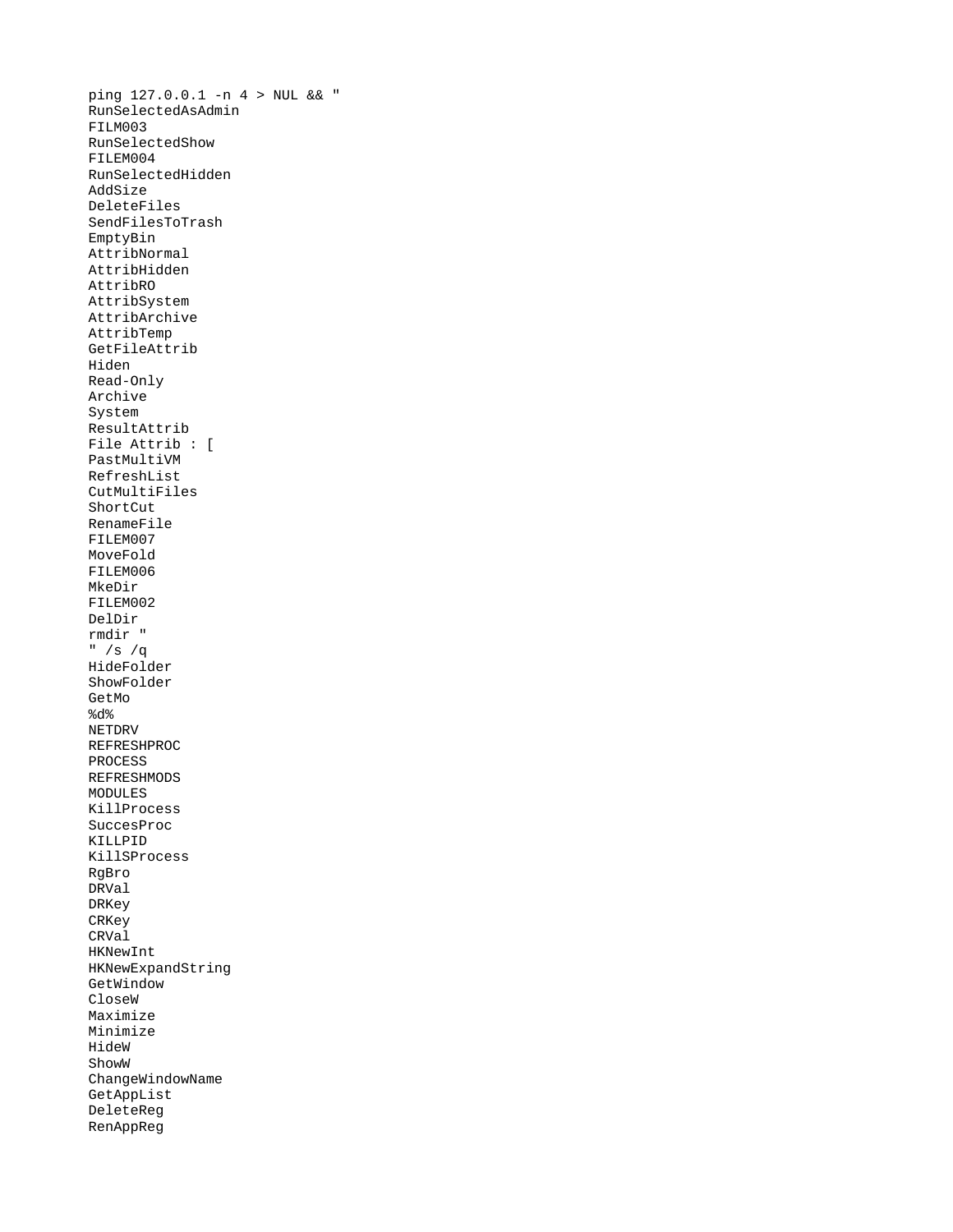UninstallAPP GetServList StartServices StopServices RemoveServices InstallService GetStartUpList DelMSKey CleanMsConfig InstallHKEY MSNONLINE **MSNBUSY** MSNAWAY MSNOFFINE MSNSIGNOUT **GETMSNINFO** n/a MSNINFO GetMsnList DelContact AddContact BlockContact UnBlockContact ActiveOnlineKeylogger UnActiveOnlineKeylogger GETLOGSHISTORY KeylogOn dclogs\ ActiveOfflineKeylogger UnActiveOfflineKeylogger ActiveOnlineKeyStrokes UnActiveOnlineKeyStrokes GetOfflineLogs Shutdown RestartComp LogOffComp PowerOff ScreenSaver LockComp GetFullInfo OFFLINEK GetSystemInfo OpenWebPage PrintText tmpprint.txt print RefreshClipboard GetClipT GetClipF SendYourClipboard ToGetClipT WriteClip ClearC GetTorrent ListCam DISPCAMS GetPrivilege HideDeskTop ShowDeskTop HideClock ShowClock HideTaskBarIcons ShowTaskBarIcons HideSystemTrayIcons ShowSystemTrayIcons HideTaskBar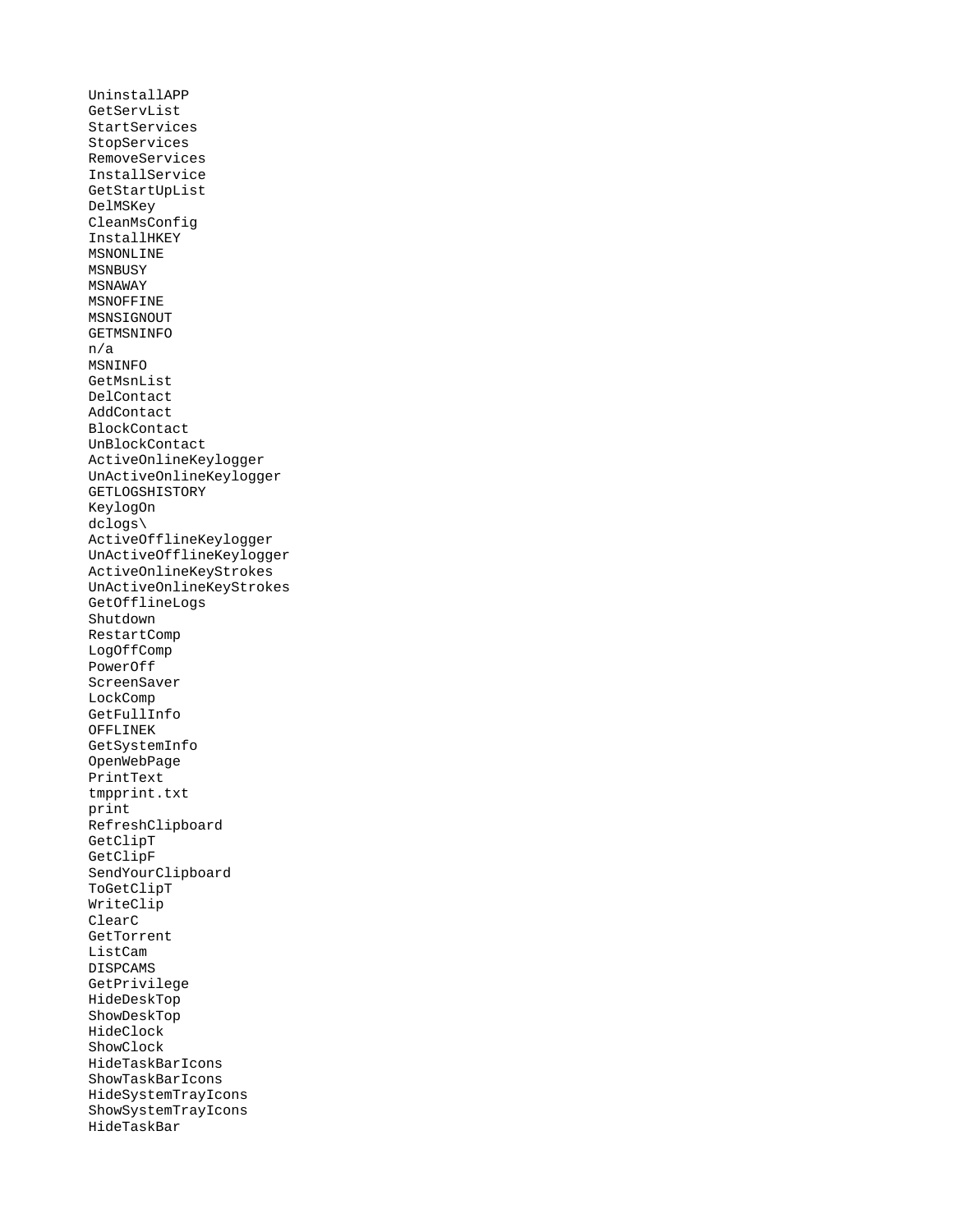```
ShowTaskBar
HideStartButton
ShowStartButton
DisableStartButton
EnabledStartButton
DisabledTaskManager
EnabledTaskManager
OpenCD
CloseCD
Set cdaudio door closed wait
Buz
SvrUninstall
URLUpdate
TraceRoute
TraceResult
#GetClipboardText
#SendClip
#SendTaskMgr
taskmgr
#FreezeIO
#UnFreezeIO
MSGBOX
GetMiniWind
Redirection
#BOT#VisitUrl
#BOT#OpenUrl
HTTP://
www.
http://
BTRESULTOpen URL|
  is now open!|
#BOT#Ping
BTRESULTPing|Respond [OK] for the ping !|
#BOT#RunPrompt
BTRESULTRun command|
  Command successfully executed!|
#BOT#CloseServer
BTRESULTClose Server|close command receive, bye bye...|
#BOT#SvrUninstall
BTRESULTUninstall|uninstall command receive, bye bye...|
#BOT#URLUpdate
.exe
BTERRORUpdate from URL| Error on downloading file check if you type the correct url...|
BTRESULTUpdate from URL|Update : File Downloaded , Executing new one in temp dir...|
#BOT#URLDownload
RPCLanScan
GateWay
GetActivePorts
out.txt
tmp.txt
Error
netstat -a -n -o
DDOSHTTPFLOOD
DDOSSYNFLOOD
DDOSUDPFLOOD
[ChangeID]
GENCODE
#GetScreenSize
#RemoteScreenSize
%IPPORTSCAN
Md5GetFromFile
md5result
WallPaper
FILEM005
WavPlay
HWINDSENDTEXT
```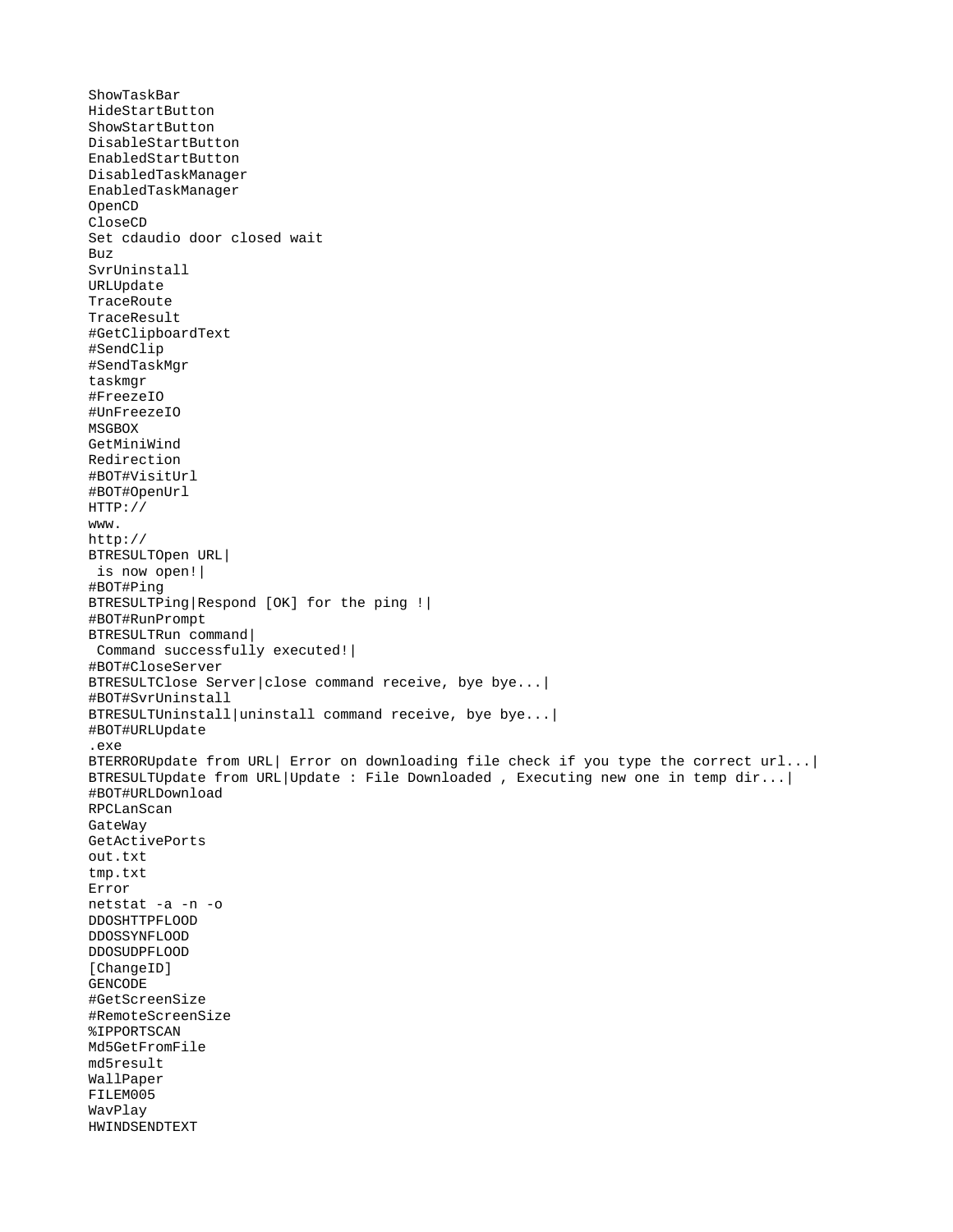SpeakerVoice SAPI.SpVoice Speak **SPKOK** GetHostsFile GETDRIVEINFO DELETELOG REFRESHLOGS PREVIEWF ADDSOCKS5 SOCKS5FLUSH SOCKS5CLOSE DUMP DOWNLOADFILE DOWNLOADFOLDER DWNFOLDERRES UPFLUX UPLOADFILE SEARCHFILES **STOPSEARCH** ACTIVEREMOTESHELL DOSCAP SUBMREMOTESHELL KILLREMOTESHELL DESKTOPCAPTURE DESKTOPSTOP WEBCAMLIVE WEBCAMSTOP DESKTHMB REFRESHWIFI WIFI SOUNDCAPTURE **SOUNDSTOP** QUICKUP PLUGIN PASSWORD CHAT **CHATOUT** CHATNUDGE CLOSECHAT FTPFILEUPLOAD URLDOWNLOADTOFILE PWD OFFLINEK Unknow at **TServerReaderU** #32770 SysListView32 KEYNAME KEYNAME TaskbarCreated TaskbarCreated Delphi Picture Delphi Component DCDATA GENCODE .dcp NETDATA SID Guest MUTEX DCMUTEX EDTPATH COMBOPATH at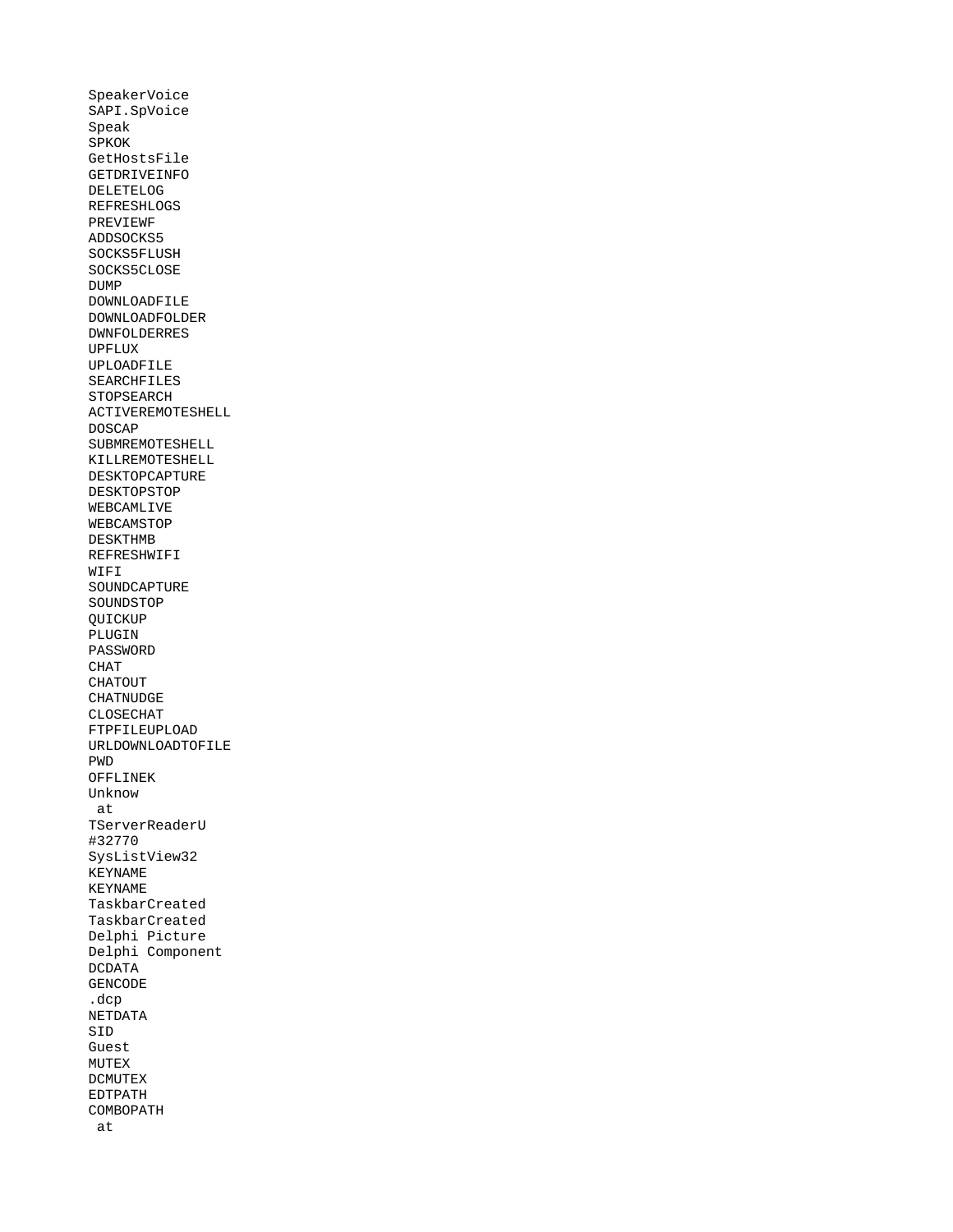```
INSTALL
KEYNAME
CHANGEDATE
EDTDATE
FAKEMSG
MSGICON
MSGTITLE
MSGCORE
PDNS
OVDNS
FILEATTRIB
DIRATTRIB
CHIDEF
attrib "
" + s + hCHIDED
BIND
PLUGS
MELT
notepad
open
PERSINST
SH1
SH3
SH4
SH5
SH6
SH7
SH8
SH9
SH10
MULTIBIND
MULTIPLUGS
FWB
PERS
Error
Runtime error at 00000000
0123456789ABCDEF
MS Sans Serif
0123456789abcdef
E`E`E`E`E`E`E`E`E`E`E`E`E`E`E`E`E
EEEEEEE
E`E`E`E`E`E`E`E`
dElElElElElElElEl
1.2.3
  deflate 1.2.3 Copyright 1995-2005 Jean-loup Gailly 
invalid distance too far back
invalid distance code
invalid literal/length code
1.2.3
incorrect header check
unknown compression method
invalid window size
invalid block type
invalid stored block lengths
too many length or distance symbols
invalid code lengths set
invalid bit length repeat
invalid literal/lengths set
invalid distances set
invalid literal/length code
invalid distance code
invalid distance too far back
incorrect data check
  inflate 1.2.3 Copyright 1995-2005 Mark Adler 
1.2.3
```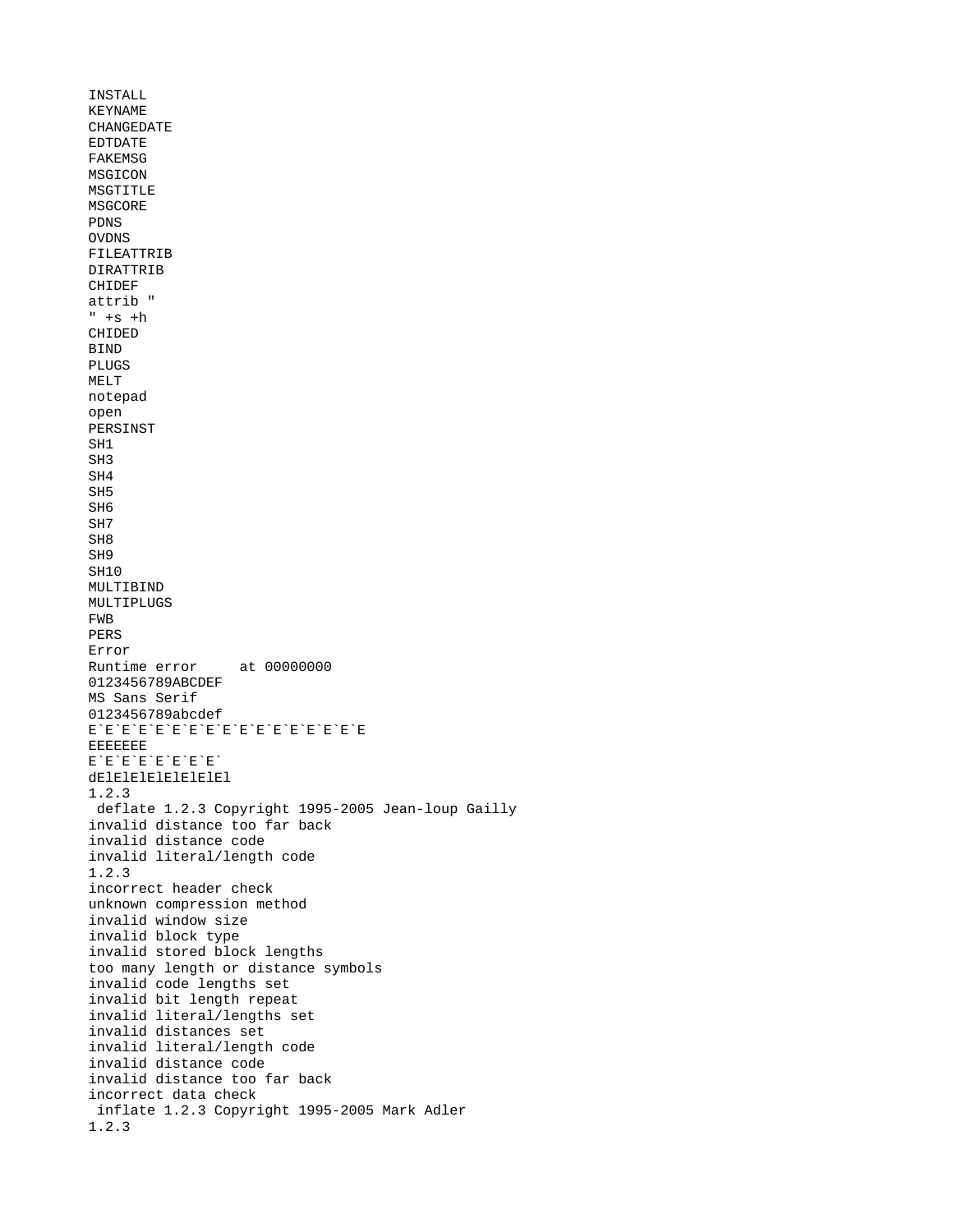oleaut32.dll SysFreeString SysReAllocStringLen SysAllocStringLen advapi32.dll RegQueryValueExA RegOpenKeyExA RegCloseKey user32.dll GetKeyboardType DestroyWindow LoadStringA MessageBoxA **CharNextA** kernel32.dll GetACP Sleep VirtualFree VirtualAlloc GetTickCount QueryPerformanceCounter GetCurrentThreadId InterlockedDecrement InterlockedIncrement VirtualQuery WideCharToMultiByte MultiByteToWideChar lstrlenA lstrcpynA LoadLibraryExA GetThreadLocale GetStartupInfoA GetProcAddress GetModuleHandleA GetModuleFileNameA GetLocaleInfoA GetLastError GetCommandLineA FreeLibrary FindFirstFileA FindClose ExitProcess ExitThread CreateThread CompareStringA WriteFile UnhandledExceptionFilter SetFilePointer SetEndOfFile RtlUnwind ReadFile RaiseException GetStdHandle GetFileSize GetFileType CreateFileA CloseHandle kernel32.dll TlsSetValue TlsGetValue LocalAlloc GetModuleHandleA user32.dll CreateWindowExA mouse\_event keybd\_event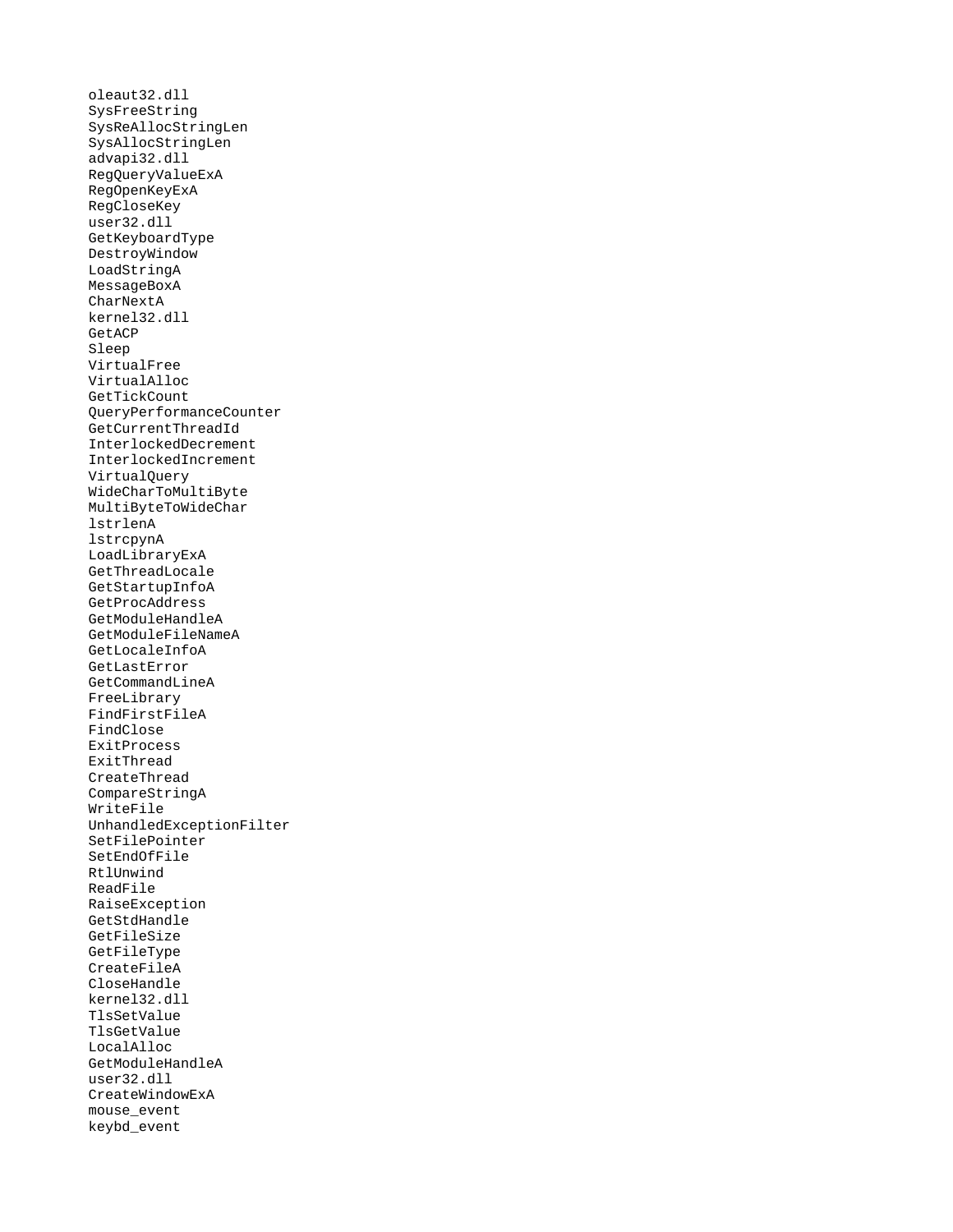WindowFromPoint WaitMessage VkKeyScanA UpdateWindow UnregisterClassA UnhookWindowsHookEx TranslateMessage TranslateMDISysAccel TrackPopupMenu ToAscii SystemParametersInfoA ShowWindow ShowScrollBar ShowOwnedPopups SetWindowsHookExA SetWindowTextA SetWindowPos SetWindowPlacement SetWindowLongW SetWindowLongA SetTimer SetScrollRange SetScrollPos SetScrollInfo SetRect SetPropA SetParent SetMenuItemInfoA SetMenu SetForegroundWindow SetFocus SetCursorPos SetCursor SetClipboardData SetClassLongA SetCapture SetActiveWindow SendMessageW SendMessageA ScrollWindow ScreenToClient RemovePropA RemoveMenu ReleaseDC ReleaseCapture RegisterWindowMessageA RegisterClipboardFormatA RegisterClassA RedrawWindow PtInRect PostQuitMessage PostMessageA PeekMessageW PeekMessageA OpenClipboard OffsetRect OemToCharA MsgWaitForMultipleObjectsEx MsgWaitForMultipleObjects MessageBoxA MapWindowPoints MapVirtualKeyA LockWorkStation LoadStringA LoadKeyboardLayoutA LoadIconA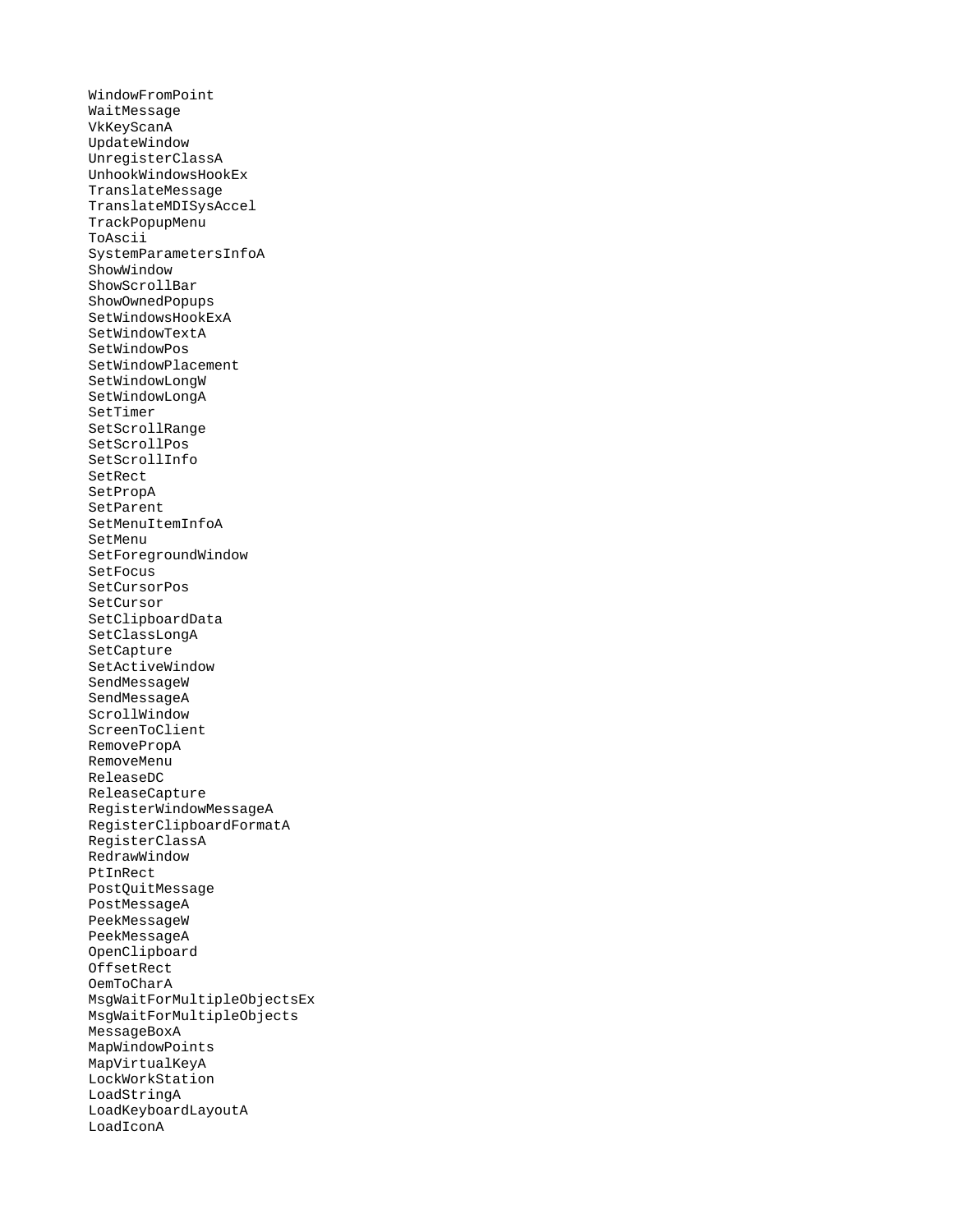LoadCursorA LoadBitmapA KillTimer IsZoomed IsWindowVisible IsWindowUnicode IsWindowEnabled IsWindow IsRectEmpty IsIconic IsDialogMessageW IsDialogMessageA IsClipboardFormatAvailable IsChild InvalidateRect IntersectRect InsertMenuItemA InsertMenuA InflateRect GetWindowThreadProcessId GetWindowTextLengthA GetWindowTextA GetWindowRect GetWindowPlacement GetWindowLongW GetWindowLongA GetWindowDC GetTopWindow GetSystemMetrics GetSystemMenu GetSysColorBrush GetSysColor GetSubMenu GetScrollRange GetScrollPos GetScrollInfo GetPropA GetParent GetWindow GetMessagePos GetMessageA GetMenuStringA GetMenuState GetMenuItemInfoA GetMenuItemID GetMenuItemCount GetMenu GetLastInputInfo GetLastActivePopup GetKeyboardState GetKeyboardLayoutNameA GetKeyboardLayoutList GetKeyboardLayout GetKeyState GetKeyNameTextA GetIconInfo GetForegroundWindow **GetFocus** GetDesktopWindow GetDCEx GetDC GetCursorPos GetCursor GetClipboardData GetClientRect GetClassNameA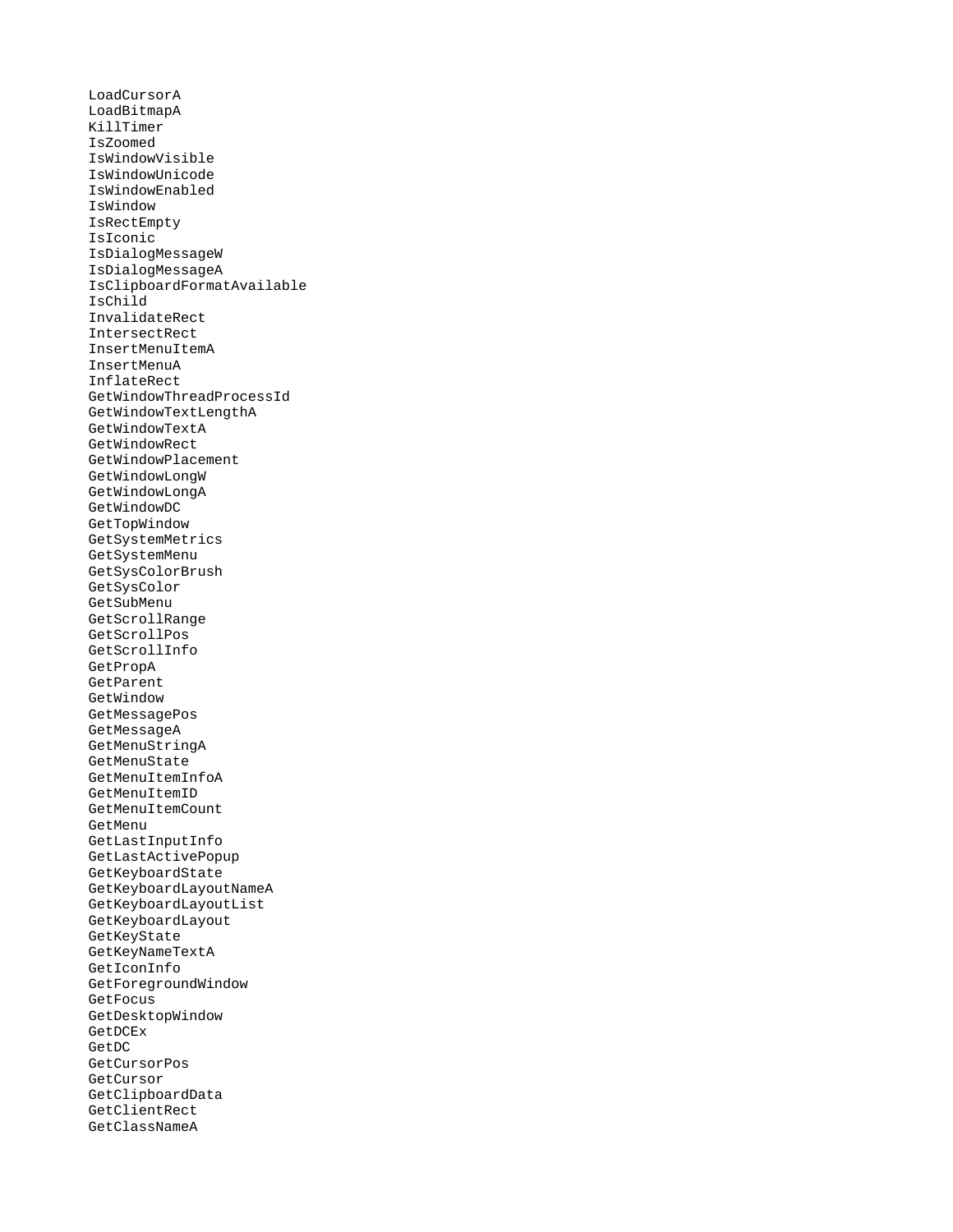GetClassLongA GetClassInfoA GetCapture GetActiveWindow FrameRect FindWindowExA FindWindowA FillRect ExitWindowsEx EqualRect EnumWindows EnumThreadWindows EnumDisplayDevicesA EnumClipboardFormats EnumChildWindows EndPaint EnableWindow EnableScrollBar EnableMenuItem EmptyClipboard DrawTextA DrawMenuBar DrawIconEx DrawIcon DrawFrameControl DrawEdge DispatchMessageW DispatchMessageA DestroyWindow DestroyMenu DestroyIcon DestroyCursor DeleteMenu DefWindowProcA DefMDIChildProcA DefFrameProcA CreatePopupMenu CreateMenu CreateIcon CloseClipboard ClientToScreen CheckMenuItem CallWindowProcA CallNextHookEx BeginPaint CharNextA CharLowerBuffA CharLowerA CharUpperBuffA CharToOemA AdjustWindowRectEx ActivateKeyboardLayout gdi32.dll UnrealizeObject StretchBlt SetWindowOrgEx SetWinMetaFileBits SetViewportOrgEx SetTextColor SetStretchBltMode SetROP2 SetPixel SetEnhMetaFileBits SetDIBColorTable SetBrushOrgEx SetBkMode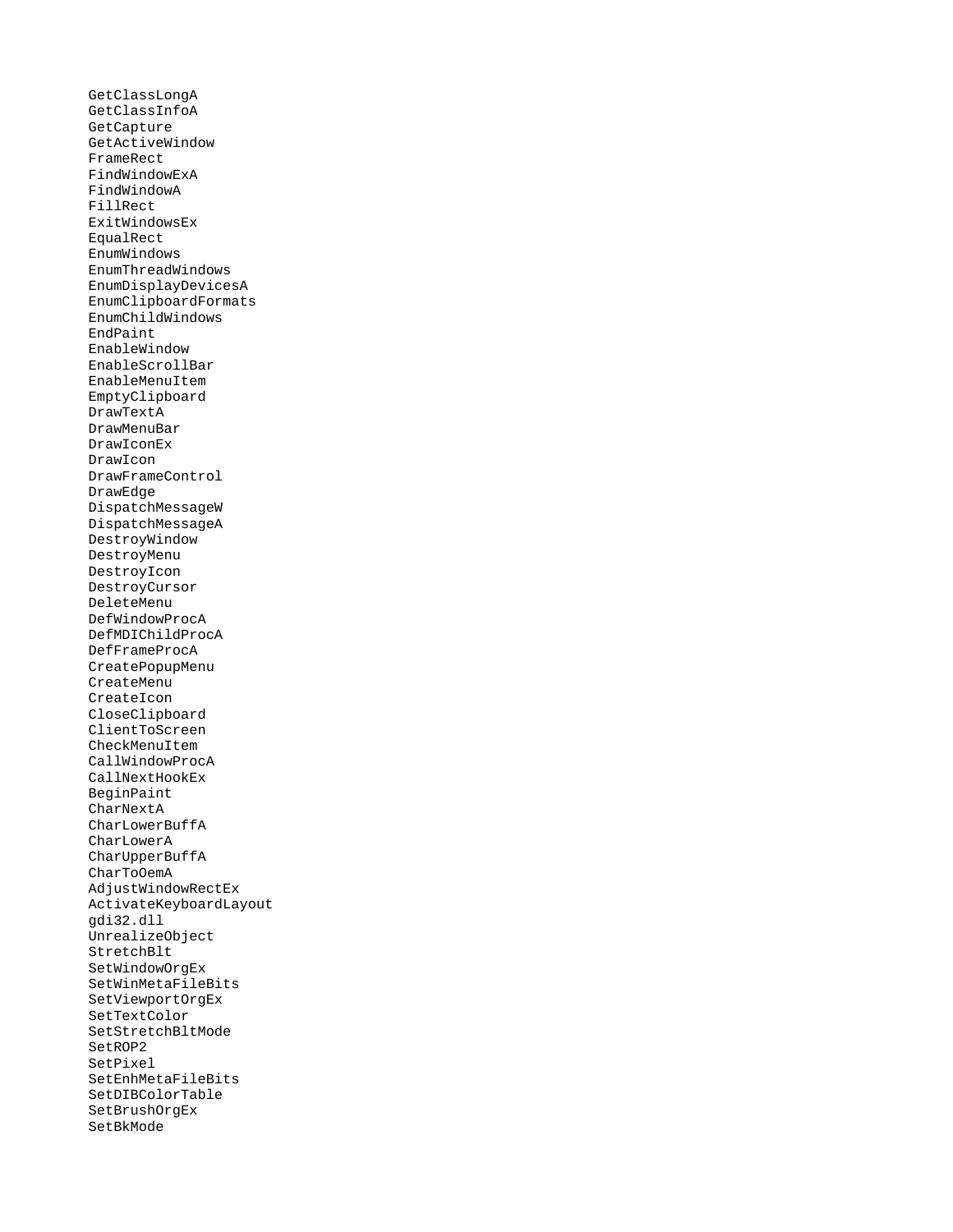SetBkColor SelectPalette SelectObject SaveDC RestoreDC RectVisible RealizePalette PlayEnhMetaFile PatBlt MoveToEx MaskBlt LineTo IntersectClipRect GetWindowOrgEx GetWinMetaFileBits GetTextMetricsA GetTextExtentPoint32A GetSystemPaletteEntries GetStockObject GetRgnBox GetPixel GetPaletteEntries **GetObjectA** GetEnhMetaFilePaletteEntries GetEnhMetaFileHeader GetEnhMetaFileBits GetDeviceCaps GetDIBits GetDIBColorTable GetDCOrgEx GetCurrentPositionEx GetClipBox GetBrushOrgEx GetBitmapBits GdiFlush ExtTextOutA ExcludeClipRect DeleteObject DeleteEnhMetaFile DeleteDC CreateSolidBrush CreatePenIndirect CreatePalette CreateHalftonePalette CreateFontIndirectA CreateDIBitmap CreateDIBSection CreateDCA CreateCompatibleDC CreateCompatibleBitmap CreateBrushIndirect CreateBitmap CopyEnhMetaFileA BitBlt version.dll VerQueryValueA GetFileVersionInfoSizeA GetFileVersionInfoA kernel32.dll lstrcpyA WriteProcessMemory WriteFile WinExec WaitForSingleObject WaitForMultipleObjectsEx VirtualQuery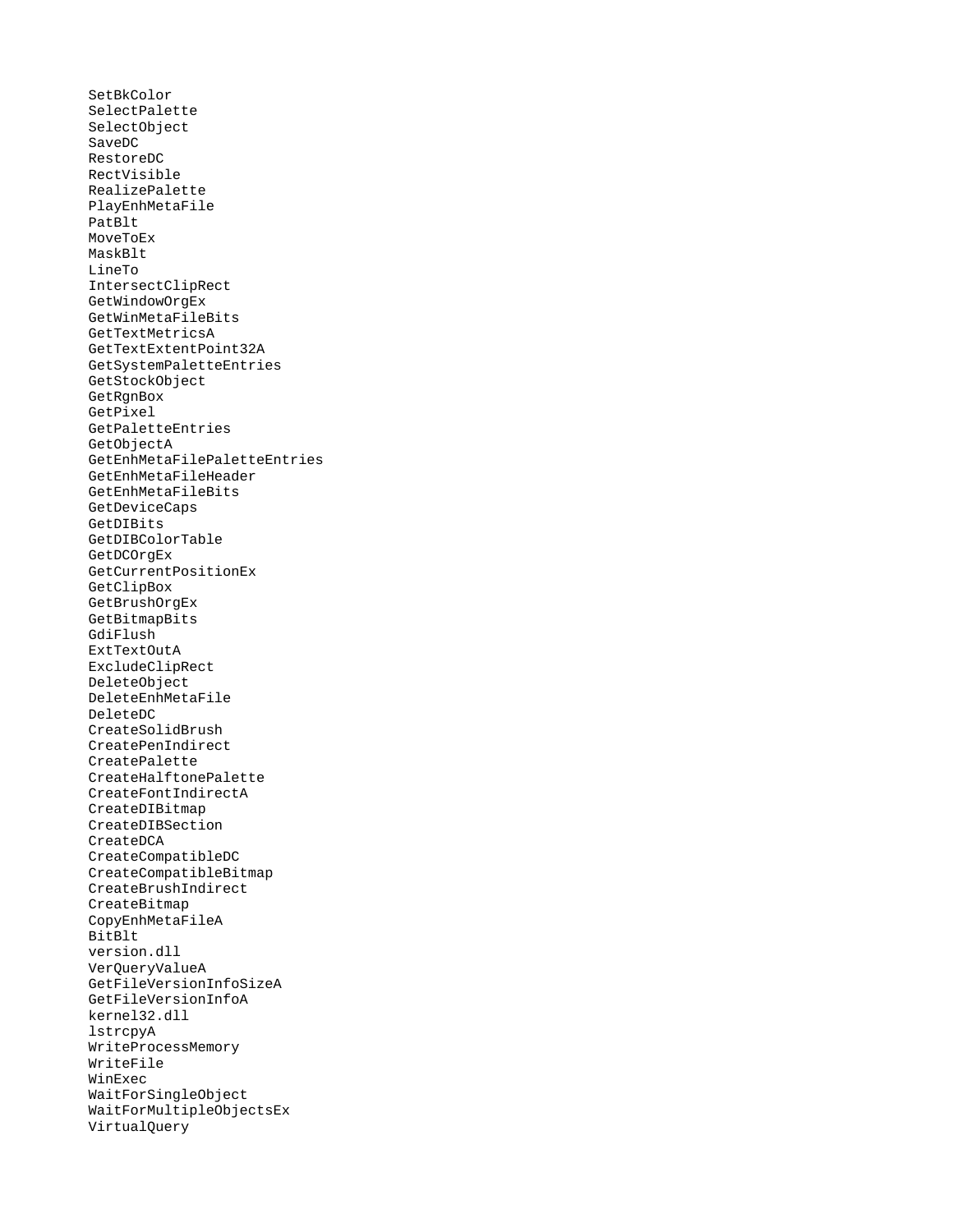VirtualProtectEx VirtualProtect VirtualFreeEx VirtualFree VirtualAllocEx VirtualAlloc VerLanguageNameA UnmapViewOfFile TerminateProcess Sleep SizeofResource SetThreadPriority SetThreadLocale SetThreadContext SetLastError SetFileTime SetFilePointer SetFileAttributesA SetEvent **SetErrorMode** SetEndOfFile ResumeThread ResetEvent ReadProcessMemory ReadFile PeekNamedPipe OpenProcess MultiByteToWideChar MulDiv MoveFileA MapViewOfFile LockResource LocalFileTimeToFileTime LocalAlloc LoadResource LoadLibraryA LeaveCriticalSection IsBadReadPtr InitializeCriticalSection HeapFree HeapAlloc GlobalUnlock GlobalMemoryStatus GlobalLock GlobalFree GlobalFindAtomA GlobalDeleteAtom GlobalAlloc GlobalAddAtomA GetWindowsDirectoryA GetVolumeInformationA GetVersionExA GetVersion GetUserDefaultLangID GetTickCount GetThreadLocale GetThreadContext GetTempPathA GetSystemPowerStatus GetSystemDirectoryA GetStdHandle GetProcessHeap GetProcAddress GetModuleHandleA GetModuleFileNameA GetLocaleInfoA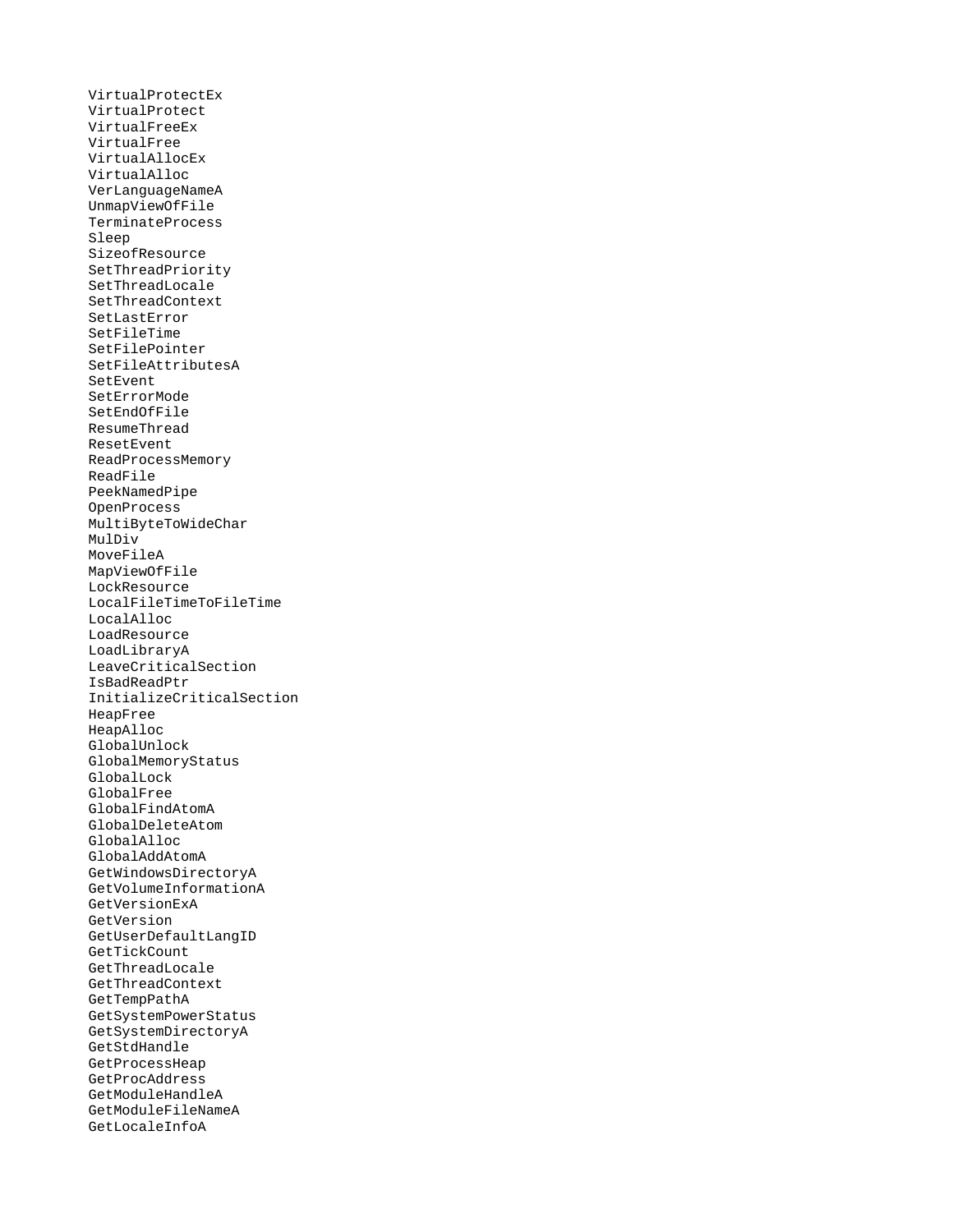GetLocalTime GetLastError GetFullPathNameA GetFileTime GetFileSize GetFileAttributesA GetExitCodeThread GetExitCodeProcess GetEnvironmentVariableA GetDriveTypeA GetDiskFreeSpaceA GetDateFormatA GetCurrentThreadId GetCurrentThread GetCurrentProcessId GetCurrentProcess GetComputerNameA GetCPInfo FreeResource InterlockedIncrement InterlockedExchange InterlockedDecrement FreeLibrary FormatMessageA FindResourceA FindNextFileA FindFirstFileA FindClose FileTimeToSystemTime FileTimeToLocalFileTime FileTimeToDosDateTime ExitThread ExitProcess EnumResourceNamesA EnumCalendarInfoA EnterCriticalSection DosDateTimeToFileTime DeleteFileA DeleteCriticalSection CreateThread CreateRemoteThread CreateProcessA CreatePipe CreateMutexA CreateFileMappingA CreateFileA CreateEventA CreateDirectoryA CopyFileA CompareStringA CloseHandle Beep advapi32.dll RegSetValueExA RegQueryValueExA RegQueryInfoKeyA RegOpenKeyExA RegOpenKeyA RegFlushKey RegEnumValueA RegEnumKeyExA RegDeleteValueA RegDeleteKeyA RegCreateKeyExA RegCreateKeyA RegCloseKey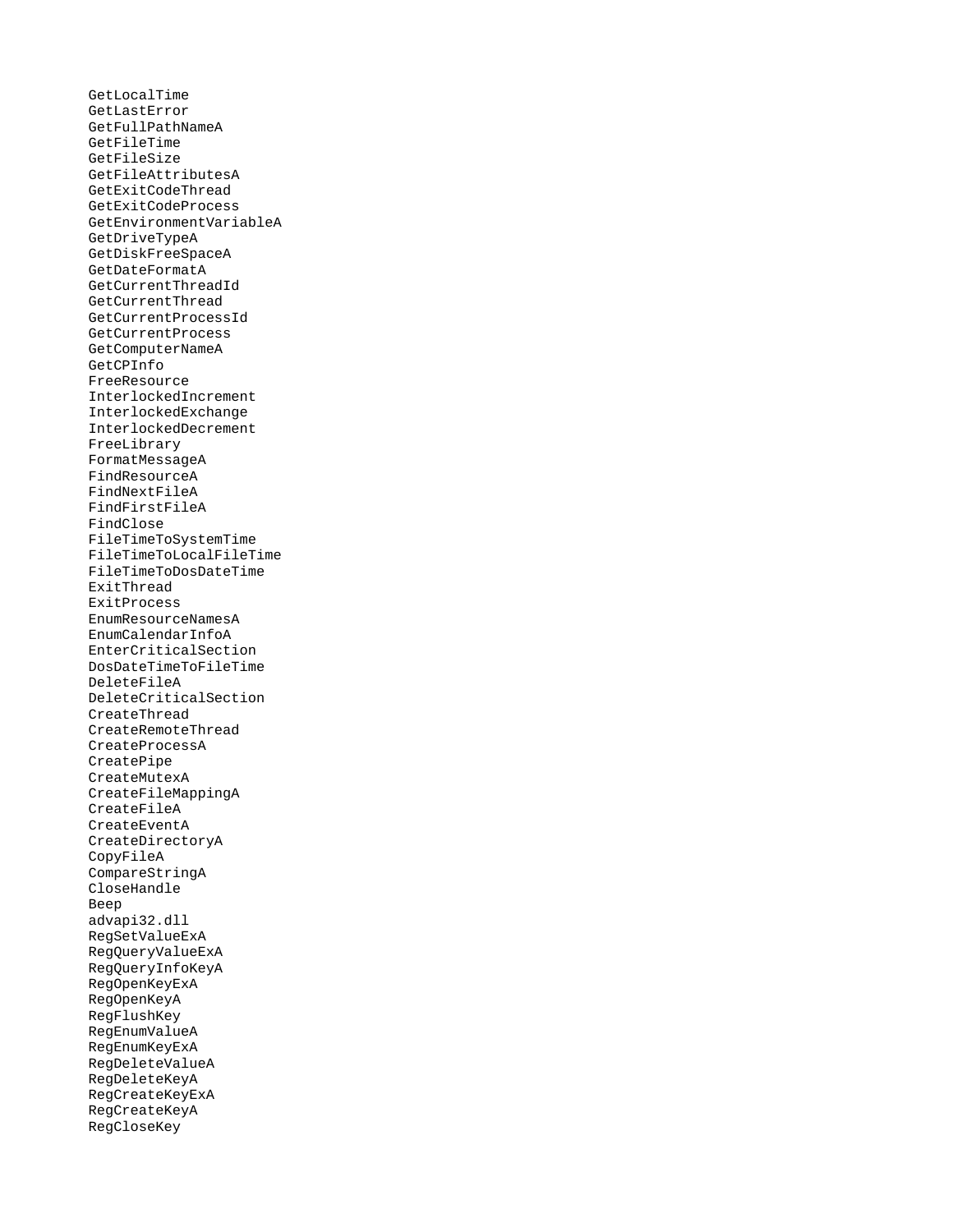OpenThreadToken OpenProcessToken LookupPrivilegeValueA LookupPrivilegeNameA LookupPrivilegeDisplayNameA LookupAccountSidA IsValidSid GetUserNameA GetTokenInformation GetSidSubAuthorityCount GetSidSubAuthority GetSidIdentifierAuthority GetCurrentHwProfileA AdjustTokenPrivileges oleaut32.dll GetErrorInfo GetActiveObject SysFreeString ole32.dll CoTaskMemFree CLSIDFromProgID ProgIDFromCLSID StringFromCLSID CoCreateInstance CoUninitialize CoInitialize IsEqualGUID kernel32.dll Sleep ole32.dll CoTaskMemFree StringFromCLSID oleaut32.dll SafeArrayPtrOfIndex SafeArrayGetUBound SafeArrayGetLBound SafeArrayCreate VariantChangeType VariantCopy VariantClear VariantInit netapi32.dll Netbios shell32.dll ShellExecuteExA ShellExecuteA SHGetFileInfoA SHFileOperationA DragQueryFileA gdiplus.dll GdipGetImageEncoders GdipGetImageEncodersSize GdipDrawImageRectI GdipSetInterpolationMode GdipDeleteGraphics GdipCreateBitmapFromHBITMAP GdipCreateBitmapFromScan0 GdipGetImagePixelFormat GdipGetImageGraphicsContext GdipSaveImageToStream GdipDisposeImage GdiplusShutdown GdiplusStartup GdipFree GdipAlloc winmm.dll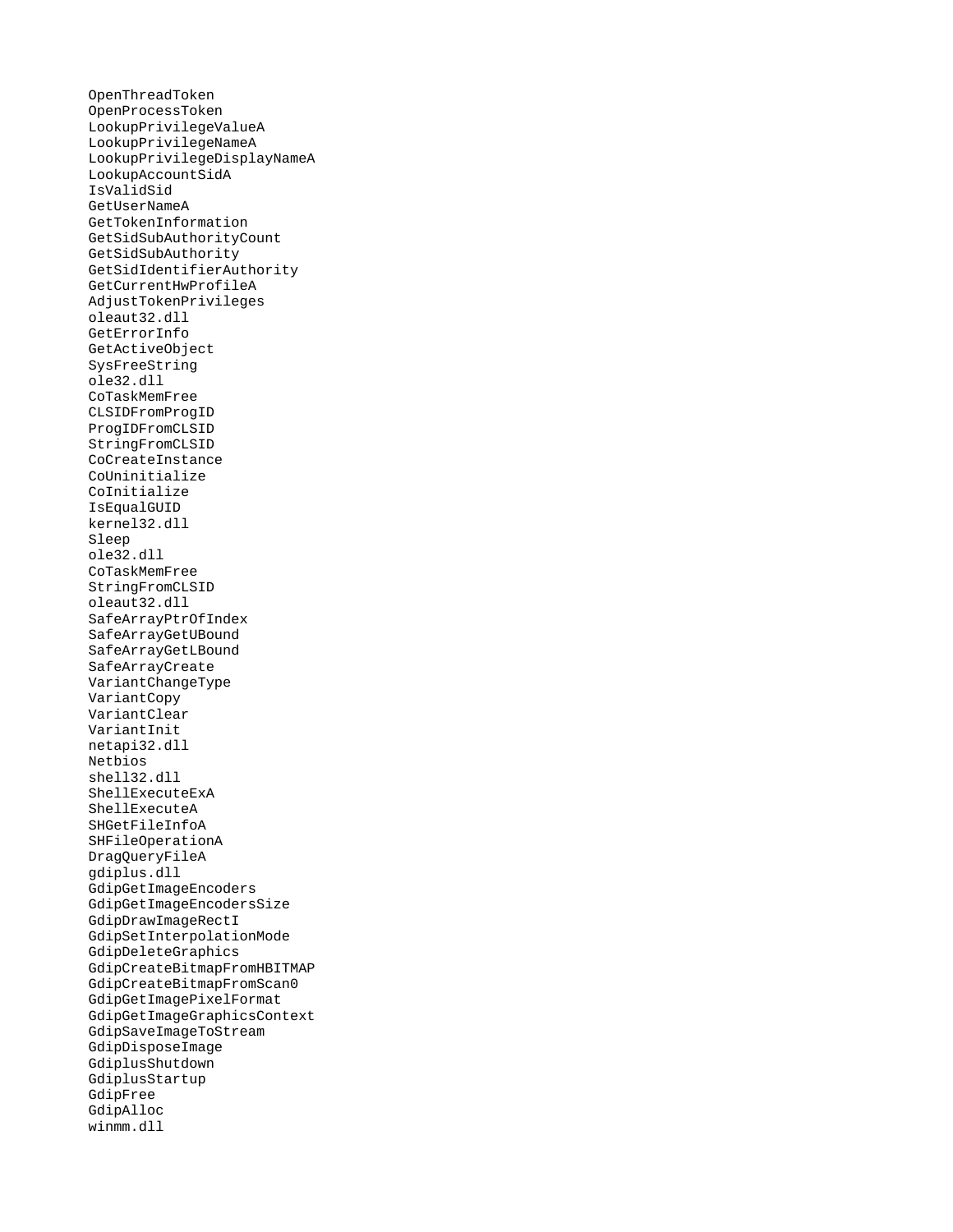waveInUnprepareHeader waveInStart waveInReset waveInPrepareHeader waveInOpen waveInClose waveInAddBuffer PlaySoundA mciSendStringA URLMON.DLL URLDownloadToFileA wininet.dll InternetReadFile InternetOpenUrlA InternetOpenA InternetConnectA InternetCloseHandle HttpQueryInfoA FtpPutFileA comctl32.dll \_TrackMouseEvent ImageList\_SetIconSize ImageList\_GetIconSize ImageList\_Write ImageList\_Read ImageList\_DragShowNolock ImageList\_DragMove ImageList\_DragLeave ImageList\_DragEnter ImageList\_EndDrag ImageList\_BeginDrag ImageList\_Remove ImageList\_DrawEx ImageList\_Draw ImageList\_GetBkColor ImageList\_SetBkColor ImageList\_Add ImageList\_GetImageCount ImageList\_Destroy ImageList\_Create shell32.dll SHGetSpecialFolderLocation SHGetPathFromIDListA wsock32.dll \_\_WSAFDIsSet WSACleanup WSAStartup WSAGetLastError gethostname getservbyname gethostbyname gethostbyaddr socket shutdown sendto send select recv ntohs listen ioctlsocket inet\_ntoa inet\_addr htons getsockname connect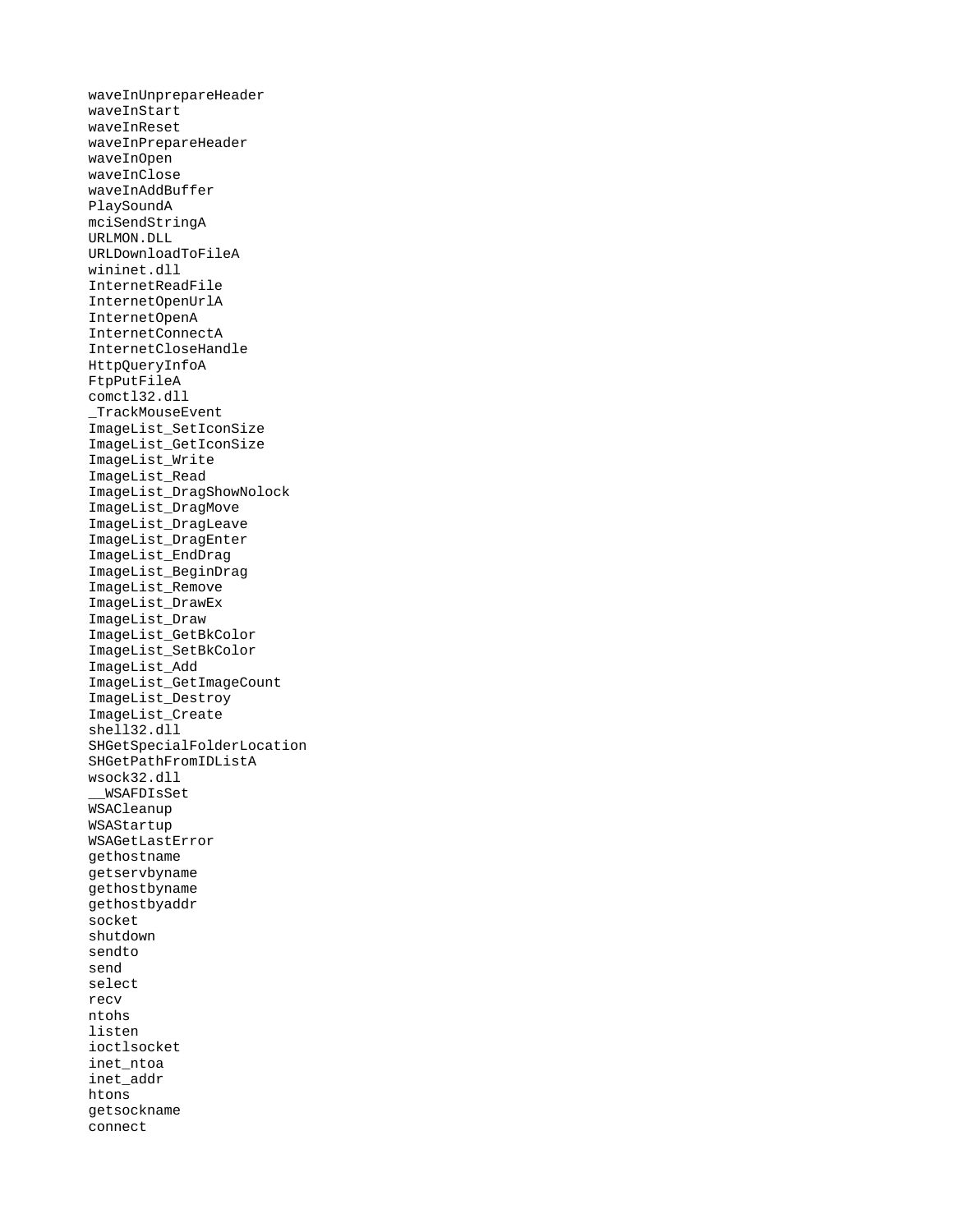closesocket bind accept msacm32.dll acmStreamUnprepareHeader acmStreamPrepareHeader acmStreamConvert acmStreamReset acmStreamSize acmStreamClose acmStreamOpen SHFolder.dll SHGetFolderPathA ntdll NtUnmapViewOfSection WS2\_32.DLL WSAIoctl advapi32.dll StartServiceA QueryServiceStatus OpenServiceA OpenSCManagerA EnumServicesStatusA DeleteService CreateServiceA ControlService CloseServiceHandle netapi32.dll NetApiBufferFree NetShareGetInfo NetShareEnum ntdll.dll NtQuerySystemInformation user32.dll EnumDisplayMonitors GetMonitorInfoA SHELL32.DLL SHEmptyRecycleBinA AVICAP32.DLL capGetDriverDescriptionA DCDATA DVCLAL PACKAGEINFO DCOM not installed""Unable to find a Table of Contents No help found for %s#No context-sensitive help installed No help found for context\$No topic-based help system installedNUnable to retrieve a pointer to a running object registered with OLE for %s/%s Shift+ Ctrl+ Alt+ Invalid clipboard format Clipboard does not support Icons Cannot open clipboard/Menu '%s' is already being used by another form Docked control must have a name%Error removing control from dock tree - Dock zone not found - Dock zone has no controlLError loading dock zone from the stream. Expecting version %d, but found %d. OLE error %.8x.Method '%s' not supported by automation object/Variant does not reference an automation object7Dispatch methods do not support more than 64 parameters Yes to &All **BkSp** Tab Esc Enter Space PgUp PgDn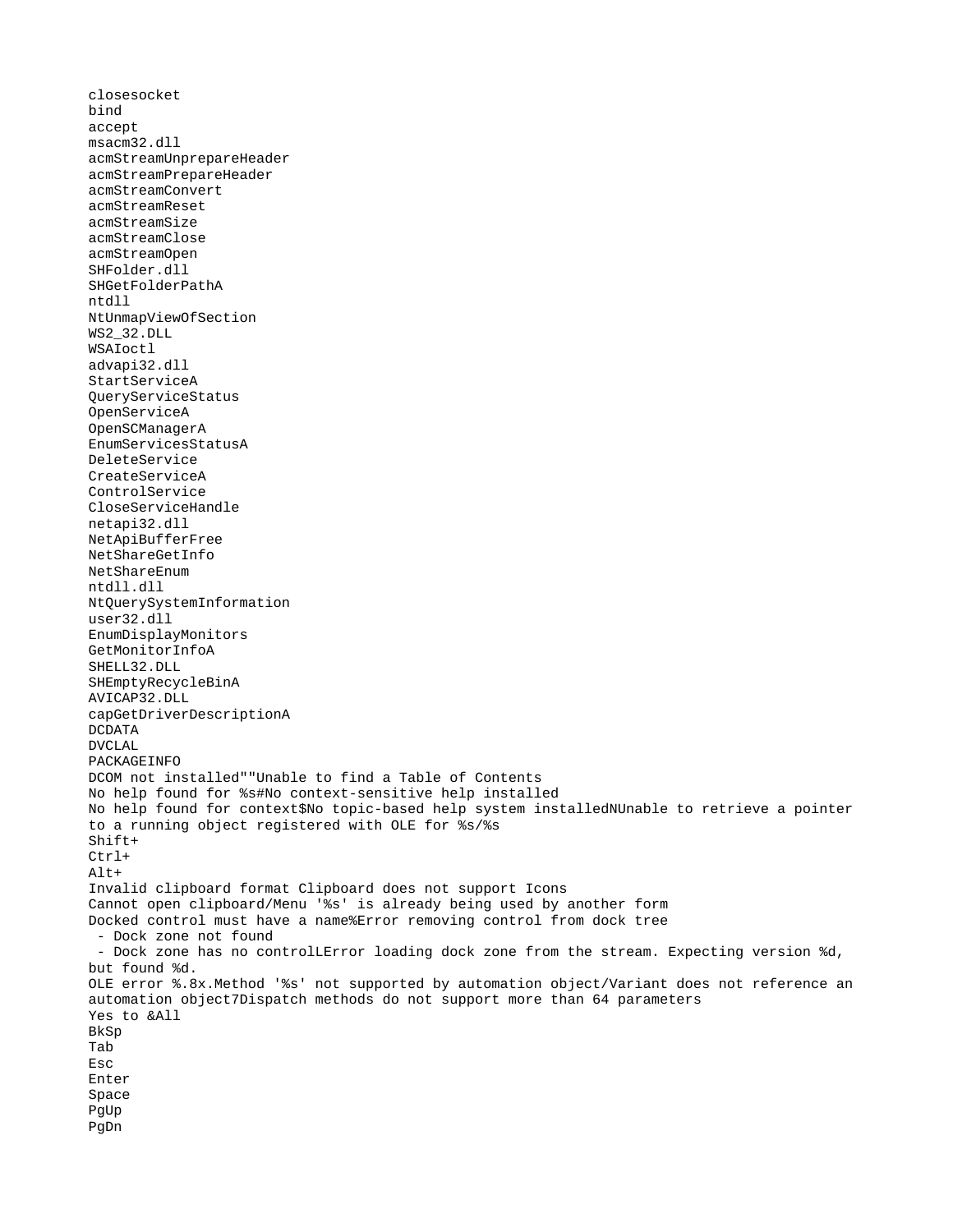End Home Left Right Down Ins Del \*A control cannot have itself as its parent Cannot drag a form Warning Error Information Confirm &Yes &No Cancel &Help &Abort &Retry &Ignore &All N&o to All Invalid ImageList Index)Failed to read ImageList data from stream(Failed to write ImageList data to stream\$Error creating window device context Error creating window class+Cannot focus a disabled or invisible window!Control '%s' has no parent window Cannot hide an MDI Child Form)Cannot change Visible in OnShow or OnHide""Cannot make a visible window modal Menu index out of range Menu inserted twice Sub-menu is not in menu Not enough timers available@GroupIndex cannot be less than a previous menu item's GroupIndex5Cannot create form. No MDI forms are currently active\$%s not in a class registration group Property %s does not exist Stream write error Thread creation error: %s Thread Error: %s (%d) Bitmap image is not valid Icon image is not valid Metafile is not valid Invalid pixel format Scan line index out of range!Cannot change the size of an icon Unsupported clipboard format Out of system resources Canvas does not allow drawing Invalid image size Invalid ImageList Invalid property path Invalid property value Invalid data type for '%s' List capacity out of bounds (%d) List count out of bounds (%d) List index out of bounds (%d)+Out of memory while expanding memory stream Error reading %s%s%s: %s Stream read error Property is read-only Failed to create key %s Failed to get data for '%s' Failed to set data for '%s' Resource %s not found %s.Seek not implemented\$Operation not allowed on sorted list Saturday Unable to create directory Ancestor for '%s' not found Cannot assign a %s to a %s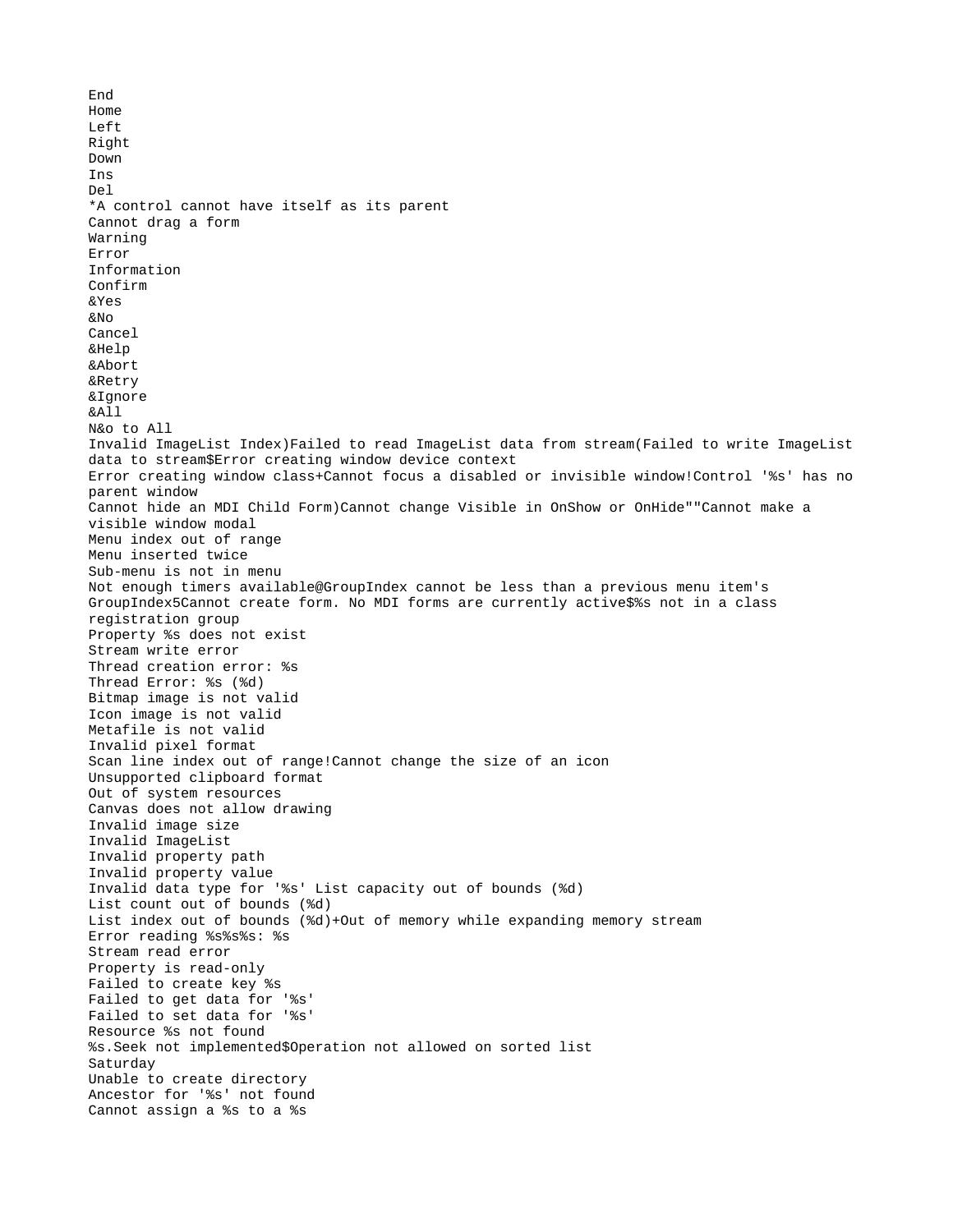Bits index out of range\*Can't write to a read-only resource streamECheckSynchronize called from thread \$%x, which is NOT the main thread Class %s not found A class named %s already exists%List does not allow duplicates (\$0%x)#A component named %s already exists%String list does not allow duplicates Cannot create file ""%s"". %s Cannot open file ""%s"". %s Invalid stream format\$''%s'' is not a valid component name October November December Sun Mon Tue Wed Thu Fri Sat Sunday Monday Tuesday Wednesday Thursday Friday Jun Jul Aug Sep Oct Nov Dec January February March April May June July August September Unexpected variant error External exception %x Assertion failed Interface not supported Exception in safecall method %s (%s, line %d) Abstract Error?Access violation at address %p in module '%s'. %s of address %p System Error. Code: %d. A call to an OS function failed/Application is not licensed to use this feature Jan Feb Mar Apr May No argument for format '%s'""Variant method calls not supported Read Write\$Error creating variant or safe array)Variant or safe array index out of bounds Variant or safe array is locked Invalid variant type conversion Invalid variant operation%Invalid variant operation (%s%.8x) %s5Could not convert variant of type (%s) into type (%s)=Overflow while converting variant of type (%s) into type (%s) Variant overflow Invalid argument Invalid variant type Operation not supported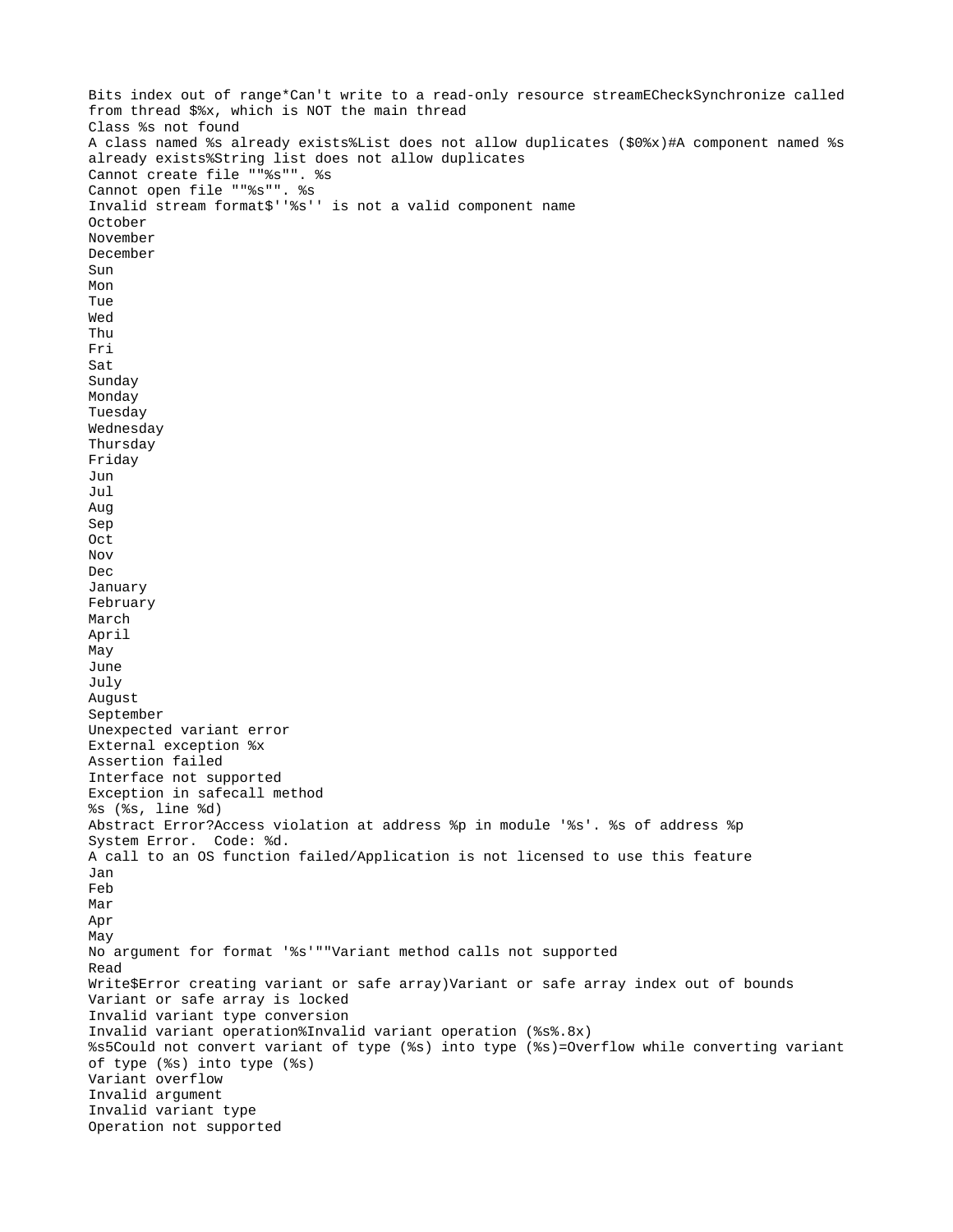```
Range check error
Integer overflow Invalid floating point operation
Floating point division by zero
Floating point overflow
Floating point underflow
Invalid pointer operation
Invalid class typecast0Access violation at address %p. %s of address %p
Access violation
Stack overflow
Control-C hit
Privileged instruction(Exception %s in module %s at %p.
%s%s
Application Error1Format '%s' invalid or incompatible with argument
!'%s' is not a valid integer value('%s' is not a valid floating point value!'%s' is not a 
valid date and time
'%s' is not a valid GUID value
Invalid argument to time encode
Invalid argument to date encode
Out of memory
I/O error %d
File not found
Invalid filename
Too many open files
File access denied
Read beyond end of file
Disk full
Invalid numeric input
Division by zero
server
UntKeylogger
UntMain
)UntDownloaderThread
UntSinInfo
UntCore
UntVars
UntRDPThread
UTypes
SysInit
System
UntDisableAero
KWindows
ZLibEx
^Classes
SysConst
""RTLConsts
sActiveX
3Messages
QTypInfo
SysUtils
ImageHlp
CVariants
$VarUtils
Math
+Graphics
Consts
8Registry
IniFiles
WinSock
+UntAsyncTask
hUntSendStream
RUntRC4
UntActivePorts
TlHelp32
UntSoundCaptureThread
GMMSystem
KACMConvertor
```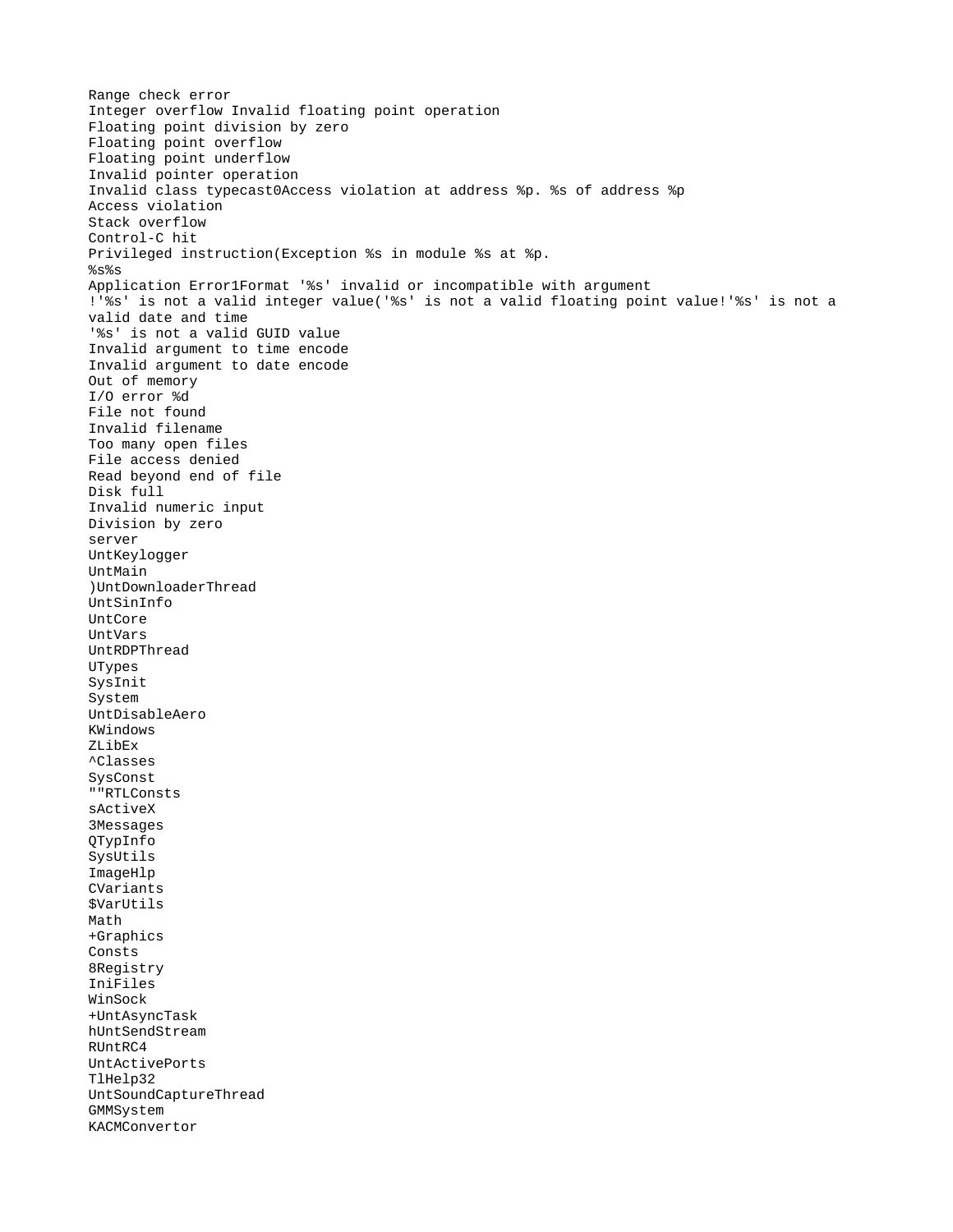MSAcm [ACMIn bListUnit UntMainConnectionThread +UntScreenCapture 7UntInputsControls UntRemoteDesktop UntResizePic ""GDIPUTIL ,GDIPOBJ GDIPAPI DirectDraw \*ShellAPI UntControlKey GMD5Api =MD5Core )UntRemoteShell mUntSendDataFluxThread UntKeepAlive NUntPluginsData 8DLLMemory ""UntIPUtils IUntSocks5 UntCaptureWebcam UntWebCam `VFrames SyncObjs VSample ADirectShow9 FComObj qComConst yDirect3D9 DXTypes DirectSound WAPI dUntSearchThread CryptApi (ShlObj UrlMon ?WinInet RegStr CommCtrl 0Nb30 untstartup (UntUploadFTPThread UntFTP UntRemoteUtils |afxCodeHook UntQuickTransferThread 2UntDCSettingsReader aUntWIFI 7nduWlanTypes nduCType nduWlanAPI nduEapTypes =nduWinNT nduWinDot11 :nduNtDDNdis nduL2cmn DUntScreenThumb UntReceiveDataFluxThread UntSendFileThread UntFWB TSHFolder UntReceiveFileThread \_UntUDPFlood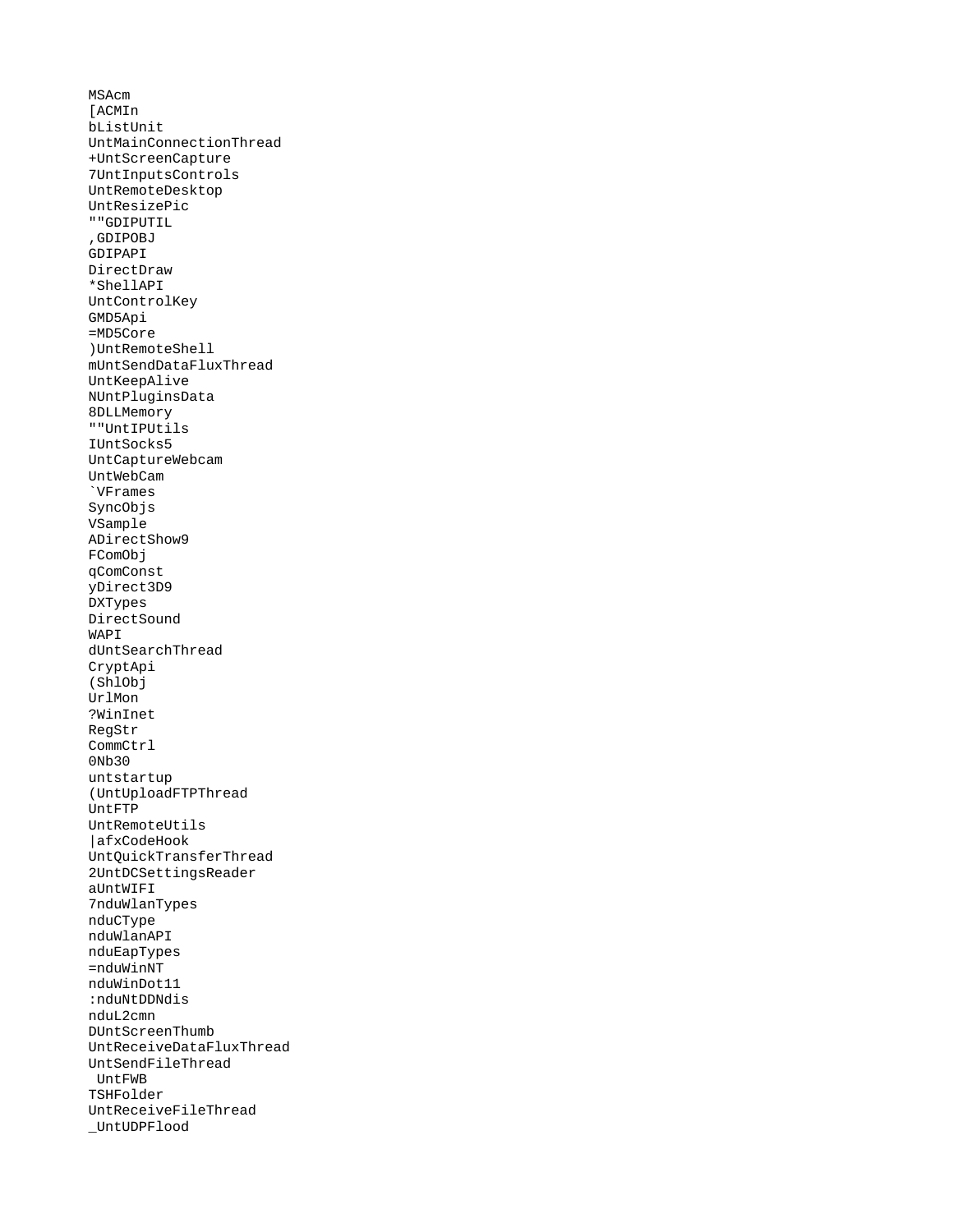dUntSynFlood YUntScanPorts xUSock UntRPCScan UntInfections iUntProcess PsAPI UntServices WinSvc UntFun 0UntPasswordAndData UntMClipboard Clipbrd Forms CUxTheme DwmApi 5Themes &Controls EActnList vMenus ImgList Contnrs Imm MultiMon StdActns YStrUtils Dialogs RHelpIntfs WideStrUtils IDlgs ExtCtrls GraphUtil dStdCtrls Printers WWinSpool 3CommDlg FlatSB (UntBot UntMSN cMessengerAPI\_TLB StdVCL OleServer OleConst UntMsConfig UntWindowManager UntRegEdit UntNetShareLister XUntHTTPFlood UntCPU 0UntMiscFunc untFunctions UntIP Sockets UntRootKit UntServerReader uRes UntAntiSB VS\_VERSION\_INFO StringFileInfo 040904b0 Comments Remote Service Application CompanyName Microsoft Corp. FileDescription Remote Service Application